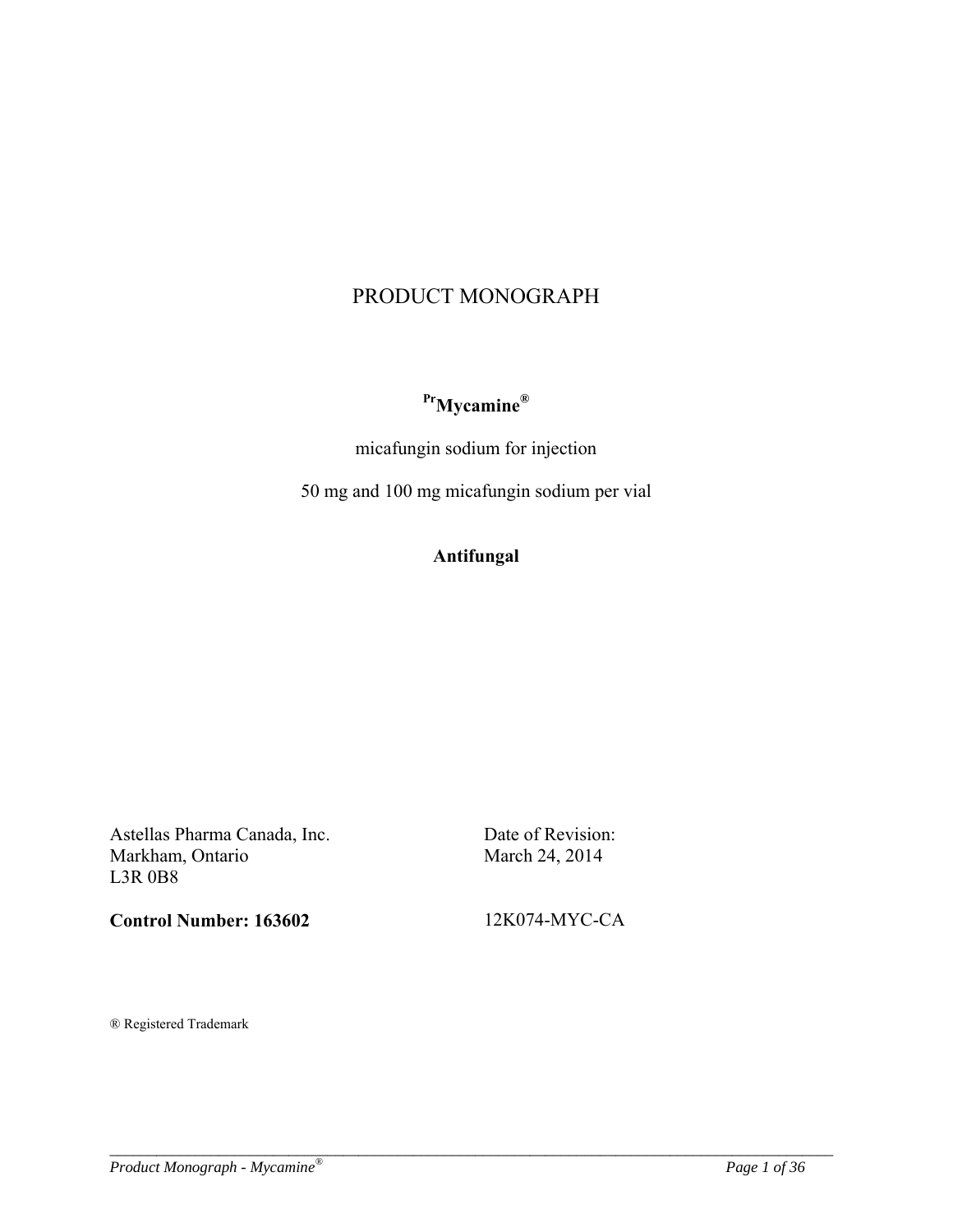# **TABLE OF CONTENTS**

|                                    | 22          |
|------------------------------------|-------------|
| $\mathbf{D} \mathbf{L} \mathbf{T}$ | $\bigcap$ 1 |

|--|--|--|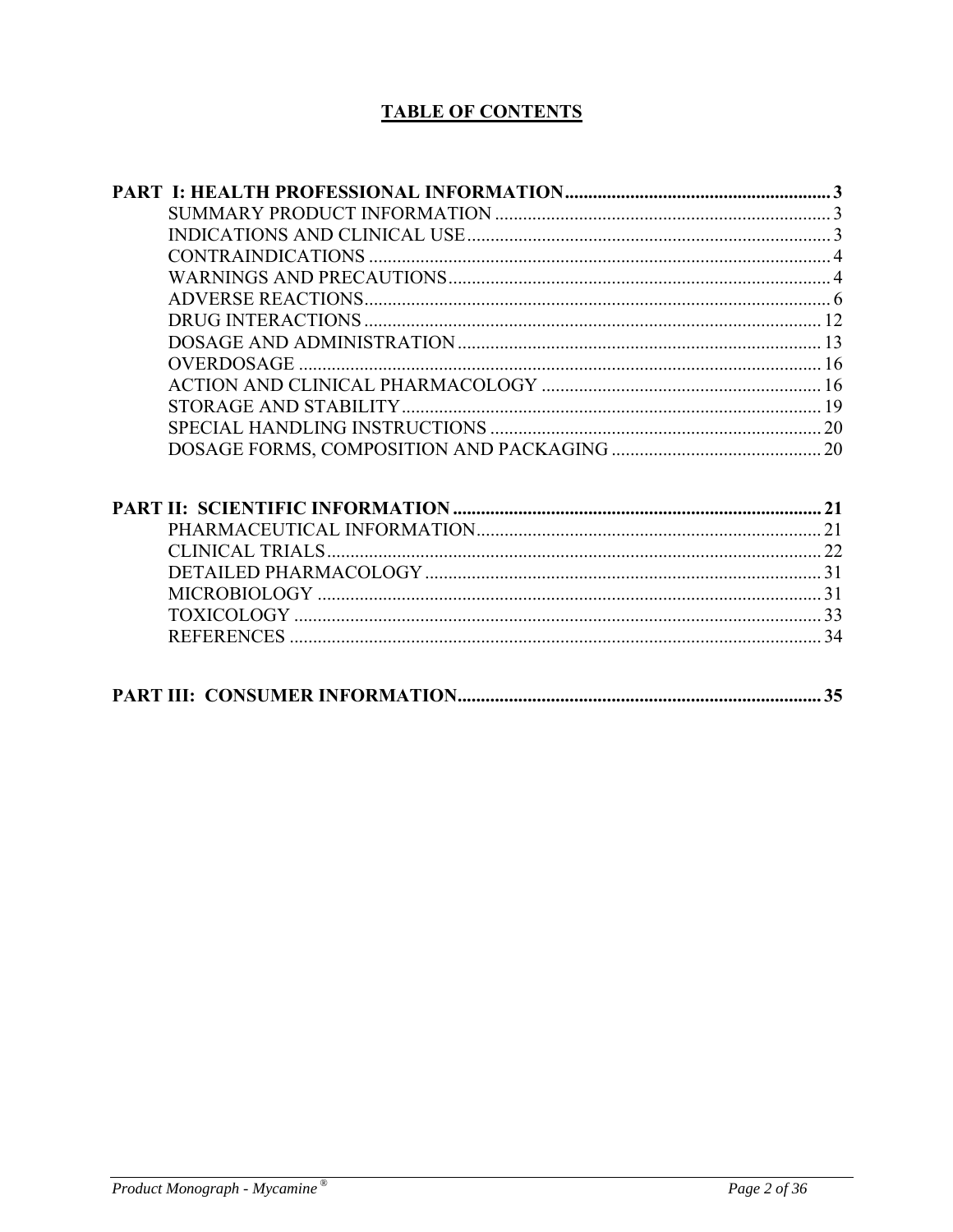# **PrMycamine®**

### Micafungin sodium for injection

### **PART I: HEALTH PROFESSIONAL INFORMATION**

#### **SUMMARY PRODUCT INFORMATION**

| <b>Route of</b>      | Dosage Form /                                                    | <b>Clinically Relevant Nonmedicinal</b>                                                                        |
|----------------------|------------------------------------------------------------------|----------------------------------------------------------------------------------------------------------------|
| Administration       | <b>Strength</b>                                                  | <b>Ingredients</b>                                                                                             |
| Intravenous infusion | Lyophilized Powder<br>for Injection/50 mg<br>and 100 mg per vial | Lactose, citric acid and/or sodium hydroxide<br>This is a complete listing of all nonmedicinal<br>ingredients. |

#### **INDICATIONS AND CLINICAL USE**

Mycamine is indicated for use in adults and children 4 months and older for:

- Treatment of patients with Candidemia, Acute Disseminated Candidiasis, *Candida* Peritonitis and Abscesses infections. Mycamine has not been adequately studied in patients with endocarditis, osteomyelitis and meningitis due to *Candida* infections.
- Treatment of patients with esophageal candidiasis.
- Prophylaxis of *Candida* infections in patients undergoing hematopoietic stem cell transplantation.

**Geriatrics (**> **65 years of age):** No overall differences in safety or effectiveness have been observed between geriatric subjects ( $\geq 65$  years) and younger subjects in clinical studies.

**Pediatrics (4 months - 16 years):** The safety and effectiveness of Mycamine in pediatric patients aged four (4) months to 16 years of age have been supported by evidence from adequate and wellcontrolled studies in adult and pediatric patients as well as pharmacokinetic data in pediatric patients.

The safety and efficacy of Mycamine in pediatric patients below the age of 4 months has not been established.

NOTE: The efficacy of Mycamine against infections caused by fungi other than *Candida* has not been established.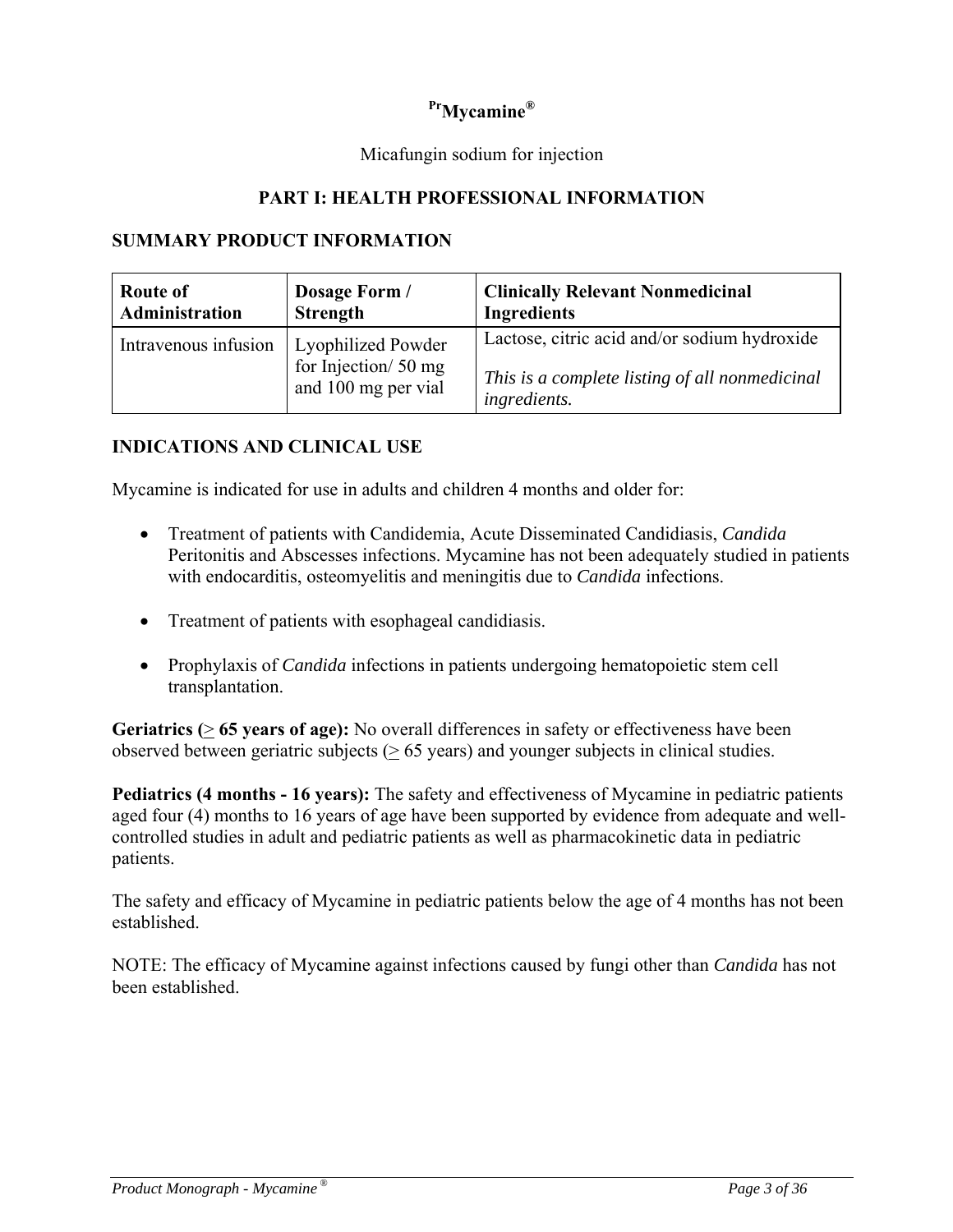# **CONTRAINDICATIONS**

Mycamine is contraindicated in patients with hypersensitivity to micafungin, echinocandins or any component of this drug product (For a complete listing, see the **DOSAGE FORMS, COMPOSITION AND PACKAGING** section of the product monograph).

### **WARNINGS AND PRECAUTIONS**

### **General**

Isolated cases of serious hypersensitivity (anaphylaxis and anaphylactoid) reactions (including shock), Stevens-Johnson syndrome, and toxic epidermal necrolysis have been reported in patients receiving Mycamine. If these reactions occur, Mycamine infusion should be discontinued and appropriate treatment administered (See **ADVERSE REACTIONS**).

#### **Carcinogenesis, Mutagenesis, Impairment of Fertility**

Hepatic carcinomas and adenomas were observed in a 6-month intravenous toxicology study with an 18-month recovery period of micafungin sodium in rats designed to assess the reversibility of hepatocellular lesions. Mycamine should not be used in higher than recommended doses and for prolonged duration because the potential risk of liver tumor formation cannot be fully excluded.

Rats administered micafungin sodium for 3 months at 32 mg/kg/day (corresponding to 8 times the highest recommended human dose [150 mg/day], based on AUC comparisons), exhibited coloured patches/zones, multinucleated hepatocytes and altered hepatocellular foci after 1- or 3-month recovery periods, and adenomas were observed after a 20-month recovery period. Rats administered micafungin sodium at the same dose for 6 months exhibited adenomas after a 12-month recovery period; after an 18-month recovery period, an increased incidence of adenomas was observed, and additionally, carcinomas were detected. A lower dose of micafungin sodium (equivalent to 5 times the human AUC) in the 6-month rat study resulted in a lower incidence of adenomas and carcinomas following 18 months recovery. The duration of micafungin dosing in these rat studies (3 or 6 months) exceeds the usual duration of Mycamine dosing in patients, which is typically less than 1 month for treatment of esophageal candidiasis, but dosing may exceed 1 month for *Candida* prophylaxis.

Although the increase in carcinomas in the 6-month rat study did not reach statistical significance, the persistence of altered hepatocellular foci subsequent to micafungin dosing, and the presence of adenomas and carcinomas in the recovery periods suggest a causal relationship between micafungin sodium, altered hepatocellular foci, and hepatic neoplasms. Whole-life carcinogenicity studies of Mycamine in animals have not been conducted, and it is not known whether the hepatic neoplasms observed in treated rats also occur in other species, or if there is a dose threshold for this effect (See **TOXICOLOGY)**.

#### **Hepatic**

Laboratory abnormalities in liver function tests have been seen in healthy volunteers and patients treated with Mycamine. In some patients with serious underlying conditions who were receiving Mycamine along with multiple concomitant medications, clinical hepatic abnormalities have occurred, and isolated cases of significant hepatic impairment, hepatitis, or worsening hepatic failure have been reported. Patients with hepatic impairment or who develop abnormal liver function tests during Mycamine therapy should be monitored for evidence of worsening hepatic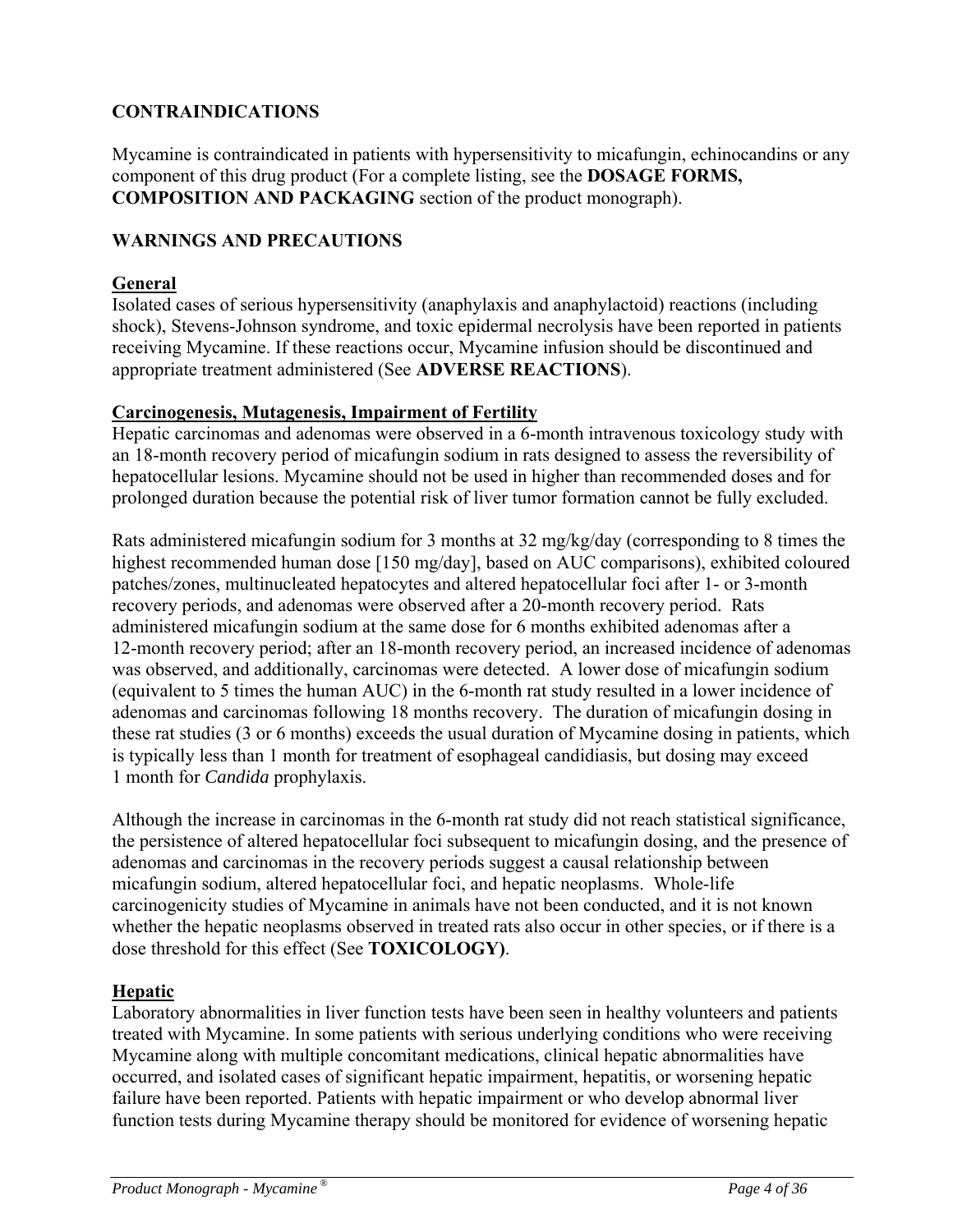function and evaluated for the risk/benefit of continuing Mycamine therapy (See **ADVERSE REACTIONS**).

# **Renal**

Elevations in BUN and creatinine, and isolated cases of significant renal impairment or acute renal failure have been reported in patients who received Mycamine. In fluconazole-controlled studies, the incidence of drug-related renal adverse events was 0.4% for Mycamine treated patients and 0.5% for fluconazole treated patients. Patients who develop abnormal renal function tests during Mycamine therapy should be monitored for evidence of worsening renal function (See **ADVERSE REACTIONS**).

### **Hematological Effects**

Acute intravascular hemolysis and hemoglobinuria were seen in a healthy volunteer during infusion of Mycamine (200 mg) and oral prednisolone (20 mg). This event was transient, and the subject did not develop significant anemia. Isolated cases of significant hemolysis and hemolytic anemia have also been reported in patients treated with Mycamine. Patients who develop clinical or laboratory evidence of hemolysis or hemolytic anemia during Mycamine therapy should be monitored closely for evidence of worsening of these conditions and evaluated for the risk/benefit of continuing Mycamine therapy (See **ADVERSE REACTIONS**).

### **Sexual Function/Reproduction**

Male rats treated intravenously with micafungin sodium for 9 weeks showed vacuolation of the epididymal ductal epithelial cells at or above 10 mg/kg (about 0.6 times the recommended clinical dose for esophageal candidiasis, based on body surface area comparisons). Higher doses (about twice the recommended clinical dose, based on body surface area comparisons) resulted in higher epididymis weights and reduced numbers of sperm cells. In a 39-week intravenous study in dogs, seminiferous tubular atrophy and decreased sperm in the epididymis were observed at 10 and 32 mg/kg, doses equal to about 2 and 7 times the recommended clinical dose, based on body surface area comparisons. There was no impairment of fertility in animal studies with micafungin sodium (See **TOXICOLOGY)**.

# **Special Populations**

**Pregnant Women:** No adequate, well-controlled studies have been conducted in pregnant women. Mycamine should be used during pregnancy only if the benefits outweigh the potential risks.

Micafungin sodium administration to pregnant rabbits (intravenous dosing on days 6 to 18 of gestation) resulted in visceral abnormalities and abortion at 32 mg/kg, a dose equivalent to about four times the recommended dose based on body surface area comparisons. Visceral abnormalities included abnormal lobation of the lung, levocardia, retrocaval ureter, anomalous right subclavian artery, and dilatation of the ureter. However, animal studies are not always predictive of human response (See **TOXICOLOGY)**.

**Nursing Women:** It is not known whether micafungin is excreted in human milk. Micafungin was found in the milk of lactating, drug-treated rats. Caution should be exercised when Mycamine is administered to a nursing woman.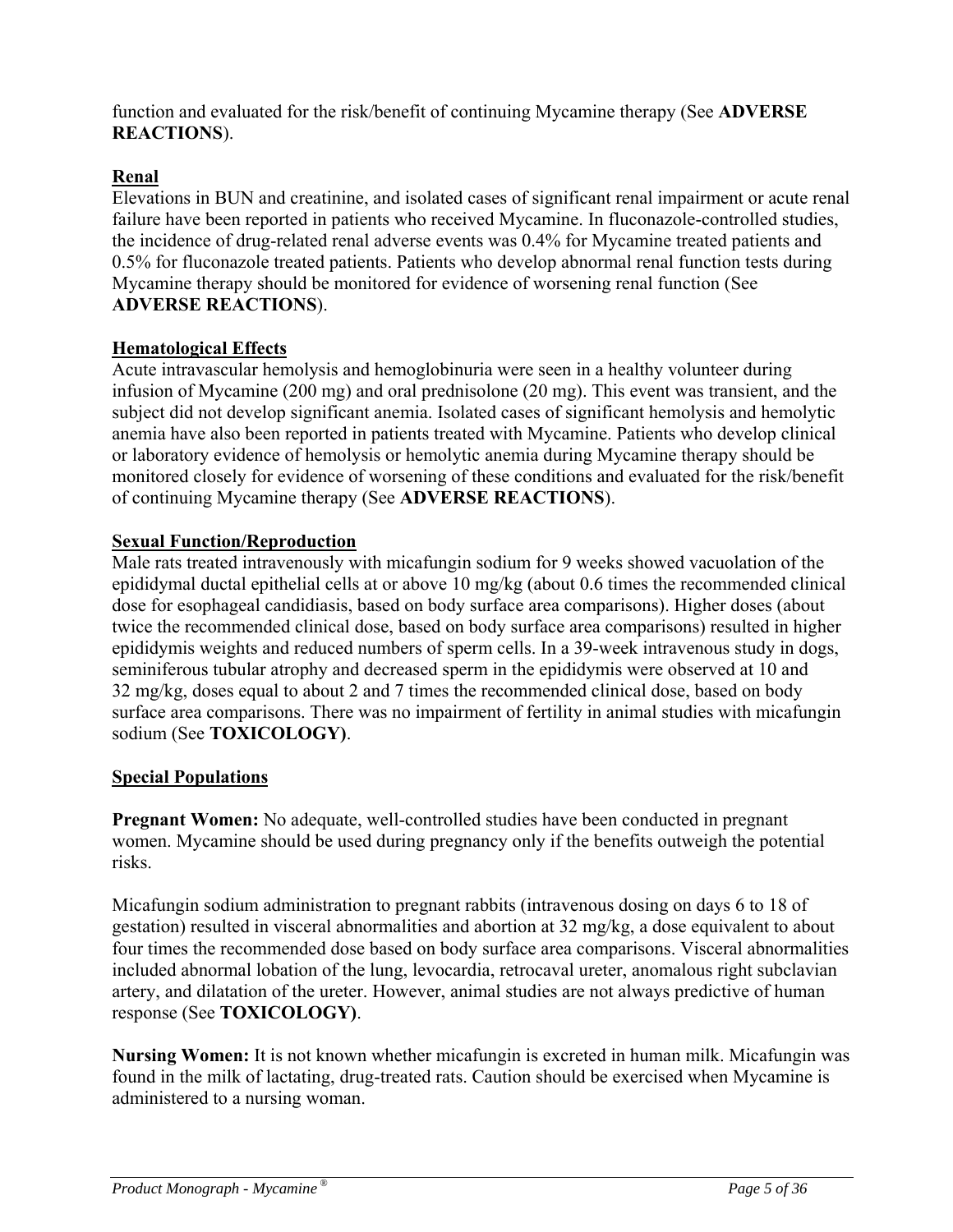**Pediatrics (< 4 months):** The safety and efficacy of Mycamine in pediatric patients below the age of 4 months has not been established. Mycamine should not be used in children less than 4 months of age.

**Geriatrics (> 65 years of age):** A total of 418 subjects in clinical studies of Mycamine were 65 years of age and older, and 124 subjects were 75 years of age and older. No overall differences in safety or effectiveness were observed between these subjects and younger subjects. Other reported clinical experience has not identified differences in responses between the elderly and younger patients, but greater sensitivity of some older individuals cannot be ruled out.

# **ADVERSE REACTIONS**

# **Adverse Drug Reaction Overview**

Possible histamine-mediated symptoms have been reported with Mycamine, including rash, pruritus, facial swelling, and vasodilatation. Serious hypersensitivity (anaphylaxis and anaphylactoid) reactions (including shock) have been reported during administration of Mycamine (micafungin sodium).

Injection site reactions, including phlebitis and thrombophlebitis have been reported, at Mycamine doses of 50-150 mg/day. These reactions tended to occur more often in patients receiving Mycamine via peripheral intravenous administration.

# **Clinical Trial Adverse Drug Reactions**

*Because clinical trials are conducted under very specific conditions, the adverse reaction rates observed in the clinical trials may not reflect the rates observed in practice and should not be compared to the rates in the clinical trials of another drug. Adverse drug reaction information from clinical trials is useful for identifying drug-related adverse events and for approximating rates*.

#### **Adults**

# **Candidemia and Other** *Candida* **Infections:**

In a phase III, randomized, double-blind study for treatment of candidemia and other *Candida* infections, treatment-emergent adverse events occurred in 183/200 (92%), 187/202 (93%) and 171/193 (89%) adult patients in the Mycamine 100 mg/day, Mycamine 150 mg/day, and caspofungin (70/50 mg/day) treatment groups, respectively. Selected treatment-emergent adverse events occurring in  $\geq$  5% of the patients in any treatment study groups are shown in Table 1.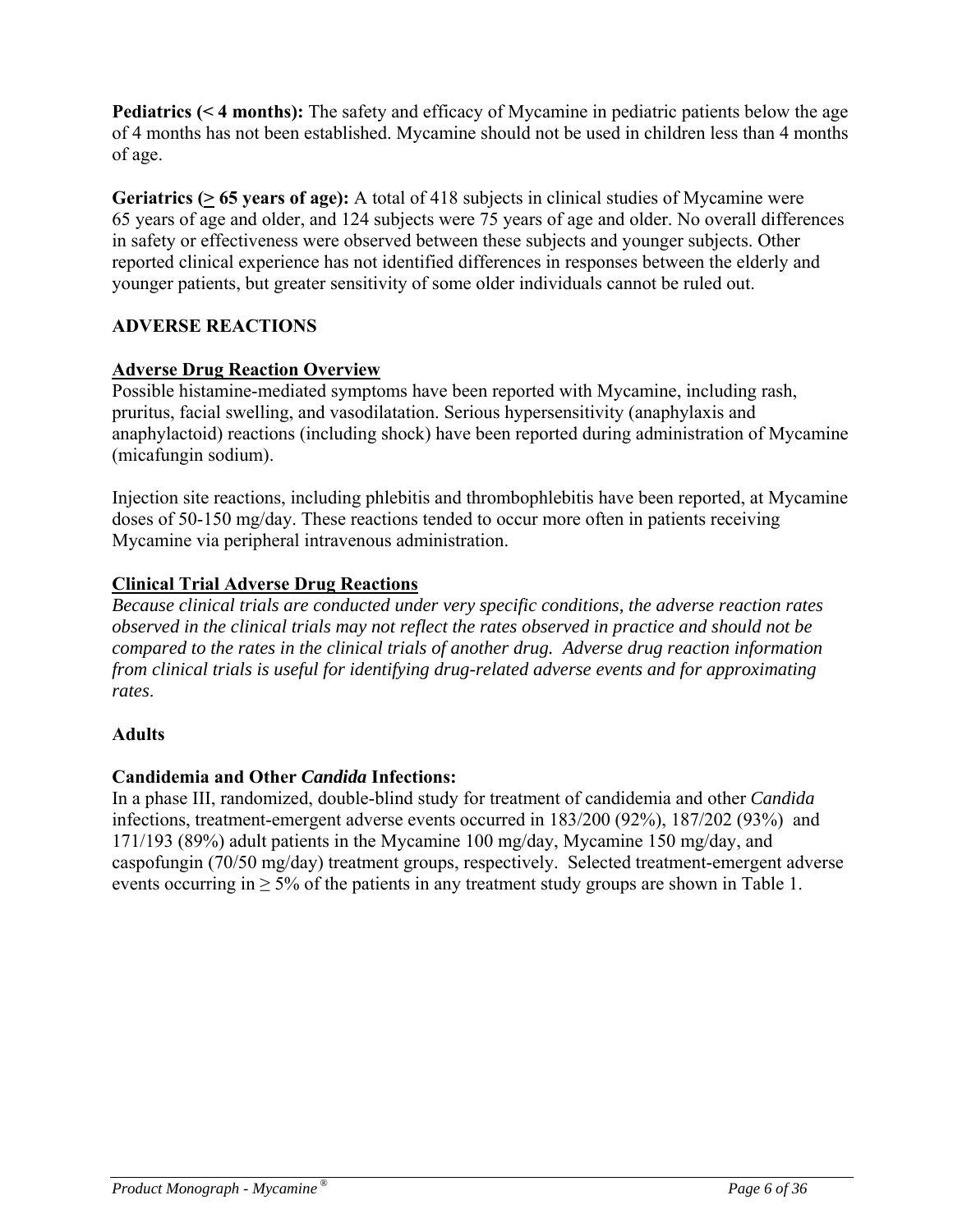| С <i>инчи</i> и ппеснопо                                          |                        |                        |                         |
|-------------------------------------------------------------------|------------------------|------------------------|-------------------------|
| System Organ Class <sup>†</sup> (Preferred Term) <sup>‡</sup>     | <b>Mycamine 100 mg</b> | <b>Mycamine 150 mg</b> | Comparator <sup>§</sup> |
|                                                                   | n(%)                   | n(%)                   | n(%)                    |
| <b>Number of Patients</b>                                         | 200                    | <b>202</b>             | 193                     |
| <b>Gastrointestinal Disorders</b>                                 | 81 (41)                | 89 (44)                | 76 (39)                 |
| Diarrhea                                                          | 15(8)                  | 26(13)                 | 14(7)                   |
| Nausea                                                            | 19(10)                 | 15(7)                  | 20(10)                  |
| Vomiting                                                          | 18(9)                  | 15(7)                  | 16(8)                   |
| <b>Metabolism and Nutrition Disorders</b>                         | 77 (39)                | 83 (41)                | 73 (38)                 |
| Hypoglycemia                                                      | 12(6)                  | 14(7)                  | 9(5)                    |
| Hypernatremia                                                     | 8(4)                   | 13(6)                  | 8(4)                    |
| Hyperkalemia                                                      | 10(5)                  | 8(4)                   | 5(3)                    |
| <b>General Disorders/Administration Site</b><br><b>Conditions</b> | 59 (30)                | 56 (28)                | 51(26)                  |
| Pyrexia                                                           | 14(7)                  | 22(11)                 | 15(8)                   |
| <b>Investigations</b>                                             | 36(18)                 | 49 (24)                | 37(19)                  |
| Blood Alkaline Phosphatase Increased                              | 11(6)                  | 16(8)                  | 8(4)                    |
| <b>Cardiac Disorders</b>                                          | 35(18)                 | 48 (24)                | 36(19)                  |
| <b>Atrial Fibrillation</b>                                        | 5(3)                   | 10(5)                  | $\boldsymbol{0}$        |

**Table 1: Selected Treatment-Emergent Adverse Events\* in Adult Patients with Candidemia and Other**  *Candida* **Infections**

Patient base: all randomized patients who received at least 1 dose of study drug

\* During IV treatment  $+3$  days

† MedDRA v5.0

**‡** Within a system organ class patients may experience more than 1 adverse event.

**§** 70 mg loading dose on day 1 followed by 50 mg/day thereafter (caspofungin)

In a second phase III, randomized, double-blind study for treatment of candidemia and other *Candida* infections, treatment-emergent adverse events occurred in 245/264 (93%) and 250/265 (94%) patients in the Mycamine (100 mg/day) and AmBisome (3 mg/kg/day) treatment groups, respectively. The following treatment-emergent adverse events in patients at least 16 years of age were notable: nausea (10% vs. 8%), diarrhea (11% vs. 11%), vomiting (13% vs. 9%), abnormal liver function tests (4% vs. 3%), increased aspartate aminotransferase (3% vs. 2%) and increased blood alkaline phosphatase (3% vs. 2%) in the Mycamine and AmBisome treatment groups, respectively.

**Esophageal Candidiasis:** In a phase III, randomized, double-blind study for treatment of esophageal candidiasis, a total of 202/260 (78%) adult patients who received Mycamine 150 mg/day and 186/258 (72%) patients who received intravenous fluconazole 200 mg/day experienced an adverse event. Treatment-emergent adverse events resulting in discontinuation were reported in 17 (7%) Mycamine treated patients; and in 12 (5%) fluconazole treated patients. Selected treatment-emergent adverse events occurring in  $\geq$  5% of the patients in either treatment group are shown in Table 2.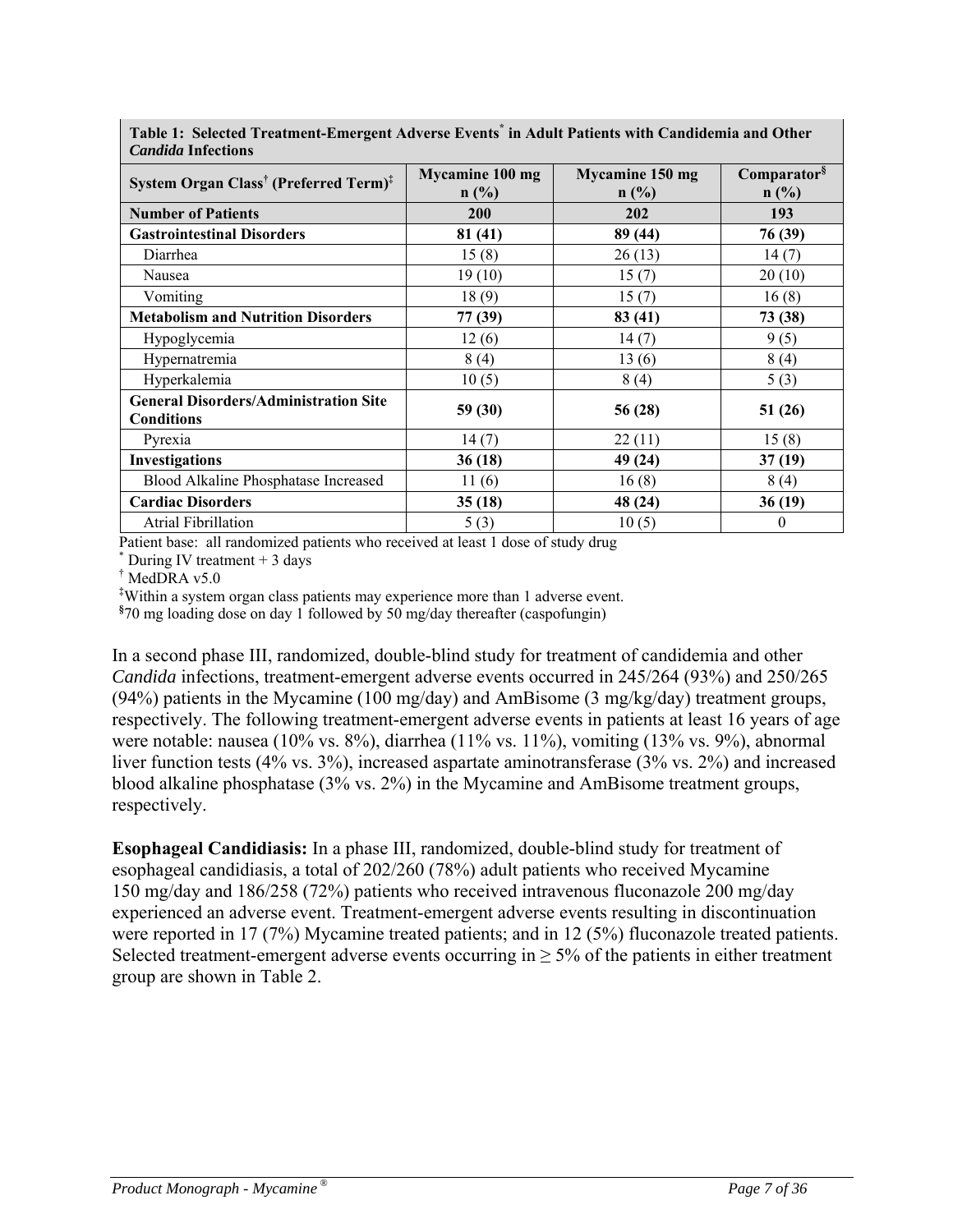| Table 2: Selected Treatment-Emergent Adverse Events <sup>*</sup> in Adult Patients with Esophageal Candidiasis |                                         |                                    |  |  |  |  |
|----------------------------------------------------------------------------------------------------------------|-----------------------------------------|------------------------------------|--|--|--|--|
| System Organ Class <sup>†</sup><br>(Preferred Term) <sup>#</sup>                                               | <b>Mycamine</b><br>$150$ mg/day<br>n(%) | Comparator <sup>§</sup><br>$n$ (%) |  |  |  |  |
| <b>Number of Patients</b>                                                                                      | 260                                     | 258                                |  |  |  |  |
| <b>Gastrointestinal Disorders</b>                                                                              | 84 (32)                                 | 93 (36)                            |  |  |  |  |
| Diarrhea                                                                                                       | 27(10)                                  | 29(11)                             |  |  |  |  |
| Nausea                                                                                                         | 20(8)                                   | 23(9)                              |  |  |  |  |
| Vomiting                                                                                                       | 17(7)                                   | 17(7)                              |  |  |  |  |
| Abdominal Pain NOS                                                                                             | 10(3.8)                                 | 15(5.8)                            |  |  |  |  |
| <b>General Disorders / Administration Site Conditions</b>                                                      | 52(20)                                  | 45 (17)                            |  |  |  |  |
| Pyrexia                                                                                                        | 34(13)                                  | 21(8)                              |  |  |  |  |
| <b>Nervous System Disorders</b>                                                                                | 42 (16)                                 | 40(16)                             |  |  |  |  |
| Headache                                                                                                       | 22(9)                                   | 20(8)                              |  |  |  |  |
| <b>Vascular Disorders</b>                                                                                      | 54(21)                                  | 21(8)                              |  |  |  |  |
| Phlebitis                                                                                                      | 49 (19)                                 | 13(5)                              |  |  |  |  |
| <b>Skin and Subcutaneous Tissue Disorders</b>                                                                  | 36(14)                                  | 26 (10)                            |  |  |  |  |
| Rash                                                                                                           | 14(5)                                   | 6(2)                               |  |  |  |  |

Patient base: all randomized patients who received at least 1 dose of study drug

 $*$ During treatment  $+3$  days

† MedDRA v5.0

**‡** Within a system organ class patients may experience more than 1 adverse event

**§** Fluconazole 200 mg/day

#### **Prophylaxis of** *Candida* **Infections in Hematopoietic Stem Cell Transplant Recipients:** A

double-blind, Phase III study was conducted in a total of 791 adult patients scheduled to undergo an autologous or allogeneic hematopoietic stem cell transplant. The median duration of treatment was 18 days (range 1 to 46 days) in both treatment arms.

All patients who received Mycamine (382) and all patients who received fluconazole (409) experienced at least one adverse event during the study. Treatment-emergent adverse events resulting in Mycamine discontinuation were reported in 15 (4%) patients while those resulting in fluconazole discontinuation were reported in 32 (8%) patients. Selected treatment-emergent adverse events occurring in  $> 15\%$  of the patients in either treatment group are shown in Table 3.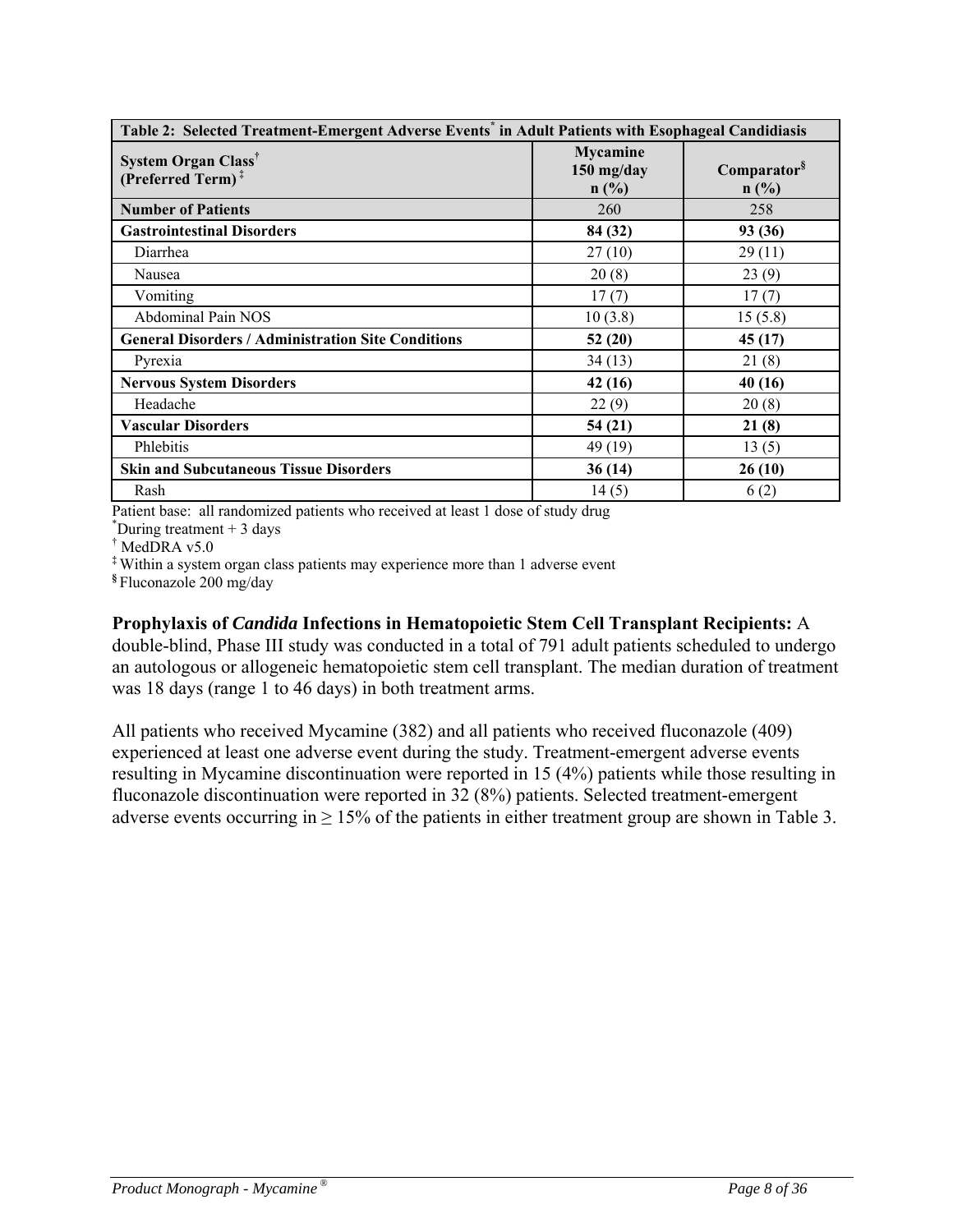| <b>Infection in Hematopoietic Stem Cell Transplant Recipients</b>                   |                               |                                 |  |  |  |  |
|-------------------------------------------------------------------------------------|-------------------------------|---------------------------------|--|--|--|--|
| System Organ Class <sup>¥</sup><br>(Preferred Term) <sup><math>\dagger</math></sup> | Mycamine<br>50 mg/day<br>n(%) | Comparator <sup>‡</sup><br>n(%) |  |  |  |  |
| <b>Number of Patients</b>                                                           | 382                           | 409                             |  |  |  |  |
| <b>Gastrointestinal Disorders</b>                                                   | 377 (99)                      | 404 (99)                        |  |  |  |  |
| Diarrhea                                                                            | 294 (77)                      | 327 (80)                        |  |  |  |  |
| Nausea                                                                              | 270 (71)                      | 290(71)                         |  |  |  |  |
| Vomiting                                                                            | 252 (66)                      | 274(67)                         |  |  |  |  |
| Abdominal Pain                                                                      | 100(26)                       | 93 (23)                         |  |  |  |  |
| <b>Blood and Lymphatic System Disorders</b>                                         | 368 (96)                      | 385 (94)                        |  |  |  |  |
| Neutropenia                                                                         | 288 (75)                      | 297 (73)                        |  |  |  |  |
| Thrombocytopenia                                                                    | 286 (75)                      | 280(69)                         |  |  |  |  |
| <b>Skin and Subcutaneous Tissue Disorders</b>                                       | 257(67)                       | 275(67)                         |  |  |  |  |
| Rash                                                                                | 95(25)                        | 91 (22)                         |  |  |  |  |
| <b>Nervous System Disorders</b>                                                     | 250 (65)                      | 254 (62)                        |  |  |  |  |
| Headache                                                                            | 169(44)                       | 154 (38)                        |  |  |  |  |
| <b>Psychiatric Disorders</b>                                                        | 233(61)                       | 235 (58)                        |  |  |  |  |
| Insomnia                                                                            | 142(37)                       | 140(34)                         |  |  |  |  |
| Anxiety                                                                             | 84 (22)                       | 87(21)                          |  |  |  |  |
| <b>Cardiac Disorders</b>                                                            | 133(35)                       | 138 (34)                        |  |  |  |  |
| Tachycardia                                                                         | 99 (26)                       | 91 (22)                         |  |  |  |  |

**Table 3: Selected Treatment-Emergent Adverse Events\* in Adult Patients During Prophylaxis of** *Candida*

Patient base: all randomized adult patients who received at least 1 dose of study drug \*

 $\textsuperscript{*}$ During treatment + 3 days

**¥** MedDRA v12.0

† Within a system organ class patients may experience more than 1 adverse reaction.

‡ Fluconazole 400 mg/day

#### **Selected Treatment-Emergent Adverse Events < 5% in All Adult Clinical Studies**

The overall safety of Mycamine was assessed in 2748 adult patients and 520 volunteers in 40 clinical studies, including the invasive candidiasis, esophageal candidiasis and prophylaxis studies, who received single or multiple doses of Mycamine, ranging from 12.5 mg to  $\geq 150$  mg/day in adult patients. The mean duration of treatment was 18.9 days.

Overall, 2497 (91%) adult patients who received Mycamine experienced an adverse event.

The most common serious adverse events in adult patients treated with Mycamine were sepsis 63 (2%), respiratory failure 86 (3%), septic shock 50 (2%), pneumonia 39 (1%), hypotension 36 (1%), multi-organ failure 32 (1%), renal failure 32 (1%), cardiac arrest 24 (1%), pyrexia 23 (1%), and bacterial sepsis 21 (1%).

Other selected treatment-adverse events reported in  $\leq 5\%$  in all adult patients treated with Mycamine are listed below:

- *Blood and lymphatic system disorders*: coagulopathy, pancytopenia, thrombotic thrombocytopenic purpura
- *Cardiac disorders:* cardiac arrest, myocardial infarction, pericardial effusion
- *General disorders and administration site conditions:* infusion reaction, injection site thrombosis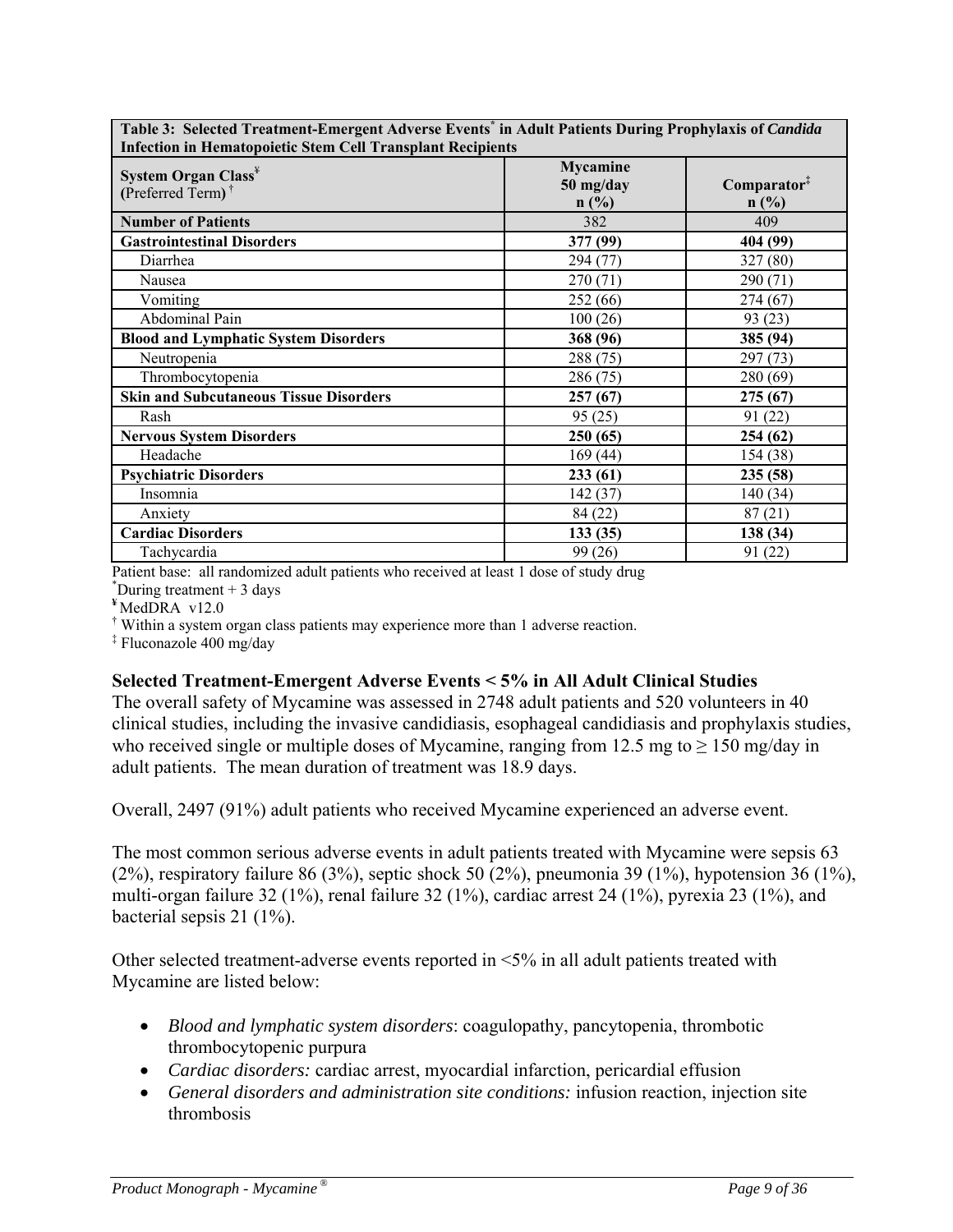- *Hepatobiliary disorders:* hepatocellular damage, including fatal cases, hepatomegaly, jaundice, hepatic failure
- *Immune system disorders:* hypersensitivity, anaphylactic reaction
- *Nervous system disorders:* convulsions, encephalopathy, intracranial hemorrhage
- *Psychiatric disorders:* delirium
- *Skin and subcutaneous tissue disorders:* urticarial

# **Pediatrics**

The overall safety of Mycamine was assessed in 479 patients, aged 3 days through 16 years of age, who received at least one dose of Mycamine in 11 clinical studies. The mean treatment duration was 24.8 days. A total of 246 patients received at least one dose of Mycamine 2 mg/kg or higher.

Of these pediatric patients, 264 (55%) were male and 319 (67%) were Caucasian. The age distribution was as follows: 116 (24%) less than 2 years, 108 (23%) between 2 and 5 years, 140 (29%) between 6 and 11 years, and 115 (24%) between 12 and 16 years of age.

In all pediatric studies with Mycamine, 439/479 (92%) patients experienced at least one treatmentemergent adverse event.

Two studies that included pediatric patients were randomized, double-blind, and active-controlled: The invasive candidiasis and candidemia study investigated the efficacy and safety of Mycamine (2 mg/kg/day for patients weighing  $\leq 40$  kg and 100 mg/day for patients weighing  $> 40$  kg) compared to AmBisome (3 mg/kg/day) in 112 pediatric patients. Treatment-emergent adverse events occurred in 51/56 (91%) of patients in the Mycamine group and 52/56 (93%) of patients in the AmBisome group. Treatment-emergent adverse events resulting in Mycamine discontinuation were reported in 2 (4%) pediatric patients; these events were acute renal failure and cardiac arrest.

The prophylaxis study in patients undergoing HSCT investigated the efficacy of Mycamine (1 mg/kg/day for patients weighing  $\leq 50$  kg and 50 mg/day for patients weighing  $> 50$  kg) as compared to fluconazole (8 mg/kg/day for patients weighing  $\leq$  50 kg and 400 mg/day for patients weighing > 50 kg). All 91 pediatric patients experienced at least one treatment-emergent adverse event. Three (7%) pediatric patients discontinued Mycamine due to adverse events; these events were arthralgia, intracranial hemorrhage and meningitis.

The incidence of the following treatment-emergent adverse events was higher in pediatric patients than in adult patients: rash, pruritis, urticaria, infusion related reactions, and alanine aminotransferase increased.

The selected treatment-emergent adverse events  $(\geq 15\%)$  occurring in pediatric patients and more frequently in a Mycamine group, for all Mycamine pediatric studies and for the two comparative studies (candidemia and prophylaxis) described in the above section are shown in Table 4.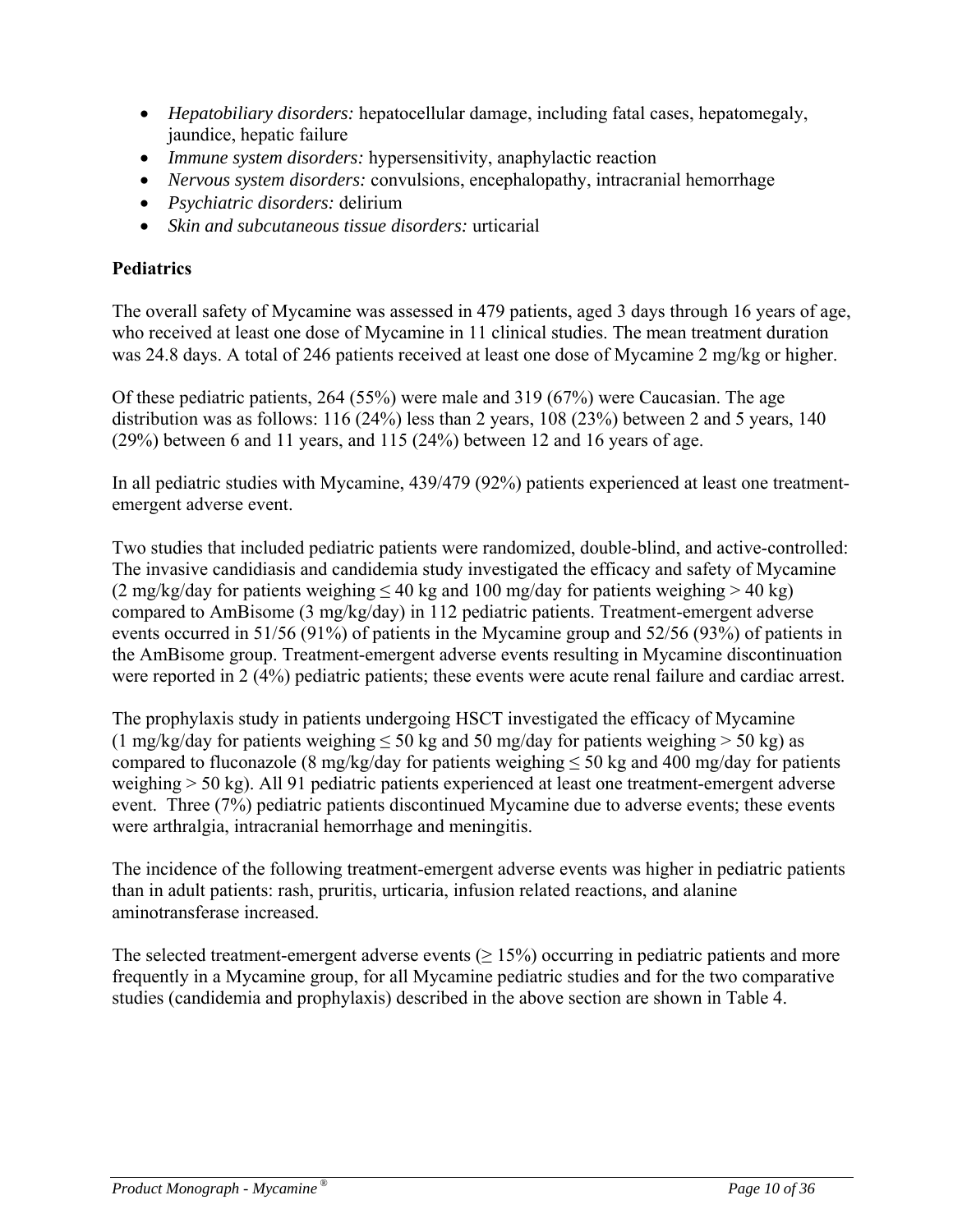**Table 4: Selected Treatment-Emergent Adverse Events ≥ 15% in Pediatric Patients from All Clinical Studies, in Pediatric Patients with Candidemia and Other** *Candida* **Infections (C/IC), and in Hematopoietic Stem-Cell Transplant Recipients During Prophylaxis of** *Candida* **Infections** 

|                                                                   | All Micafungin-                       |                                     | C/IC                            | Prophylaxis                         |                                             |
|-------------------------------------------------------------------|---------------------------------------|-------------------------------------|---------------------------------|-------------------------------------|---------------------------------------------|
| System Organ Class <sup>¥</sup><br>(Preferred Term) <sup>†</sup>  | treated Patients<br>$n = 479$<br>n(%) | <b>Mycamine</b><br>$n = 56$<br>n(%) | Comparator‡<br>$n = 56$<br>n(%) | <b>Mycamine</b><br>$n = 43$<br>n(%) | Comparator <sup>§</sup><br>$n = 48$<br>n(%) |
| Gastrointestinal<br>disorders                                     | 285 (60)                              | 22(40)                              | 18(32)                          | 43 (100)                            | 45 (94)                                     |
| Vomiting                                                          | 146(31)                               | 10(18)                              | 8(14)                           | 28(65)                              | 32(67)                                      |
| Diarrhea                                                          | 106(22)                               | 4(7)                                | 5(9)                            | 22(51)                              | $\overline{31}(65)$                         |
| Nausea                                                            | 91 (19)                               | 4(7)                                | 4(7)                            | 30(70)                              | 25(52)                                      |
| Abdominal pain                                                    | 76 (16)                               | 2(4)                                | 2(4)                            | 15(35)                              | 12(25)                                      |
| Abdominal distension                                              | 29(6)                                 | 1(2)                                | 1(2)                            | 8(19)                               | 6(13)                                       |
| <b>General disorders and</b><br>administration site<br>conditions | 256(53)                               | 14(25)                              | 14(25)                          | 41 (95)                             | 46 (96)                                     |
| Pyrexia                                                           | 103(22)                               | 5(9)                                | 9(16)                           | 26(61)                              | 31(65)                                      |
| Infusion related reaction                                         | 24(5)                                 | $\boldsymbol{0}$                    | 3(5)                            | 7(16)                               | 4(8)                                        |
| <b>Skin and subcutaneous</b><br>tissue disorders                  | 197(41)                               | 11(20)                              | 8(14)                           | 33(77)                              | 38 (79)                                     |
| Pruritus                                                          | 54(11)                                | $\mathbf{0}$                        | 1(2)                            | 14(33)                              | 15(31)                                      |
| Rash                                                              | 55(12)                                | 1(2)                                | 1(2)                            | 13(30)                              | 13(27)                                      |
| Urticaria                                                         | 24(5)                                 | $\overline{0}$                      | 1(2)                            | 8(19)                               | 4(8)                                        |
| Respiratory, thoracic<br>and mediastinal<br>disorders             | 194(41)                               | 9(16)                               | 13(23)                          | 30(70)                              | 33(69)                                      |
| Epistaxis                                                         | 45(9)                                 | $\boldsymbol{0}$                    | $\boldsymbol{0}$                | 4(9)                                | 8(17)                                       |
| <b>Blood and lymphatic</b><br>system disorders                    | 161(34)                               | 17(30)                              | 13(23)                          | 40 (93)                             | 44 (92)                                     |
| Thrombocytopenia                                                  | 70(15)                                | 5(9)                                | 3(5)                            | 31(72)                              | 37(77)                                      |
| Neutropenia                                                       | 61(13)                                | 3(5)                                | 4(7)                            | 33(77)                              | 34(71)                                      |
| Anemia                                                            | 63(13)                                | 10(18)                              | 6(11)                           | 22(51)                              | 24(50)                                      |
| Febrile neutropenia                                               | 23(5)                                 | $\boldsymbol{0}$                    | $\mathbf{0}$                    | 7(16)                               | 7(15)                                       |
| <b>Investigations</b>                                             | 191(40)                               | 12(21)                              | 8(14)                           | 24(56)                              | 25(52)                                      |
| Alanine<br>aminotransferase<br>increased                          | 45(10)                                | $\boldsymbol{0}$                    | $\boldsymbol{0}$                | 7(16)                               | 1(2)                                        |
| Urine output decreased                                            | 18(4)                                 | $\boldsymbol{0}$                    | $\boldsymbol{0}$                | 10(23)                              | 8(17)                                       |
| <b>Cardiac disorders</b>                                          | 97(20)                                | 7(13)                               | $\overline{3(5)}$               | 10(23)                              | 17(35)                                      |
| Tachycardia                                                       | 47(10)                                | 2(4)                                | 1(2)                            | 7(16)                               | 12(25)                                      |
| <b>Renal and urinary</b><br>disorders                             | 78 (16)                               | 4(7)                                | 4(7)                            | 16(37)                              | 15(31)                                      |
| Hematuria                                                         | 18(4)                                 | $\boldsymbol{0}$                    | $\boldsymbol{0}$                | 10(23)                              | 7(15)                                       |
| <b>Psychiatric disorders</b>                                      | 80(17)                                | $\overline{3}(5)$                   | 1(2)                            | 20(47)                              | 9(19)                                       |
| Anxiety                                                           | 35(7)                                 | $\overline{0}$                      | $\boldsymbol{0}$                | 10(23)                              | 3(6)                                        |

Patient base: all randomized patients who received at least one dose of study drug.

**¥** MedDRA v12.0

† Within a system organ class, patients may experience more than 1 adverse reaction.

‡ AmBisome

§ Fluconazole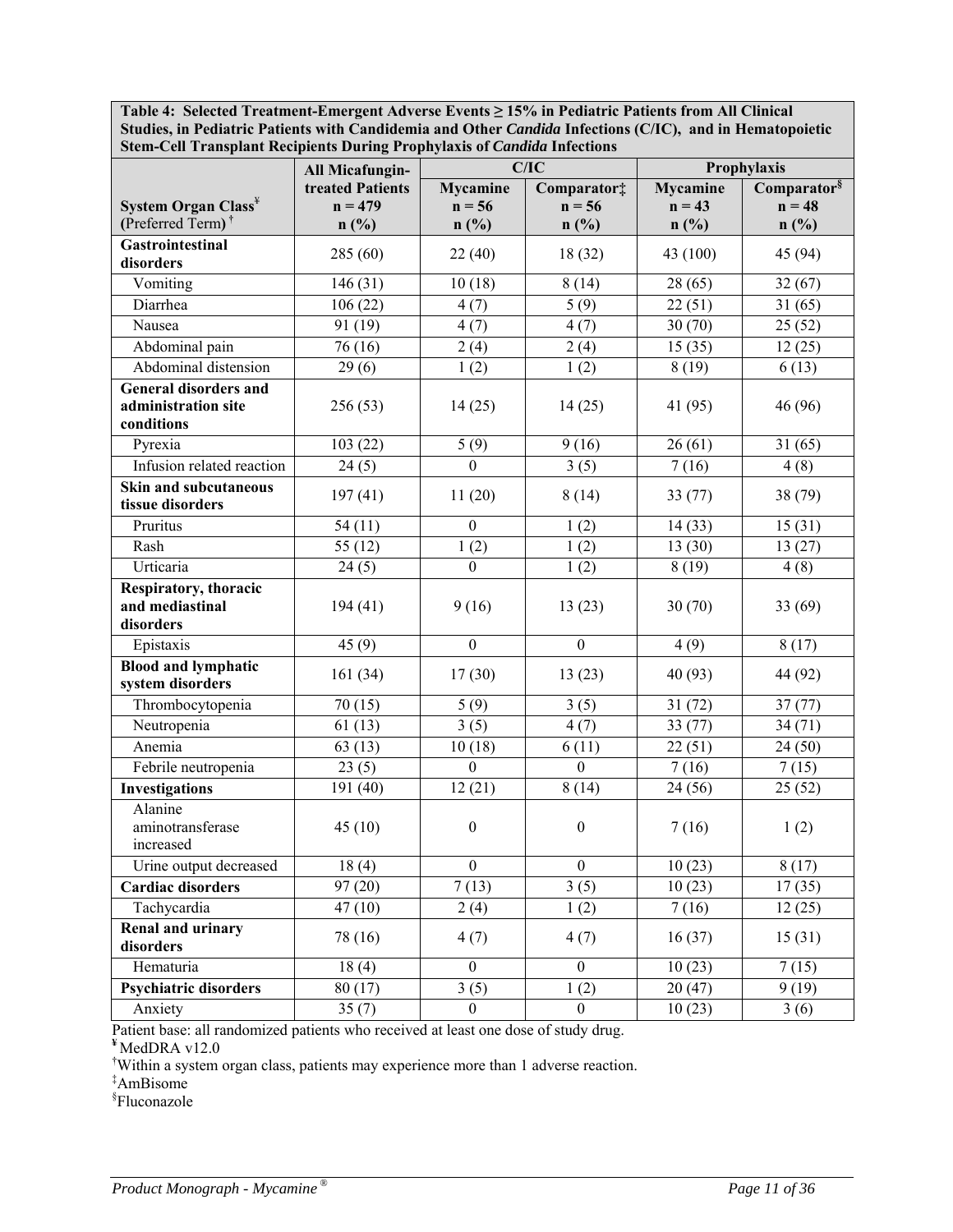Other selected treatment-emergent adverse events reported in  $\leq 15\%$  of pediatric patients receiving Mycamine in all clinical studies were:

- *Hepatobiliary disorders:* hyperbilirubinemia, hepatomegaly
- *Immune system disorders:* anaphylactoid reaction
- *Investigations:* aspartate aminotransferase increased
- *Renal disorders:* renal failure

# **Post-Market Adverse Drug Reactions**

The following adverse events have been identified during the post-approval use of Mycamine for injection. Because these reactions are reported voluntarily from a population of uncertain size, it is not always possible to reliably estimate their frequency.

- *Blood and lymphatic system disorders:* hemolytic anemia, disseminated intravascular coagulation
- *Hepatobiliary disorders:* hyperbilirubinemia, hepatic disorder, hepatocellular damage
- *Investigations:* hepatic function abnormal, white blood cell count decreased
- *Renal and urinary disorders:* acute renal failure and renal impairment
- *Skin and subcutaneous tissue disorders:* Stevens-Johnson syndrome, toxic epidermal necrolysis, erythema multiforme
- *Vascular disorders:* shock

# **DRUG INTERACTIONS**

# **Drug-Drug Interactions**

A total of 14 clinical drug-drug interaction studies were conducted in healthy volunteers to evaluate the potential for interaction between Mycamine and amphotericin B, mycophenolate mofetil, cyclosporine, tacrolimus, prednisolone, sirolimus, nifedipine, fluconazole, itraconazole, voriconazole, ritonavir, or rifampin. In these studies, no interaction that altered the pharmacokinetics of micafungin was observed.

Co-administration of Mycamine and amphotericin B deoxycholate was associated with a 30% increase in amphotericin B deoxycholate exposure. The clinical significance of this increase is unclear however this co-administration should only be used when the benefits clearly outweigh the risks, with close monitoring of amphotericin B deoxycholate toxicities.

Co-administration of voriconazole with Mycamine was associated with approximately 20% reduction of voriconazole exposure on average. In the same study co-administration of placebo and voriconazole was associated with a similar reduction of voriconazole exposure. When the effect of Mycamine was corrected for the effect of placebo, there was no significant effect of Mycamine on the pharmacokinetics of voriconazole.

There was no effect of a single dose or multiple doses of Mycamine on mycophenolate mofetil, cyclosporine, tacrolimus, prednisolone, voriconazole and fluconazole pharmacokinetics.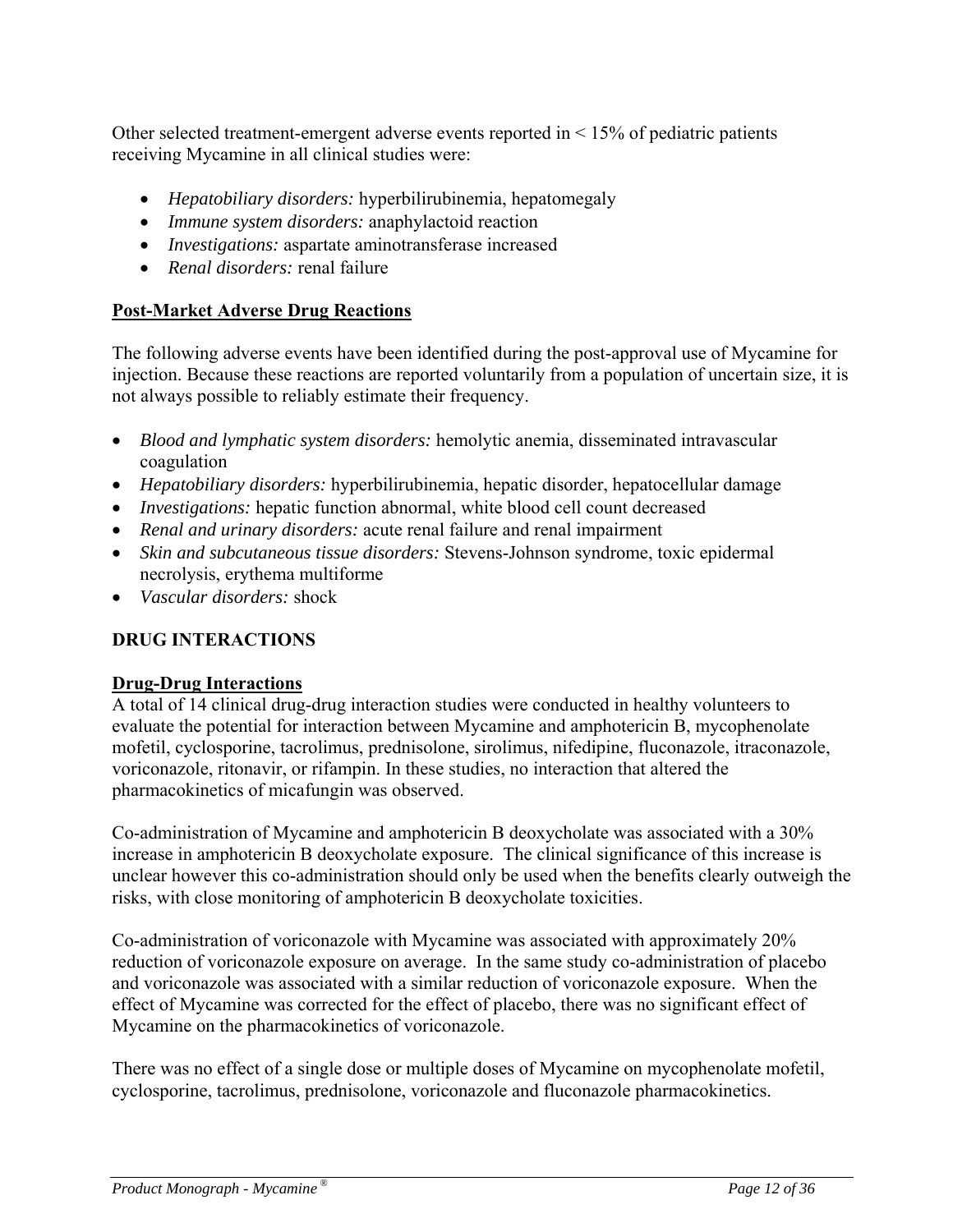Sirolimus AUC was increased by 21% with no effect on  $C_{\text{max}}$  in the presence of steady-state Mycamine compared with sirolimus alone. Nifedipine AUC and  $C_{\text{max}}$  were increased by 18% and 42%, respectively, in the presence of steady-state Mycamine compared with nifedipine alone. Itraconazole AUC and  $C_{\text{max}}$  were increased by 22% and 11%, respectively, in the presence of steady-state Mycamine compared with itraconazole alone. Patients receiving sirolimus, itraconazole or nifedipine in combination with Mycamine should be monitored for sirolimus, itraconazole or nifedipine toxicity. The sirolimus, itraconazole or nifedipine dosage should be reduced if necessary.

Micafungin is not an inhibitor of P-glycoprotein and, therefore, would not be expected to alter P-glycoprotein-mediated drug transport activity.

#### **Drug-Food Interactions**

Interactions with food have not been established.

#### **Drug-Herb Interactions**  Interactions with herbs have not been established.

#### **Drug-Laboratory Test Interactions**

Interactions with laboratory tests have not been established.

### **DOSAGE AND ADMINISTRATION**

#### **Dosing Considerations**

**Do not mix or co-infuse Mycamine with other medications**. Mycamine has been shown to precipitate when mixed directly with a number of other commonly used medications.

**Mycamine should be administered by a slow intravenous infusion over the period of 1 hour. More rapid infusions may result in more frequent histamine mediated reactions.** 

#### **NOTE: An existing intravenous line should be flushed with 0.9% Sodium Chloride Injection, USP, prior to infusion of Mycamine.**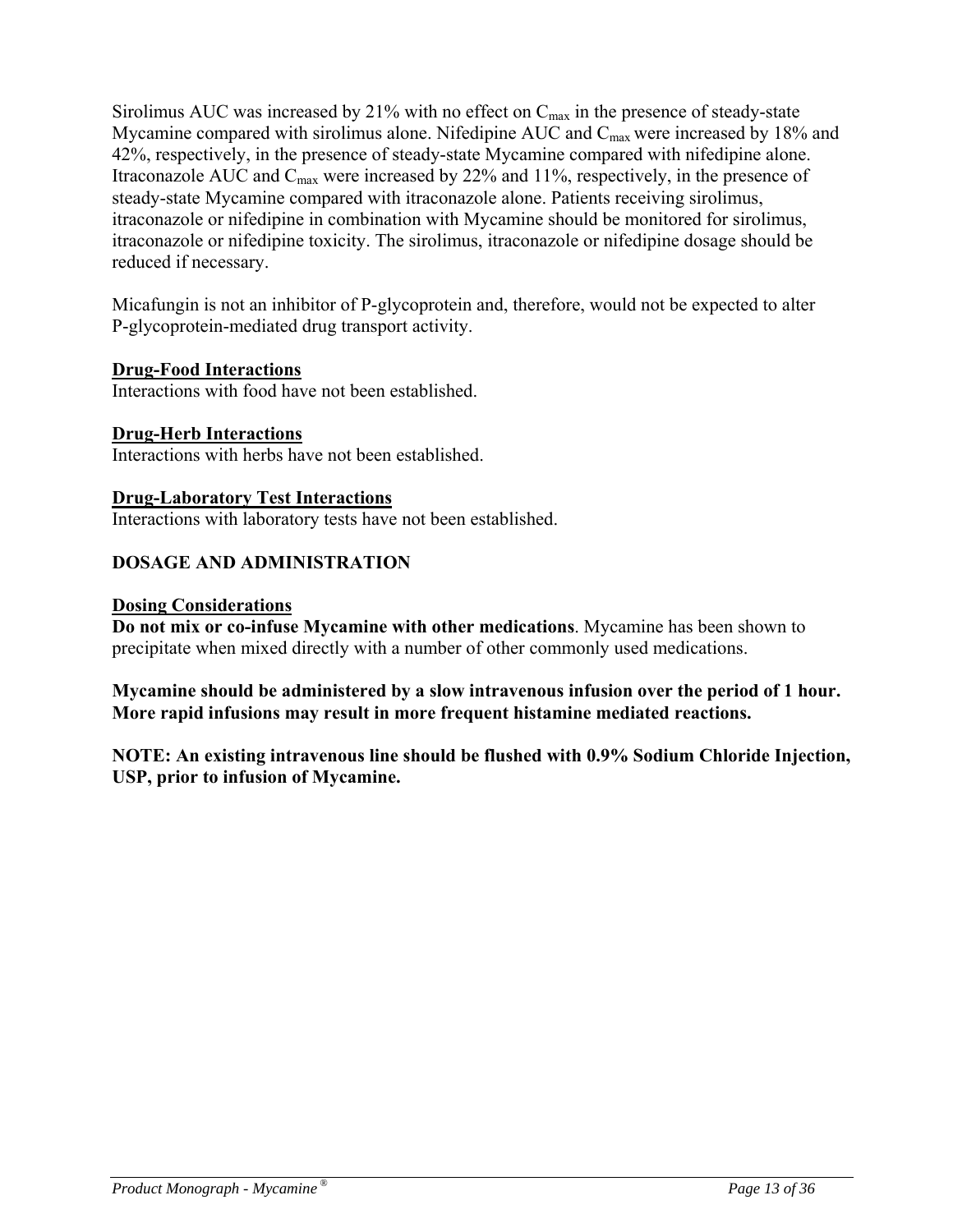### **Recommended Dose and Dosage Adjustment**

| Table 5: Mycamine Dosage in Adults                                                                       |                         |  |  |  |  |
|----------------------------------------------------------------------------------------------------------|-------------------------|--|--|--|--|
|                                                                                                          | <b>Recommended Dose</b> |  |  |  |  |
| <b>Indication</b>                                                                                        | <b>Adults</b>           |  |  |  |  |
| Treatment of Candidemia, Acute Disseminated Candidiasis,<br>Candida Peritonitis and Abscesses infections | $100 \text{ mg/day}^1$  |  |  |  |  |
| Prophylaxis of <i>Candida</i> Infections in HSCT Recipients                                              | 50 mg/day <sup>2</sup>  |  |  |  |  |
| Treatment of Esophageal Candidiasis                                                                      | 150 mg/day <sup>3</sup> |  |  |  |  |

<sup>1</sup> In patients treated successfully for candidemia and other *Candida* infections, the mean duration of treatment was 15 days (range 10-47 days)

<sup>2</sup> In hematopoietic stem cell transplant (HSCT) recipients who experienced success of prophylactic therapy, the mean duration of prophylaxis was 19 days (range 6-51 days)

<sup>3</sup> In patients treated successfully for esophageal candidiasis, the mean duration of treatment was 15 days (range 10-30 days)

#### **Mycamine Dose and Schedule for Pediatric Patients**

The recommended doses for pediatric patients based on indication and weight are shown in Table 6.

| Table 6: Mycamine Dosage in Pediatric Patients 4 Months or Older                                                   |                                                                                                          |  |  |  |  |  |
|--------------------------------------------------------------------------------------------------------------------|----------------------------------------------------------------------------------------------------------|--|--|--|--|--|
| <b>Indication</b>                                                                                                  | Pediatrics (aged $\geq$ 4 months)<br><b>Dose Given Once Daily</b><br>Greater than 30 kg<br>30 kg or less |  |  |  |  |  |
|                                                                                                                    |                                                                                                          |  |  |  |  |  |
| Treatment of Candidemia, Acute Disseminated<br>Candidiasis, <i>Candida</i> Peritonitis and Abscesses<br>infections | $2 \text{ mg/kg}$<br>maximum daily dose 100 mg                                                           |  |  |  |  |  |
| Prophylaxis of <i>Candida</i> Infections in HSCT<br>Recipients                                                     | $1 \text{ mg/kg}$<br>maximum daily dose 50 mg                                                            |  |  |  |  |  |
| Treatment of Esophageal Candidiasis                                                                                | $2.5 \text{ mg/kg}$<br>$3 \text{ mg/kg}$<br>maximum daily dose 150 mg                                    |  |  |  |  |  |

A loading dose is not required; typically, 85% of the steady-state concentration is achieved after three daily Mycamine doses.

**Gender/Race:** No dose adjustment is required based on gender or race (see **ACTION AND CLINICAL PHARMACOLOGY** *–* **Special Populations**).

**Use in Patients with Renal Impairment:** No dose adjustment is required in patients with renal impairment (see **ACTION AND CLINICAL PHARMACOLOGY** *–* **Special Populations**). Supplementary dosing is not required following hemodialysis (see **ACTION AND CLINICAL PHARMACOLOGY** *–* **Special Populations**).

**Use in Patients with Hepatic Impairment:** No dose adjustment is required in patients with mild, moderate or severe hepatic impairment (see **ACTION AND CLINICAL PHARMACOLOGY** *–*  **Special Populations**).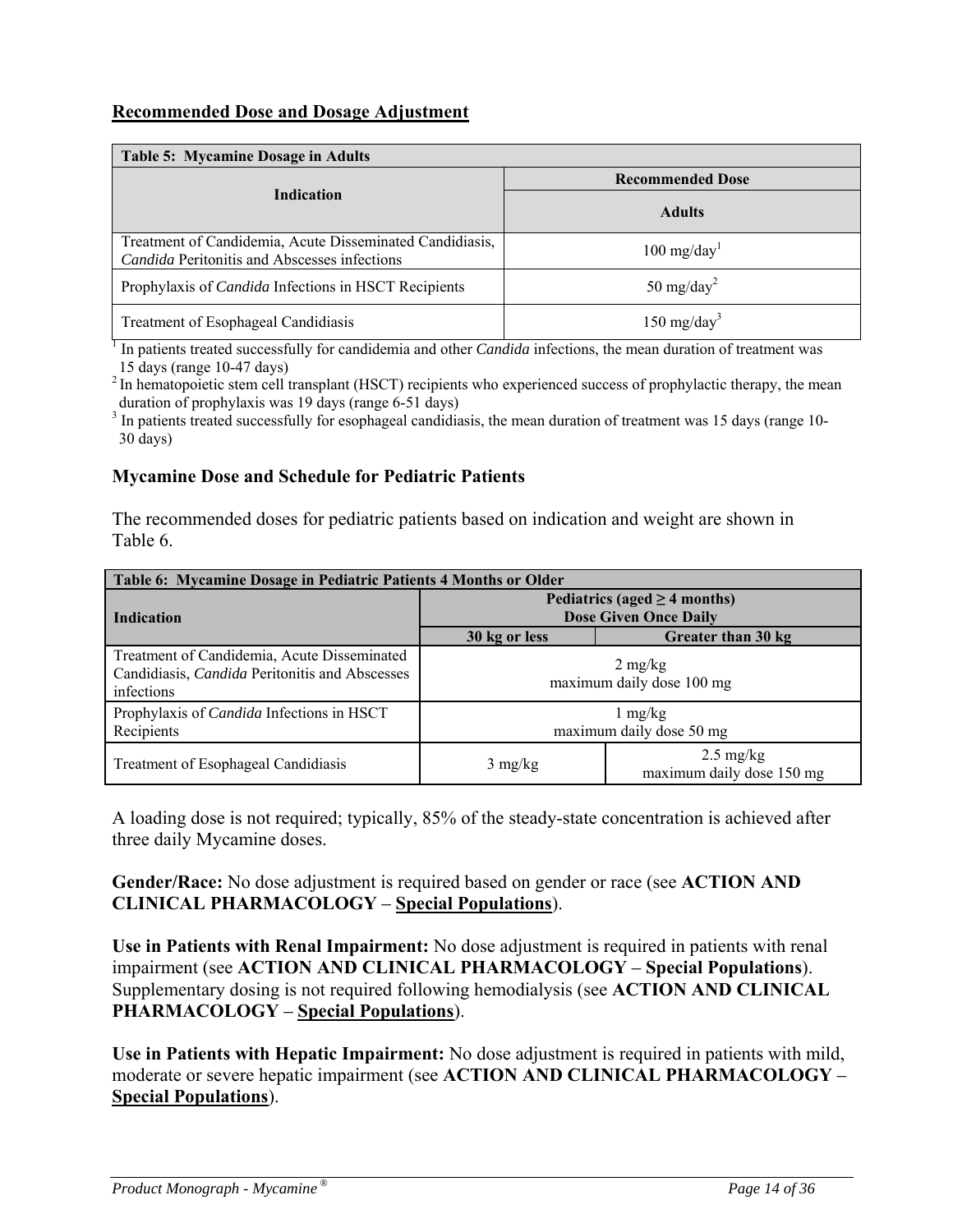**Use with Other Drugs:** No dose adjustment for Mycamine is required with concomitant use of mycophenolate mofetil, cyclosporine, tacrolimus, prednisolone, sirolimus, nifedipine, fluconazole, voriconazole, itraconazole, amphotericin B, ritonavir, or rifampin (see **DRUGINTERACTIONS**).

### **Reconstitution**

Please read this entire section carefully before beginning reconstitution.

Reconstitute Mycamine vials by aseptically adding 5 mL of one of the following compatible solutions:

- 0.9% Sodium Chloride Injection, USP (without a bacteriostatic agent)
- 5% Dextrose Injection, USP

To minimize excessive foaming, **Gently** dissolve the Mycamine powder by swirling the vial. Do **Not** Vigorously Shake The Vial. Visually inspect the vial for particulate matter.

#### **Mycamine 50 mg vial:** after reconstitution **each mL contains 10 mg of micafungin sodium. Mycamine 100 mg vial:** after reconstitution **each mL contains 20 mg of micafungin sodium.**

As with all parenteral drug products, reconstituted Mycamine should be inspected visually for particulate matter and discoloration prior to administration, whenever solution and container permit. Do not use material if there is any evidence of precipitation or foreign matter. Aseptic technique must be strictly observed in all handling since no preservative or bacteriostatic agent is present in Mycamine or in the materials specified for reconstitution and dilution.

# **Dilution and Preparation**

Adult Patients:

- 1. Add the appropriate volume of reconstituted Mycamine into 100 mL of 0.9% Sodium Chloride Injection, USP or 100 mL of 5% Dextrose Injection, USP.
- 2. Appropriately label the bag.

#### Pediatric Patients:

- 1. Calculate the total Mycamine dose in milligrams (mg) by multiplying the recommended pediatric dose (mg/kg) for a given indication *[see Table 6]* and the weight of the patient in kilograms (kg).
- 2. To calculate the volume (mL) of drug needed, divide the calculated dose (mg) from step 1 by the final concentration of the selected reconstituted vial(s) (either 10 mg/mL for the 50 mg vial **or** 20 mg/mL for the 100 mg vial), see example below: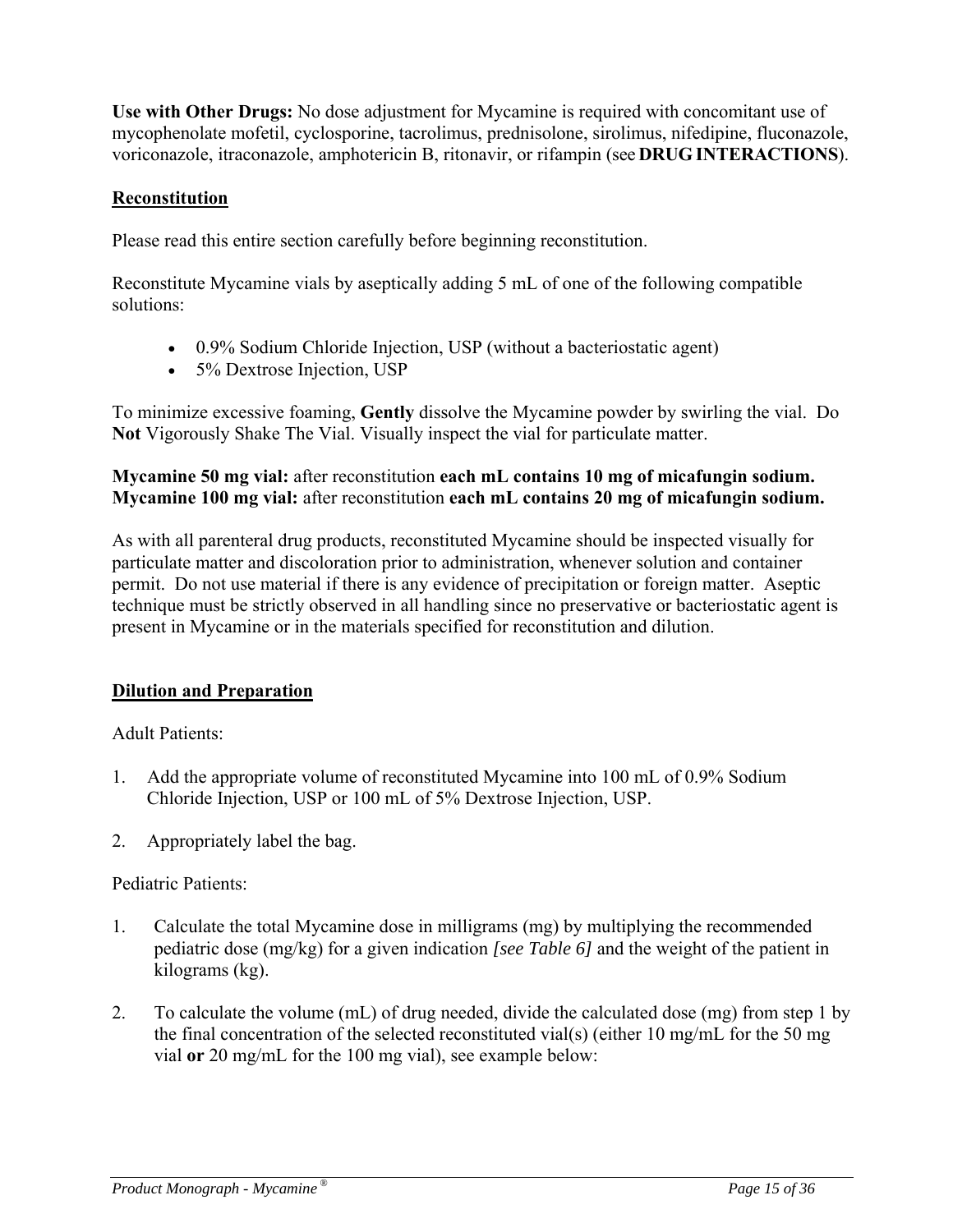### **Using 50 mg vials:**

 Divide the calculated mg dose (from step 1) by **10 mg/mL** to determine the volume (mL) needed.

#### **OR**

### **Using 100 mg vials:**

 Divide the calculated mg dose (from step 1) by **20 mg/mL** to determine the volume (mL) needed.

- 3. Withdraw the calculated volume (mL) of drug needed from the selected concentration and size of reconstituted Mycamine vial(s) used in Step 2 (ensure the selected concentration and vial size used to calculate the dose is also used to prepare the infusion).
- 4. Add the withdrawn volume of drug (step 3) to a 0.9% Sodium Chloride Injection, USP or 5% Dextrose Injection, USP intravenous infusion bag or syringe. Ensure that the final concentration of the solution is between 0.5 mg/mL to 4 mg/mL.

 **Note:** To minimize the risk of infusion reactions, concentrations of greater than 1.5 mg/mL should be administered via central catheter.

5. Appropriately label the infusion bag or syringe. For concentrations above 1.5 mg/mL, if required, label to specifically warn to administer the solution via central catheter.

Mycamine is preservative-free. Discard partially used vials.

The diluted solution should be protected from light. It is not necessary to cover the infusion drip chamber or the tubing.

# **OVERDOSAGE**

For management of a suspected drug overdose, please contact your regional Poison Control Centre.

Mycamine is highly protein bound and, therefore, is not dialyzable. No cases of Mycamine overdosage have been reported. Repeated daily doses of up to 8 mg/kg (maximum total dose of 896 mg) in adult patients, up to 6 mg/kg in pediatric patients  $\geq$  4 months of age, and up to 10 mg/kg in pediatric patients < 4 months of age have been administered in clinical studies with no reported dose-limiting toxicity. The minimum lethal dose of Mycamine is 125 mg/kg in rats, equivalent to 8 times the highest recommended adult clinical dose (150 mg) and approximately 7 times the highest pediatric clinical dose (3 mg/kg) based on body surface area comparisons.

# **ACTION AND CLINICAL PHARMACOLOGY**

#### **Mechanism of Action**

Micafungin is a semisynthetic lipopeptide (echinocandin) compound synthesized by a chemical modification of a fermentation product of *Coleophoma empetri* F-11899. Micafungin is a member of a class of antifungal drugs known as echinocandins. Micafungin inhibits the synthesis of 1,3 beta-D glucan, an essential component of fungal cell walls, which is not present in mammalian cells.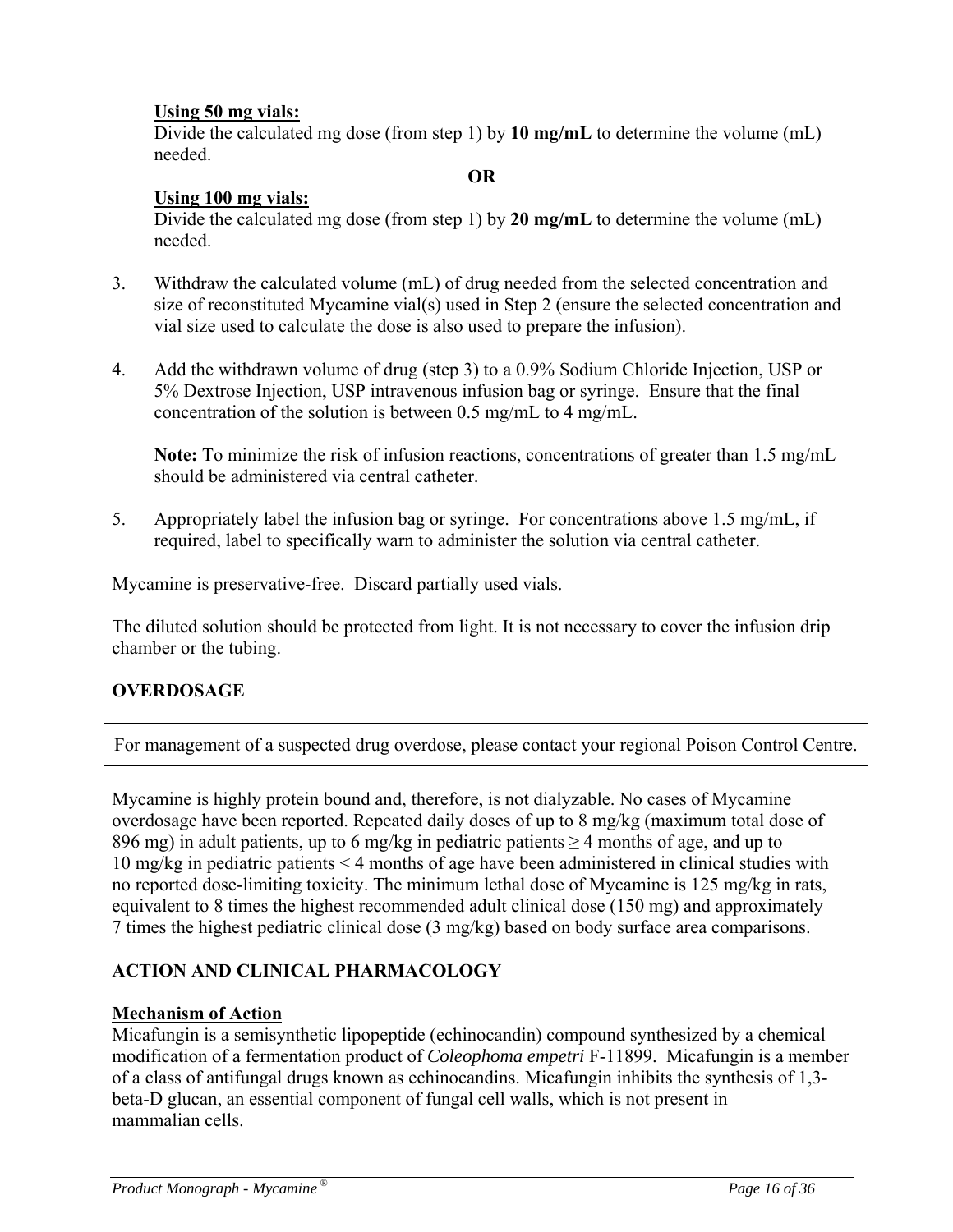### **Drug Resistance**

There have been reports of clinical failures in patients receiving micafungin therapy due to the development of drug resistance. Some of these reports have identified specific mutations in the *FKS* protein component of the glucan synthase enzyme that are associated with higher MICs and breakthrough infection.

### **Pharmacokinetics**

The pharmacokinetics of micafungin were determined in healthy subjects, hematopoietic stem cell transplant recipients, and patients with esophageal candidiasis or invasive candidiasis up to a maximum daily dose of 8 mg/kg body weight.

The relationship of area under the concentration-time curve (AUC) to micafungin dose was linear over the daily dose range of 50 mg to 150 mg and 3 mg/kg to 8 mg/kg body weight.

Steady-state pharmacokinetic parameters in relevant patient populations after repeated daily administration are presented in Table 7.

| Table 7: Pharmacokinetic Parameters of Micafungin in Adult Patients |    |                     |                                                                      |                                       |                  |                   |
|---------------------------------------------------------------------|----|---------------------|----------------------------------------------------------------------|---------------------------------------|------------------|-------------------|
|                                                                     |    |                     | <b>Pharmacokinetic Parameters</b><br>(Mean $\pm$ Standard Deviation) |                                       |                  |                   |
| <b>Population</b>                                                   | N  | <b>Dose</b><br>(mg) | $C_{\text{max}}$<br>$(\mu g/mL)$                                     | AUC $_{0-24}$<br>$(\mu g \cdot h/mL)$ | $T_{1/2}$<br>(h) | Cl<br>(mL/min/kg) |
| Patients with IC                                                    |    |                     |                                                                      |                                       |                  |                   |
| [Day 1]                                                             | 20 | 100                 | $5.7 \pm 2.2$                                                        | $83 \pm 51$                           | $14.5 \pm 7.0$   | $0.359 \pm 0.179$ |
| [Steady State]                                                      | 20 | 100                 | $10.1 \pm 4.4$                                                       | $97+29$                               | $13.4 \pm 2.0$   | $0.298 \pm 0.115$ |
| <b>HIV-Positive</b>                                                 |    |                     |                                                                      |                                       |                  |                   |
| Patients with EC                                                    |    |                     |                                                                      |                                       |                  |                   |
| [Day 1]                                                             | 20 | 50                  | $4.1 \pm 1.4$                                                        | $36\pm9$                              | $14.9 \pm 4.3$   | $0.321 \pm 0.098$ |
|                                                                     | 20 | 100                 | $8.0 \pm 2.4$                                                        | $108 \pm 31$                          | $13.8 \pm 3.0$   | $0.327 \pm 0.093$ |
|                                                                     | 14 | 150                 | $11.6\pm3.1$                                                         | $151\pm 45$                           | $14.1 \pm 2.6$   | $0.340 \pm 0.092$ |
| [Day 14 or 21]                                                      | 20 | 50                  | $5.1 \pm 1.0$                                                        | $54 \pm 13$                           | $15.6 \pm 2.8$   | $0.300 \pm 0.063$ |
|                                                                     | 20 | 100                 | $10.1 \pm 2.6$                                                       | $115 \pm 25$                          | $16.9 \pm 4.4$   | $0.301 \pm 0.086$ |
|                                                                     | 14 | 150                 | $16.4\pm 6.5$                                                        | $167\pm40$                            | $15.2 \pm 2.2$   | $0.297 \pm 0.081$ |
| <b>HSCT</b>                                                         |    | Per kg              |                                                                      |                                       |                  |                   |
| Recipients                                                          | 8  | 3                   | $21.1 \pm 2.84$                                                      | $234\pm34$                            | $14.0 \pm 1.4$   | $0.214 \pm 0.031$ |
| [Day 7]                                                             | 10 | 4                   | $29.2 \pm 6.2$                                                       | $339 \pm 72$                          | $14.2 \pm 3.2$   | $0.204 \pm 0.036$ |
|                                                                     | 8  | 6                   | $38.4\pm 6.9$                                                        | $479 \pm 157$                         | $14.9 \pm 2.6$   | $0.224 \pm 0.064$ |
|                                                                     | 8  | 8                   | $60.8 \pm 26.9$                                                      | $663 \pm 212$                         | $17.2 \pm 2.3$   | $0.223 \pm 0.081$ |

 $HIV =$  human immunodeficiency virus;  $EC =$  esophageal candidiasis;  $HSCT =$  hematopoietic stem cell transplant; IC = Candidemia and other *Candida* infections; \*AUC<sub>0-infinity</sub> is presented for day 1 and AUC<sub>0-24</sub> is presented for steady state.

**Distribution:** The mean  $\pm$  standard deviation volume of distribution of micafungin at terminal phase was  $0.39 \pm 0.11$  L/kg body weight when determined in adult patients with esophageal candidiasis at the dose range of 50 mg to 150 mg. Micafungin is highly (> 99%) protein bound *in vitro*, independent of plasma concentrations over the range of 10 to 100  $\mu$ g/mL. The primary binding protein is albumin; however, micafungin, at therapeutically relevant concentrations, does not competitively displace bilirubin binding to albumin. Micafungin also binds to a lesser extent to  $\alpha_1$ -acid-glycoprotein.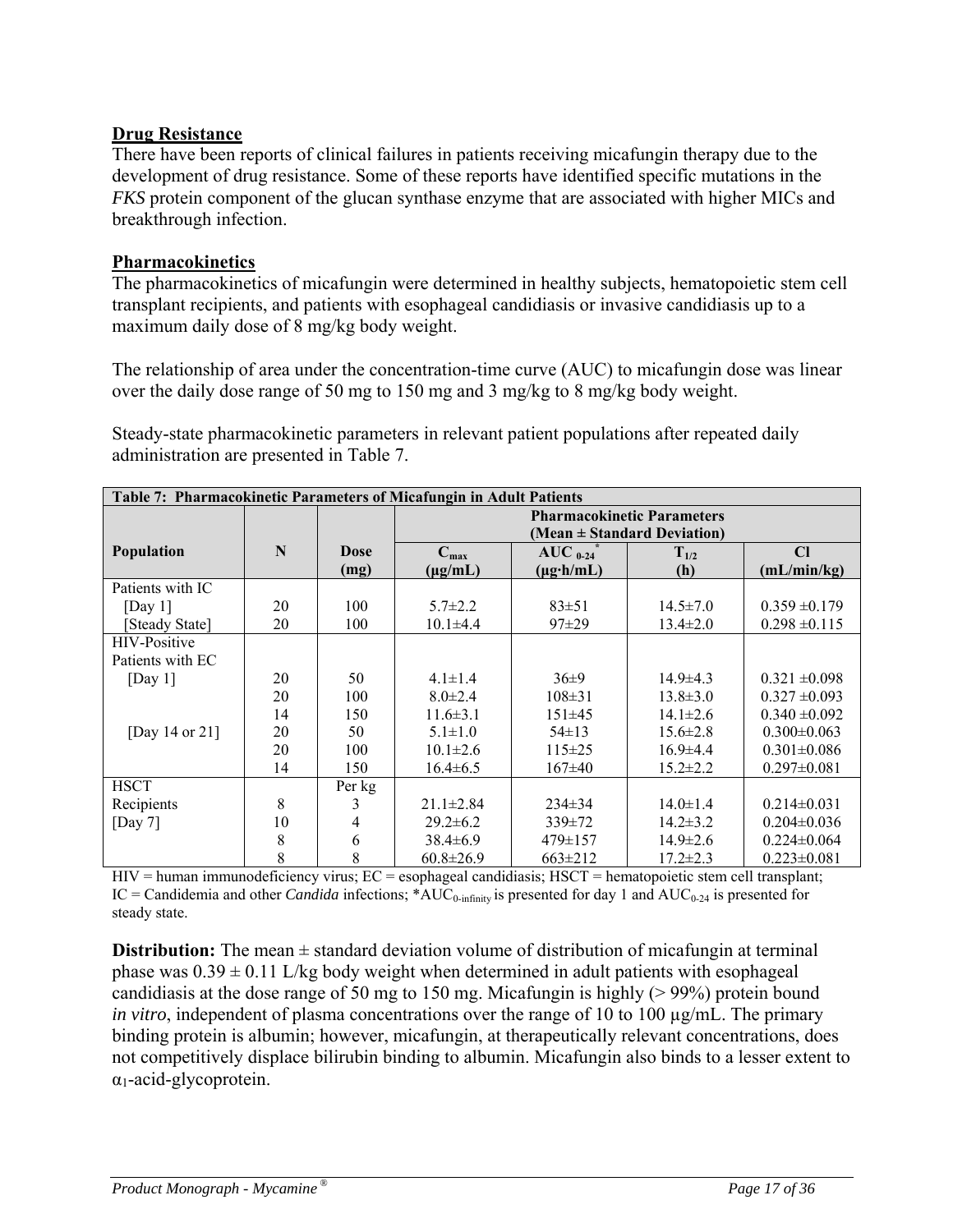**Metabolism:** Micafungin is metabolized to M-1 (catechol form) by arylsulfatase, with further metabolism to M-2 (methoxy form) by catechol-O-methyltransferase. M-5 is formed by hydroxylation at the side chain (ω-1 position) of micafungin catalyzed by cytochrome P450 (CYP) isozymes. Even though micafungin is a substrate for and a weak inhibitor of CYP3A *in vitro*, hydroxylation by CYP3A is not a major pathway for micafungin metabolism *in vivo*. Micafungin is neither a P-glycoprotein substrate nor inhibitor *in vitro*.

In four healthy volunteer studies, the ratio of metabolite to parent exposure (AUC) at a dose of 150 mg/day was 6% for M-1, 1% for M-2, and 6% for M-5. In patients with esophageal candidiasis, the ratio of metabolite to parent exposure (AUC) at a dose of 150 mg/day was 11% for M-1, 2% for M-2, and 12% for M-5.

**Excretion:** The excretion of radioactivity following a single intravenous dose of <sup>14</sup>C-micafungin sodium for injection (25 mg) was evaluated in healthy volunteers. At 28 days after administration, mean urinary and fecal recovery of total radioactivity accounted for 82.5% (76.4% to 87.9%) of the administered dose. Fecal excretion is the major route of elimination (total radioactivity at 28 days was 71.0% of the administered dose).

### **Special Populations**

**Pediatrics (4 months – 16 years):** Micafungin pharmacokinetics in 229 pediatric patients  $\geq$  4 months through 16 years of age were characterized using population pharmacokinetics. Population pharmacokinetic analysis in pediatric patients identified body weight as the major determinant of total systemic clearance. As a result, weight-based (mg/kg) dosing was used to reduce between-subject variability in exposure and to equate pediatric exposure with adult exposure. Micafungin exposure was dose proportional across the dose and age range studied (Table 8).

| Table 8: Summary (Mean +/- Standard Deviation) of Micafungin Pharmacokinetics For Pediatric Patients<br>$\geq$ 4 Months of Age and Older (Steady-State) |             |                  |                     |                      |                |                  |  |
|---------------------------------------------------------------------------------------------------------------------------------------------------------|-------------|------------------|---------------------|----------------------|----------------|------------------|--|
| Body weight group                                                                                                                                       | $\mathbf N$ | $\bf{Dose}^{\$}$ | $Cmax.ss^{\dagger}$ | $AUC.ss^{\dagger}$   | $t^{1/2}$      | $CL^{\ddagger}$  |  |
|                                                                                                                                                         |             | mg/kg            | (mcg/mL)            | $(mcg \cdot h / mL)$ | (h)            | (mL/min/kg)      |  |
|                                                                                                                                                         |             | 1.0              | $7.1 + (-4.7)$      | $55 + (-16)$         |                |                  |  |
| 30 kg or less                                                                                                                                           | 149         | 2.0              | $14.2 + -9.3$       | $109 + -31$          | $12.5 + 4.6$   | $0.328 + -0.091$ |  |
|                                                                                                                                                         |             | 3.0              | $21.3 + - 14.0$     | $164 + -47$          |                |                  |  |
|                                                                                                                                                         |             | 1.0              | $8.7 + - 5.6$       | $67 + - 17$          |                |                  |  |
| Greater than 30 kg                                                                                                                                      | 80          | 2.0              | $17.5 + (-11.2)$    | $134 + -33$          | $13.6 + - 8.8$ | $0.241 + -0.061$ |  |
|                                                                                                                                                         |             | 2.5              | $23.0 + - 14.5$     | $176 + -42$          |                |                  |  |

 $\sqrt[5]{\text{Or the equivalent if receiving the adult dose (50, 100, or 150 mg)}}$ 

<sup>†</sup> Derived from simulations from the population PK model

‡ Derived from the population PK model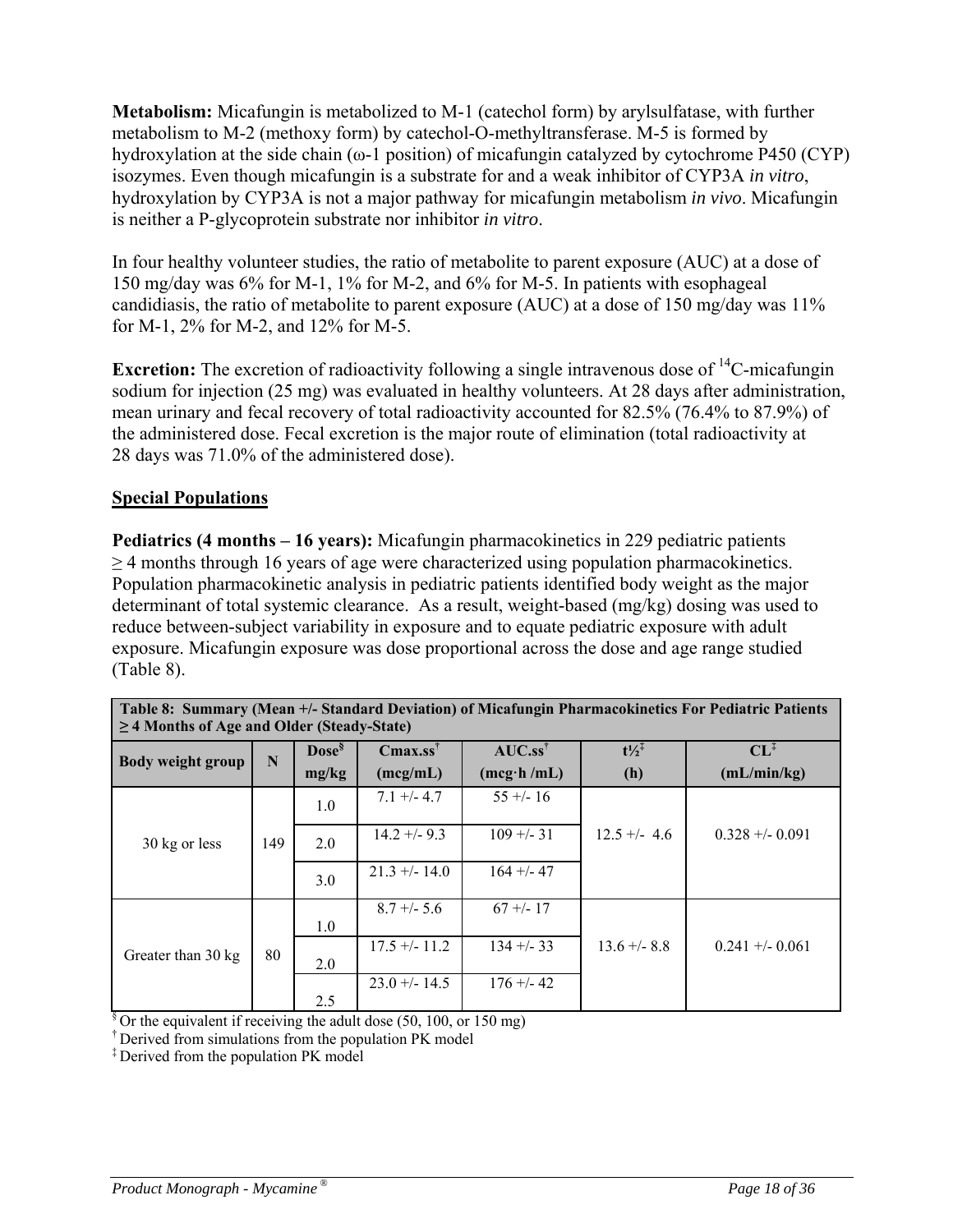**Geriatric (≥ 65 years):** The exposure and disposition of a 50 mg Mycamine dose administered as a single 1-hour infusion to 10 healthy subjects aged 66-78 years were not significantly different from those in 10 healthy subjects aged 20-24 years. No dose adjustment is necessary for the elderly.

**Race and Gender:** No dose adjustment of Mycamine is required based on gender or race. After 14 daily doses of 150 mg to healthy subjects, micafungin AUC in women was greater by approximately 23% compared with men, due to smaller body weight. No notable differences among white, black, and Hispanic subjects were seen. The micafungin AUC was greater by 26% in Japanese subjects compared to blacks, due to smaller body weight.

**Renal Impairment:** Mycamine does not require dose adjustment in patients with renal impairment. A single 1-hour infusion of 100 mg Mycamine was administered to 9 adult subjects with severe renal impairment (creatinine clearance  $\leq$  30 mL/min) and to 9 age-, gender-, and weight-matched subjects with normal renal function (creatinine clearance > 80 mL/min). The maximum concentration  $(C_{\text{max}})$  and AUC were not significantly altered by severe renal impairment.

Since micafungin is highly protein bound, it is not dialyzable. Supplementary dosing should not be required following hemodialysis.

**Hepatic Impairment:** A single 1-hour infusion of 100 mg Mycamine was administered to 8 adult subjects with moderate hepatic impairment (Child-Pugh score 7-9) and 8 age-, gender-, and weight-matched subjects with normal hepatic function. The C<sub>max</sub> and AUC values of micafungin were lower by approximately 22% in subjects with moderate hepatic impairment compared to normal subjects. This difference in micafungin exposure does not require dose adjustment of Mycamine in patients with moderate hepatic impairment.

A single 1-hour infusion of 100 mg Mycamine was administered to 8 adult subjects with severe hepatic impairment (Child-Pugh score 10-12) and 8 age-, gender-, ethnic- and weight-matched subjects with normal hepatic function. The mean  $C_{\text{max}}$  and AUC values of micafungin were lower by approximately 30% in subjects with severe hepatic impairment compared to normal subjects. The mean  $C_{\text{max}}$  and AUC values of M-5 metabolite were approximately 2.3-fold higher in subjects with severe hepatic impairment compared to normal subjects; however, this exposure (parent and metabolite) was comparable to that in patients with systemic *Candida* infection. Therefore, no micafungin dose adjustment is necessary in patients with severe hepatic impairment.

Studies in pediatric subjects with hepatic impairment have not been conducted.

# **STORAGE AND STABILITY**

#### Stability and Storage Recommendations

Unopened vials of lyophilized material should be stored, protected from light, at controlled room temperature, 15-30° C.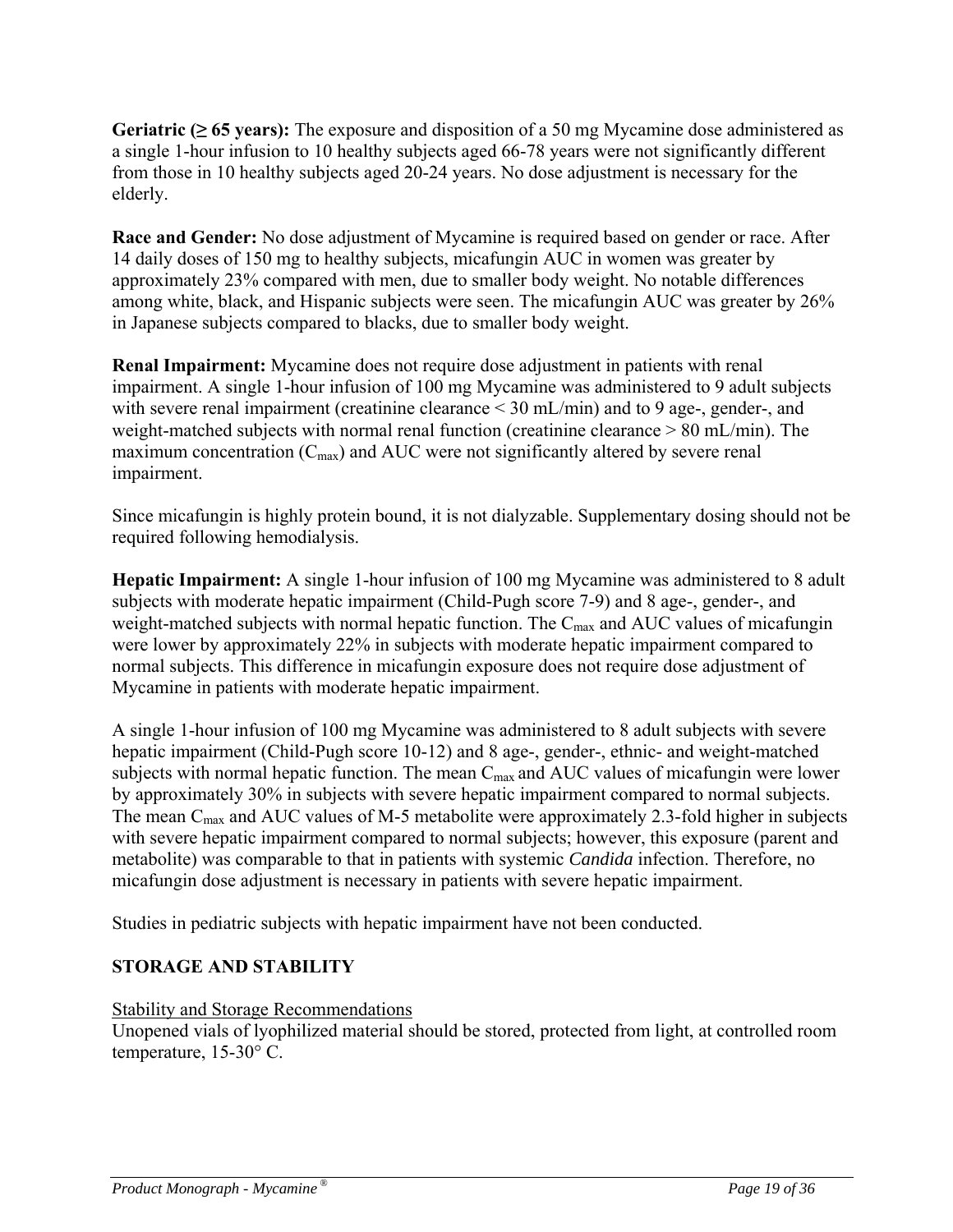#### Storage of Reconstituted Product Concentrate

The reconstituted product may be stored in the original vial for up to 24 hours at room temperature, 25° C.

#### Storage of Diluted Product

The diluted infusion should be protected from light and may be stored for up to 24 hours at room temperature, 25° C.

#### **Note: Mycamine is preservative-free. Discard partially used vials.**

#### **SPECIAL HANDLING INSTRUCTIONS**

Not applicable.

### **DOSAGE FORMS, COMPOSITION AND PACKAGING**

Mycamine for Injection (micafungin sodium) is available as a sterile, non-pyrogenic, lyophilized powder for intravenous infusion containing 50 mg or 100 mg of micafungin sodium per vial. Non-medicinal ingredients include lactose, citric acid and/or sodium hydroxide (used for pH adjustment). Following reconstitution with 0.9% Sodium Chloride for Injection, USP, the resulting pH of the solution is between 5.0 - 7.0.

Mycamine is supplied in 10 mL USP Type 1 glass vials that are packaged in individual cartons of ten. The glass vials are covered with a light protective film.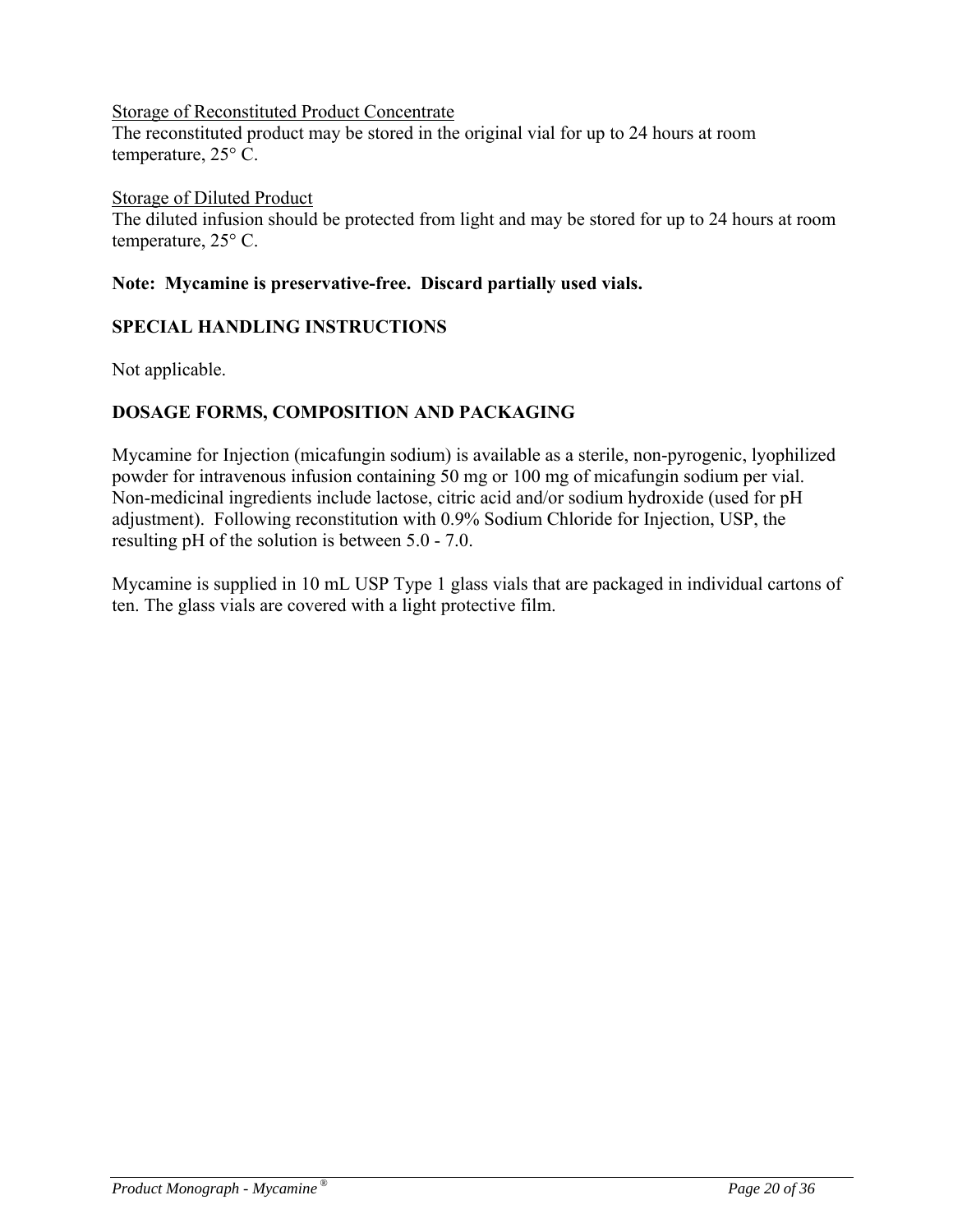# **PART II: SCIENTIFIC INFORMATION**

### **PHARMACEUTICAL INFORMATION**

#### **Drug Substance**

- Proper name: micafungin sodium
- Chemical name: Pneumocandin A0, 1- $[(4R, 5R) 4, 5$ -dihydroxy-N<sup>2</sup>- $[4 [5 [4 3R) 4, 5 2R]$ (pentyloxy)phenyl]-3- isoxazolyl]benzoyl]-L-ornithine]-4-[(4S)-4-hydroxy-4-[4-hydroxy-3-(sulfooxy)phenyl]-L-threonine]-, monosodium salt.

Molecular formula:  $C_{56}H_{70}N_9NaO_{23}S$ 

Molecular mass: 1292.26

Structural formula:



Physicochemical

properties: *Physical Form:* Micafungin sodium is a light-sensitive, hygroscopic white powder that is freely soluble in water, isotonic sodium chloride solution, N,N-dimethylformamide and dimethylsulfoxide, slightly soluble in methyl alcohol, and practically insoluble in acetonitrile, ethyl alcohol (95%), acetone, diethyl ether and n-hexane.

> *pH:* The pH of the reconstituted solution, with 0.9% Sodium Chloride Injection, USP, is between 5.0 - 7.0.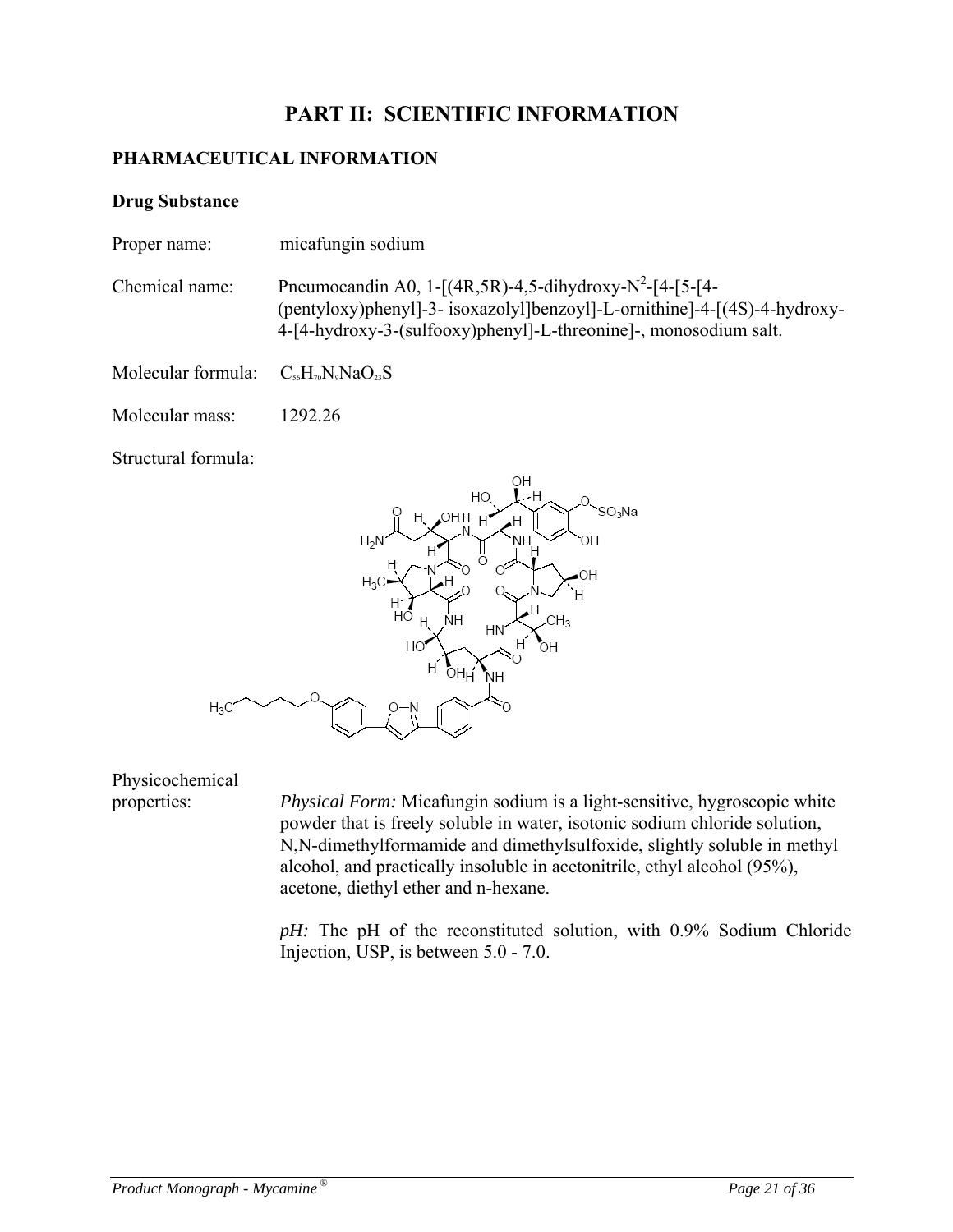# **CLINICAL TRIALS**

The results from clinical studies by indication are presented below.

The safety and effectiveness of Mycamine in pediatric patients aged four (4) months to 16 years of age have been supported by evidence from 2 studies that enrolled adult and pediatric patients, as well as pharmacokinetic data in pediatric patients.

#### **Treatment of Candidemia and Other** *Candida* **Infections**

# **Study demographics and trial design**

| Table 9: Summary of Patient Demographics for Mycamine Clinical Studies in the Treatment of Candidemia and<br><b>Other Candida Infections</b> |                                    |                            |                                              |                                                                     |
|----------------------------------------------------------------------------------------------------------------------------------------------|------------------------------------|----------------------------|----------------------------------------------|---------------------------------------------------------------------|
| Dosage, Route of Administration<br>and Duration                                                                                              | Number of<br><b>Study Subjects</b> | <b>Mean Age</b><br>(Range) | Gender                                       | Race                                                                |
| Study 03-0-192: Phase III, randomized (1:1:1), double-blind, parallel group non-inferiority study (in Adult<br><b>Patients Only)</b>         |                                    |                            |                                              |                                                                     |
| Mycamine 100 mg/day, intravenous<br>infusion, minimum 14 days to a<br>maximum of 4 weeks <sup>*</sup> .                                      | 191                                | 56.61<br>$(18 - 92)$       | $M = 107(56%)$<br>$F = 84(44\%)$             | Caucasian = $134(70\%)$<br>Black = 21 $(11\%)$<br>Other = $36(19%)$ |
| Mycamine 150 mg/day, intravenous<br>infusion, minimum of 14 days to a<br>maximum of 4 weeks <sup>*</sup> .                                   | 199                                | 55.41<br>$(18 - 90)$       | $\overline{M} = 117(59\%)$<br>$F = 82(41\%)$ | Caucasian = $129(65%)$<br>Black = $36(18%)$<br>Other = $34(17%)$    |
| Caspofungin 70 mg on day 1 and 50<br>mg/day thereafter, intravenous<br>infusion, minimum 14 days to a<br>maximum of 4 weeks <sup>*</sup> .   | 188                                | 55.84<br>$(19 - 95)$       | $M = 112(60\%)$<br>$F = 76(40\%)$            | Caucasian = $129(69\%)$<br>Black = $26(14%)$<br>Other = $33(18%)$   |
| Study FG-463-21-08: Phase III, randomized, double-blind, parallel group study (Adult and Pediatric Patients)                                 |                                    |                            |                                              |                                                                     |
| Once daily IV infusion of                                                                                                                    |                                    |                            | <b>Adults</b>                                |                                                                     |
| Mycamine $100 \text{ mg/day}^{\dagger}$ in patients<br>less than 40 kg and 2 mg/kg in<br>patients weighing 40 kg or more for                 | $247^{\ddagger}$                   | 52.7<br>$(18 - 89)$        | $M = 155(63%)$<br>$F = 92(37%)$              | Caucasian = $149(60\%)$<br>Black = 13 (5%)<br>Other = $85 (34%)$    |
| a minimum of 14 days to a<br>maximum of 4 weeks <sup>*</sup> .                                                                               |                                    |                            | Pediatrics                                   |                                                                     |
|                                                                                                                                              | 48                                 | 4.0<br>$(0 - 15)$          | $M = 31 (65%)$<br>$F = 17(35%)$              | Caucasian = $27 (56\%)$<br>Black = $5(10\%)$<br>Other = $16(33%)$   |
| Once daily IV infusion of                                                                                                                    |                                    |                            | Adults                                       |                                                                     |
| AmBisome 3 mg/kg for a minimum<br>of 14 days to a maximum of 4<br>weeks <sup>*</sup> .                                                       | 247‡                               | 53.6<br>$(16 - 97)$        | $M = 147(60\%)$<br>$F = 100 (40\%)$          | Caucasian = 153 (62%)<br>Black = 10 $(4\%)$<br>Other = $84 (34%)$   |
|                                                                                                                                              |                                    |                            | Pediatrics                                   |                                                                     |
|                                                                                                                                              | 50                                 | 2.2<br>$(0-15)$            | $M = 30 (60\%)$<br>$F = 20 (40\%)$           | Caucasian = $25 (50\%)$<br>Black = $9(18%)$<br>Other = $16(32%)$    |

\* Administration of study drug could be prolonged up to a maximum of 8 weeks for patients with chronic disseminated candidiasis, *Candida* osteomyelitis or *Candida* endocarditis.

 $\dagger$  Mycamine dose increases to 200 mg/day (patients weighing > 40 kg) or 4 mg/kg/day (patients weighing  $\leq$  40 kg) were permitted. AmBisome dose increases up to 5 mg/kg were permitted.

‡ In the presentation of the Efficacy Analysis for study FG-463-21-08 (Table 11), the Independent Data Review Board modified Full Analysis Set (IDRB-mFAS) was used. The IDRB-mFAS population was N=248 for Mycamine and  $N = 246$  for AmBisome.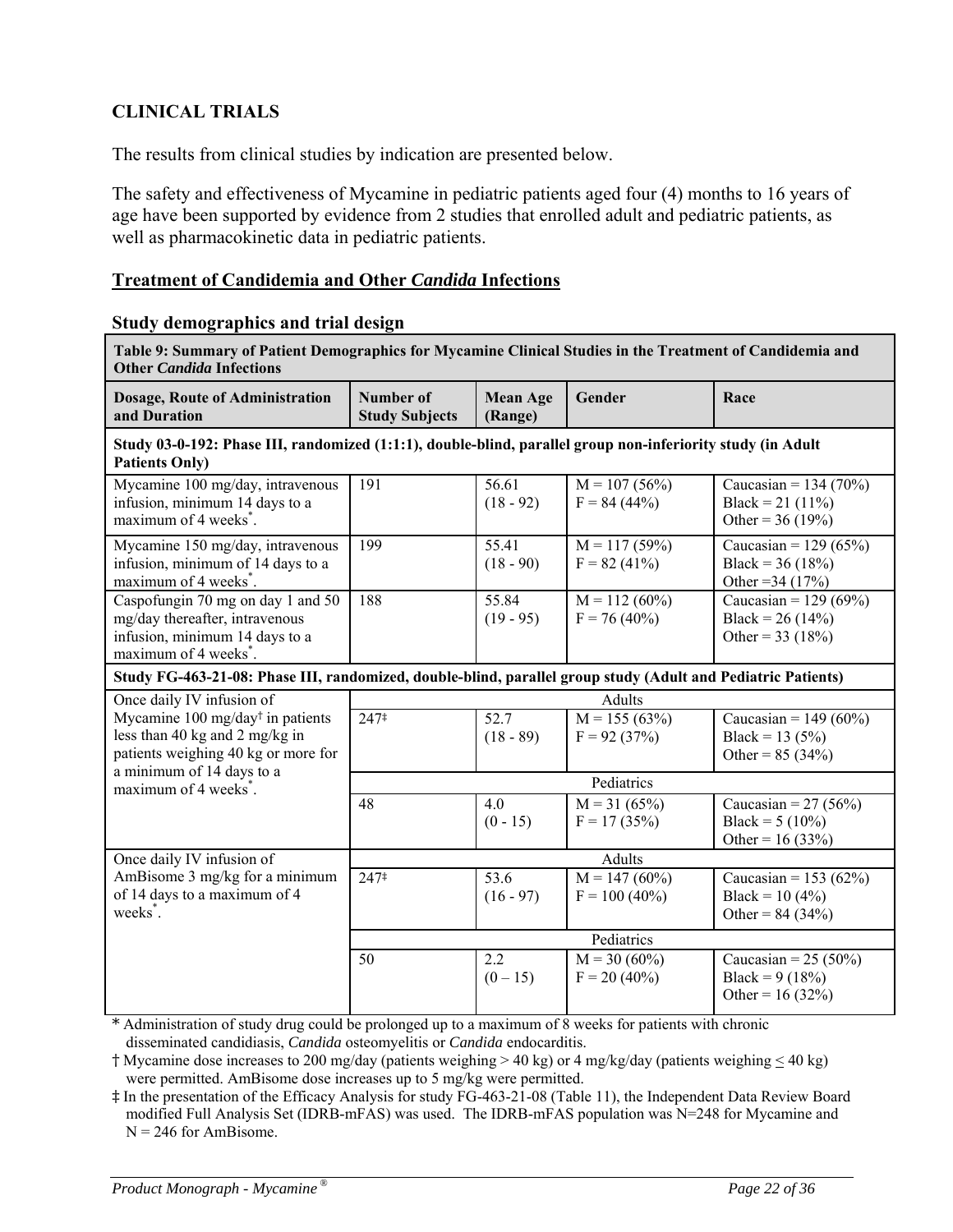### **Study Results**

#### *Adult Only Study*

Two dose levels of Mycamine were evaluated in a phase III, randomized, double-blind study to determine the efficacy and safety versus caspofungin in adult patients with invasive candidiasis and candidemia. Patients were randomized to receive once daily intravenous infusions (IV) of Mycamine, either 100 mg/day or 150 mg/day or caspofungin (70 mg loading dose followed by 50 mg maintenance dose). Patients were stratified by APACHE II score ( $\leq$  20 or  $>$  20) and by geographic region. Patients with *Candida* endocarditis were excluded from this analysis. Outcome was assessed by overall treatment success based on clinical (complete resolution or improvement in attributable signs and symptoms and radiographic abnormalities of the *Candida* infection and no additional antifungal therapy) and mycological (eradication or presumed eradication) response at the end of IV therapy. Deaths that occurred during IV study drug therapy were treated as failures.

In this study, 111/578 (19.2%) of the patients had baseline APACHE II scores of  $> 20$ , and 50/578  $(8.7%)$  were neutropenic at baseline (absolute neutrophil count less than 500 cells/mm<sup>3</sup>). Outcome, relapse and mortality data are shown for the recommended dose of Mycamine (100 mg/day) and caspofungin in Table 10.

|                                                                   | <b>Mycamine</b><br>$100$ mg/day<br>$n$ (%)<br>% treatment difference<br>$(95\% \text{ CI})$ | Comparator <sup>1</sup><br>n(%) |
|-------------------------------------------------------------------|---------------------------------------------------------------------------------------------|---------------------------------|
| <b>Treatment Success at End of IV Therapy<sup>2</sup></b>         | 135/191 (70.7)<br>$7.4(-2.0, 16.3)$                                                         | 119/188 (63.3)                  |
| <b>Success in Patients with Neutropenia at</b><br><b>Baseline</b> | 14/22(63.6)                                                                                 | 5/11(45.5)                      |
| <b>Success by Site of Infection</b><br>Candidemia                 | 116/163(71.2)                                                                               | 103/161(64)                     |
| <b>Abscess</b><br>Acute disseminated <sup>3</sup>                 | 4/5(80)<br>6/13(46.2)                                                                       | 5/9(55.6)<br>5/9(55.6)          |
| Endophthalmitis                                                   | 1/3                                                                                         | 1/1                             |
| Chorioretinitis<br><b>Skin</b>                                    | 0/3<br>1/1                                                                                  | $\Omega$<br>$\theta$            |
| Kidney<br>Pancreas                                                | 2/2<br>1/1                                                                                  | 1/1<br>$\Omega$                 |
| Peritoneum                                                        | 1/1                                                                                         | $\theta$                        |
| Lung/Skin<br>Lung/Spleen                                          | 0/1<br>0/1                                                                                  | $\mathbf{0}$<br>$\Omega$        |
| Liver                                                             | $\theta$                                                                                    | 0/2                             |
| Intraabdominal abscess                                            | 0<br>0/1                                                                                    | 3/5<br>$\theta$                 |
| <b>Chronic disseminated</b><br><b>Peritonitis</b>                 | 4/6(66.7)                                                                                   | 2/5(40.0)                       |

**Table 10: Efficacy Analysis: Treatment Success in Patients with Candidemia and other** *Candida* **Infection in Study 03-0-192 (Adult Patients Only)**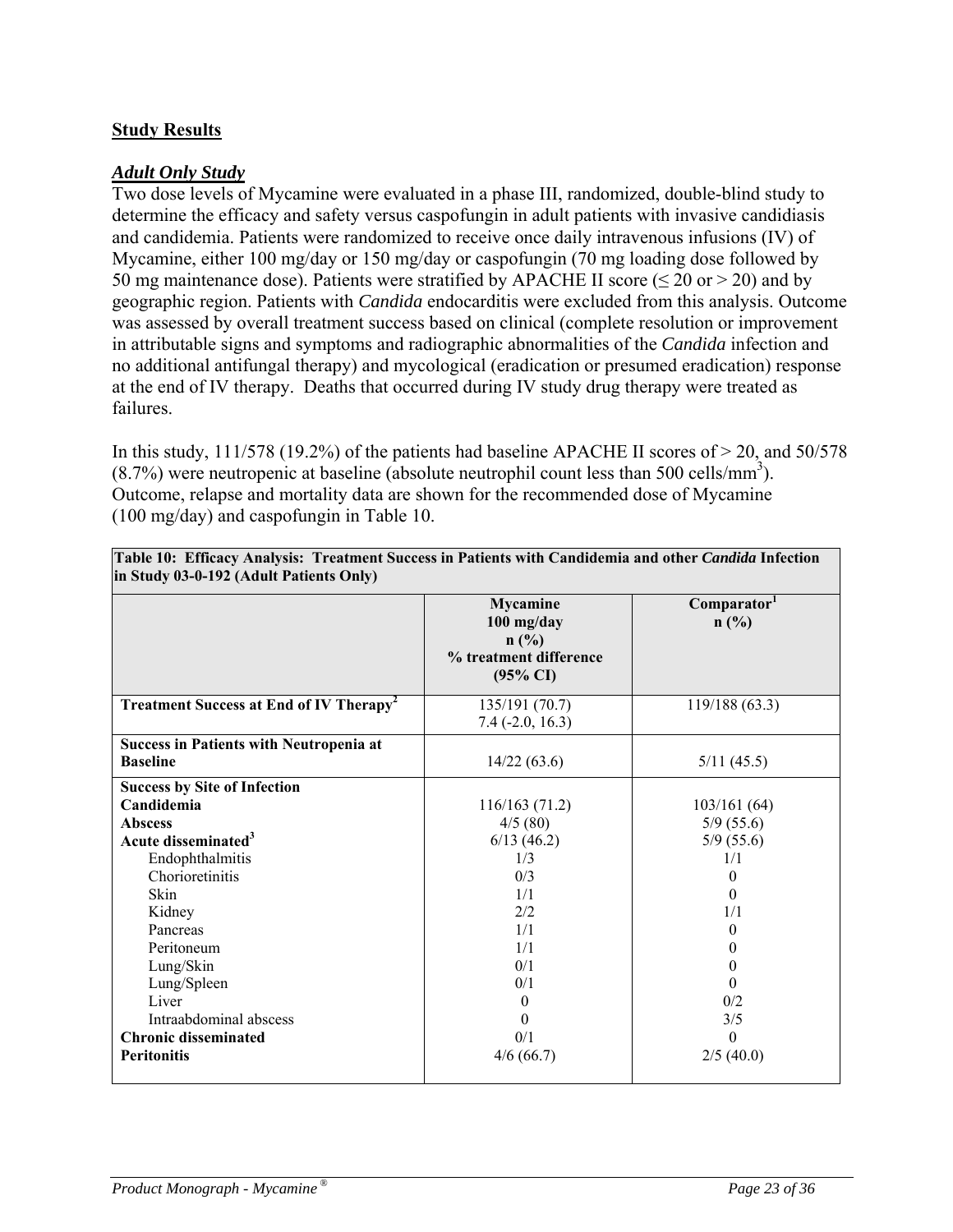|                                          | <b>Mycamine</b><br>$100$ mg/day<br>$n$ (%)<br>% treatment difference<br>$(95\% \text{ CI})$ | Comparator <sup>1</sup><br>$n$ (%) |
|------------------------------------------|---------------------------------------------------------------------------------------------|------------------------------------|
| Success by Organism <sup>4</sup>         |                                                                                             |                                    |
| C. albicans                              | 57/81 (70.4)                                                                                | 45/73(61.6)                        |
| C. glabrata                              | 16/23(69.6)                                                                                 | 19/31(61.3)                        |
| C. tropicalis                            | 17/27(63)                                                                                   | 22/29 (75.9)                       |
| C. parapsilosis                          | 21/28(75)                                                                                   | 22/39 (56.4)                       |
| C. krusei                                | 5/8(62.5)                                                                                   | 2/3(66.7)                          |
| C. guilliermondii                        | 1/2                                                                                         | 0/1                                |
| C. lusitaniae                            | 2/3(66.7)                                                                                   | 2/2                                |
| Relapse through 6 Weeks <sup>5</sup>     |                                                                                             |                                    |
| Overall                                  | 49/135(36.3)                                                                                | 44/119 (37)                        |
| Culture confirmed relapse                |                                                                                             |                                    |
| Required systemic antifungal therapy     | 11                                                                                          | 5                                  |
| Died during follow-up                    | 17                                                                                          | 16                                 |
| Not assessed                             | 16                                                                                          | 19                                 |
| <b>Overall study mortality</b>           | 58/200 (29)                                                                                 | 51/193 (26.4)                      |
| Mortality during IV therapy              | 28/200 (14)                                                                                 | 27/193(14)                         |
| Mortality attributed to fungal infection | 7/200(3.5)                                                                                  | 7/193(3.6)                         |

**Table 10: Efficacy Analysis: Treatment Success in Patients with Candidemia and other** *Candida* **Infection in Study 03-0-192 (Adult Patients Only)**

 $\frac{1}{20}$  mg loading dose on day 1 followed by 50 mg/day thereafter (caspofungin)

<sup>2</sup> All patients who received at least one dose of study medication and had documented invasive candidiasis or candidemia. Patients with *Candida* endocarditis were excluded from the analyses.

 $3$  A patient may have had  $> 1$  organ of dissemination

 $4$ A patient may have had  $> 1$  baseline infection species

<sup>5</sup> All patients who had a culture confirmed relapse or required systemic antifungal therapy in the post treatment period for a suspected or proven *Candida* infection. Also includes patients who died or were not assessed in follow-up.

#### *Adult and Pediatric Study*

#### *Adults*

In a second phase III, randomized, double-blind, parallel group study in 494 adult and 98 pediatric patients, the efficacy and safety of Mycamine versus AmBisome were determined in nonneutropenic and neutropenic (absolute neutrophil count [ANC] < 500 cells/mcL) patients with invasive candidiasis or candidemia. Patients received an initial dose of IV micafungin 100 mg qd (2.0 mg/kg for patients weighing  $\leq 40$  kg) or IV AmBisome 3 mg/kg by 1-hour infusion in a blinded manner.

The primary endpoint was success based on clinical (complete or partial) and mycological (eradication or presumed eradication) response at the end of IV therapy and no additional systemic antifungal therapy. Deaths that occurred during IV study drug therapy were treated as failures.

In this study a total of 32/248 (12.9%) of adult patients in the micafungin group and 25/246 (10%) of adult patients in the AmBisome group were neutropenic at baseline (absolute neutrophil count less than 500 cells/mcL). A baseline APACHE II score of > 20 was recorded for 61/226 (27%) of patients in the micafungin group and 53/219 (24.2%) in the AmBisome group. Outcome, relapse and mortality data from adults are shown for the recommended dose of Mycamine (100 mg/day) and AmBisome in Table 11.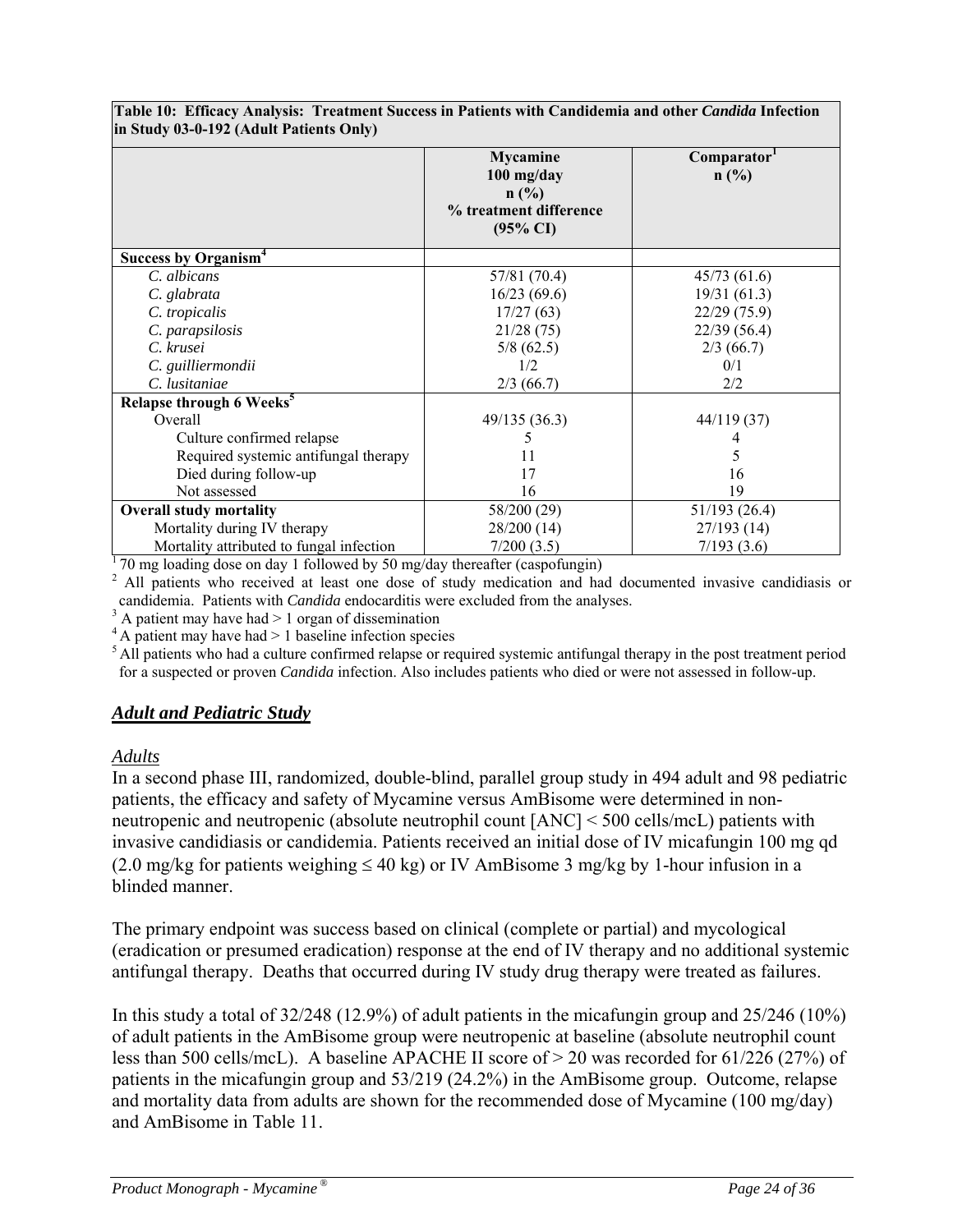|                                                               | <b>Mycamine</b>        | Comparator <sup>†</sup>      |
|---------------------------------------------------------------|------------------------|------------------------------|
|                                                               | $100$ mg/day<br>n(%)   | $n$ (%)                      |
| Treatment Success at End of IV Therapy <sup>1</sup>           | 156/248(62.9)          | 149/246 (60.6)               |
| $%$ treatment difference (95% CI) <sup>2</sup>                | $2.3$ ( $-5.7$ , 11.4) |                              |
|                                                               |                        |                              |
| Success in Patients with Neutropenia at Baseline <sup>3</sup> |                        |                              |
|                                                               | 15/32(46.9)            | 11/25(44.0)                  |
| <b>Success by Type of Infection</b><br>Candidemia             |                        |                              |
|                                                               | 131/206 (63.6)         | 129/209(61.7)                |
| <b>Invasive Candidiasis</b>                                   | 24/40(60.0)            | 20/37(54.1)                  |
| <b>Success by Site of Infection</b><br>Abscess                |                        |                              |
| <b>Blood</b>                                                  | 4/5(80)                | 4/6(66.7)                    |
| Bone                                                          | 127/203 (62.6)<br>0/0  | 129/207(62.3)<br>$0/1$ (0.0) |
| Central Line/Catheter Associated                              | 4/4(100.0)             | 0/2(0.0)                     |
| Disseminated                                                  | 5/10(50.0)             | 5/10(50.0)                   |
| Endocardium                                                   | 1/2(50.0)              | 3/5(60.0)                    |
| Kidney                                                        | $0/0$                  | 0/1(0.0)                     |
| Peritonitis                                                   | 13/20(65.0)            | 8/14(57.1)                   |
| Success by Organism <sup>4</sup>                              |                        |                              |
|                                                               |                        |                              |
| C. albicans                                                   | 67/103(65.0)           | 65/109(59.6)                 |
| C. dubliniensis                                               | 1/1(100.0)             | 1/1(100.0)                   |
| C. famata                                                     | 3/3(100.0)             | 1/1(100.0)                   |
| C. glabrata                                                   | 14/30(46.7)            | 8/19(42.1)                   |
| C. guilliermondii                                             | 4/5(80.0)              | 4/5(80.0)                    |
| C. inconspicua                                                | 1/1(100.0)             | 0/0                          |
| C. intermedia                                                 | 0/0                    | 2/3(66.7)                    |
| $C.$ kefyr                                                    | 0/0                    | 1/2(50.0)                    |
| C. krusei                                                     | $4/9$ (44.4)           | 5/10(50.0)                   |
| C. lipolytica<br>C. lusitaniae                                | 0/0                    | 1/1(100.0)                   |
| C. non-albicans                                               | 1/1(100.0)<br>0/0      | 1/2(50.0)<br>0/1(0.0)        |
| C. palmioleophila                                             | 0/0                    | 0/1(0.0)                     |
| C. parapsilosis                                               | 30/42 (71.4)           | 24/38 (63.2)                 |
| C. pelliculosa                                                | 0/0                    | 0/4(0.0)                     |
| C. rugosa                                                     | 0/2(0.0)               | 1/1(100.0)                   |
| C. sake                                                       | $0/0$                  | 2/3(66.7)                    |
| $C.$ sp. nos                                                  | 3/3(100.0)             | 4/7(57.1)                    |
| C. tropicalis                                                 | 39/66 (59.1)           | 39/62 (62.9)                 |
| C. utilis                                                     | 1/1(100.0)             | $0/1$ (0.0)                  |
| Trichosporon asahii                                           | 0/1(0.0)               | 0/0                          |
| Yeast sp. nos                                                 | 1/1(100.0)             | $3/3$ (100.0)                |
| Relapse through end of study                                  |                        |                              |
| Overall                                                       | 57/156 (36.5)          | 60/149(40.3)                 |
| Culture confirmed relapse                                     | 6/156(3.8)             | 5/149(3.4)                   |
| Systemic antifungal therapy during post-                      |                        |                              |
| treatment                                                     | 18/156(11.5)           | 19/149 (12.8)                |
| Died during follow-up <sup>5</sup>                            | 33/156 (21.2)          | 36/149 (24.2)                |
| <b>Overall study mortality</b>                                | 106/264 (40.2)         | 108/267 (40.4)               |
| Mortality during IV therapy <sup>6</sup>                      | 50/264 (18.9)          | 53/267 (19.9)                |
| Mortality attributed to fungal infection                      | 34/264 (12.9)          | 25/267(9.4)                  |
|                                                               |                        |                              |

**Table 11: Efficacy Analysis: Treatment Success in Patients with Candidemia and other** *Candida* **Infection** 

† AmBisome 3 mg/day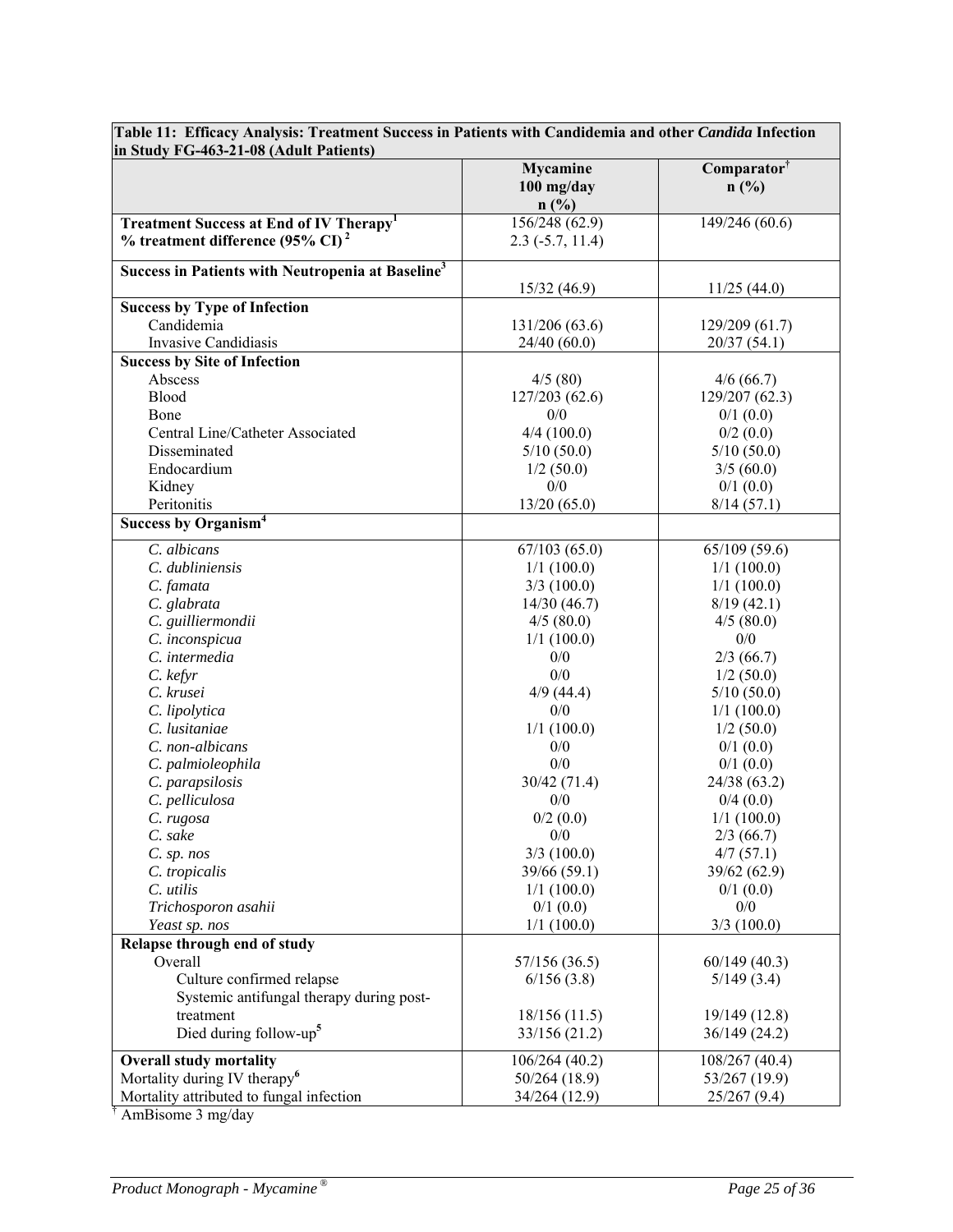- <sup>1</sup> Success is defined as a positive clinical response (complete or partial) and a positive microbiological response (eradication or presumed eradication) at the end of blinded therapy. Patients that died during treatment (first dose through last dose day +1), missed evaluation, or met one of following 3 criteria of systemic antifungal therapy were considered a failure: i. pre-treatment (within 72 hours of study drug administration) systemic (IV, PO, CIV) antifungal use for therapeutic, non-prophylaxis purposes for  $> 2$  days; ii. any on study treatment systemic antifungal use for > 1 day; or iii. post-treatment systemic antifungal use for therapeutic purposes initiated within 48 hours of discontinuation of study therapy.
- 2 Micafungin 100 AmBisome. 95% CI for difference based on the Cochran-Mantel-Haenszel method controlling for baseline neutropenia status.
- <sup>3</sup> Neutropenia was assessed by Investigator
- <sup>4</sup> A patient may have had more than one baseline fungal infection species.
- $5$ Death day > Last dose day + 1
- <sup>6</sup>IV therapy duration is from first dose day through last dose day  $+1$

#### *Pediatrics*

The response rate at the end of therapy for Mycamine treated pediatric patients was 32/48 (67%) compared to 32/50 (64%) for AmBisome treated patients. In the micafungin treated group, 3 pediatric patients with treatment success had proven recurrent infection. In the AmBisome group, none of the successfully treated pediatric patients had a recurrent infection.

#### **Treatment of Esophageal Candidiasis**

#### **Study demographics and trial design**

| Table 12: Summary of Patient Demographics for Mycamine Clinical Studies for Esophageal Candidiasis (Adult<br><b>Patients Only)</b>                 |                                    |                            |                                                                 |                                                                                           |
|----------------------------------------------------------------------------------------------------------------------------------------------------|------------------------------------|----------------------------|-----------------------------------------------------------------|-------------------------------------------------------------------------------------------|
| Dosage, Route of Administration<br>and Duration                                                                                                    | Number of<br><b>Study Subjects</b> | <b>Mean Age</b><br>(Range) | Gender                                                          | Race                                                                                      |
| Study 03-7-005: Phase III, multicenter, randomized, multinational, double-blind, parallel, non-inferiority trial                                   |                                    |                            |                                                                 |                                                                                           |
| Mycamine: 150 mg/day once daily<br>as an intravenous infusion for a<br>minimum of 14 days or 7 days<br>after resolution of clinical<br>symptoms    | 260                                |                            | $37.2 \pm 10.59$ M = 131 (50%)<br>$(17.0 - 80.0)$ F = 129 (50%) | Black = $176(68%)$<br>Caucasian = $38(15%)$<br>Mestizo = $32(12%)$<br>Other = $14(5%)$    |
| Fluconazole: 200 mg/day once<br>daily as an intravenous infusion for<br>a minimum of 14 days or 7 days<br>after resolution of clinical<br>symptoms | 258                                | $(17.0 - 87.0)$            | $37.5 \pm 11.16$ M = 116 (45%)<br>$F = 142(55%)$                | Black = $178(69\%)$<br>Caucasian = $35(14%)$<br>Mestizo = 29 $(11\%)$<br>Other = $16(6%)$ |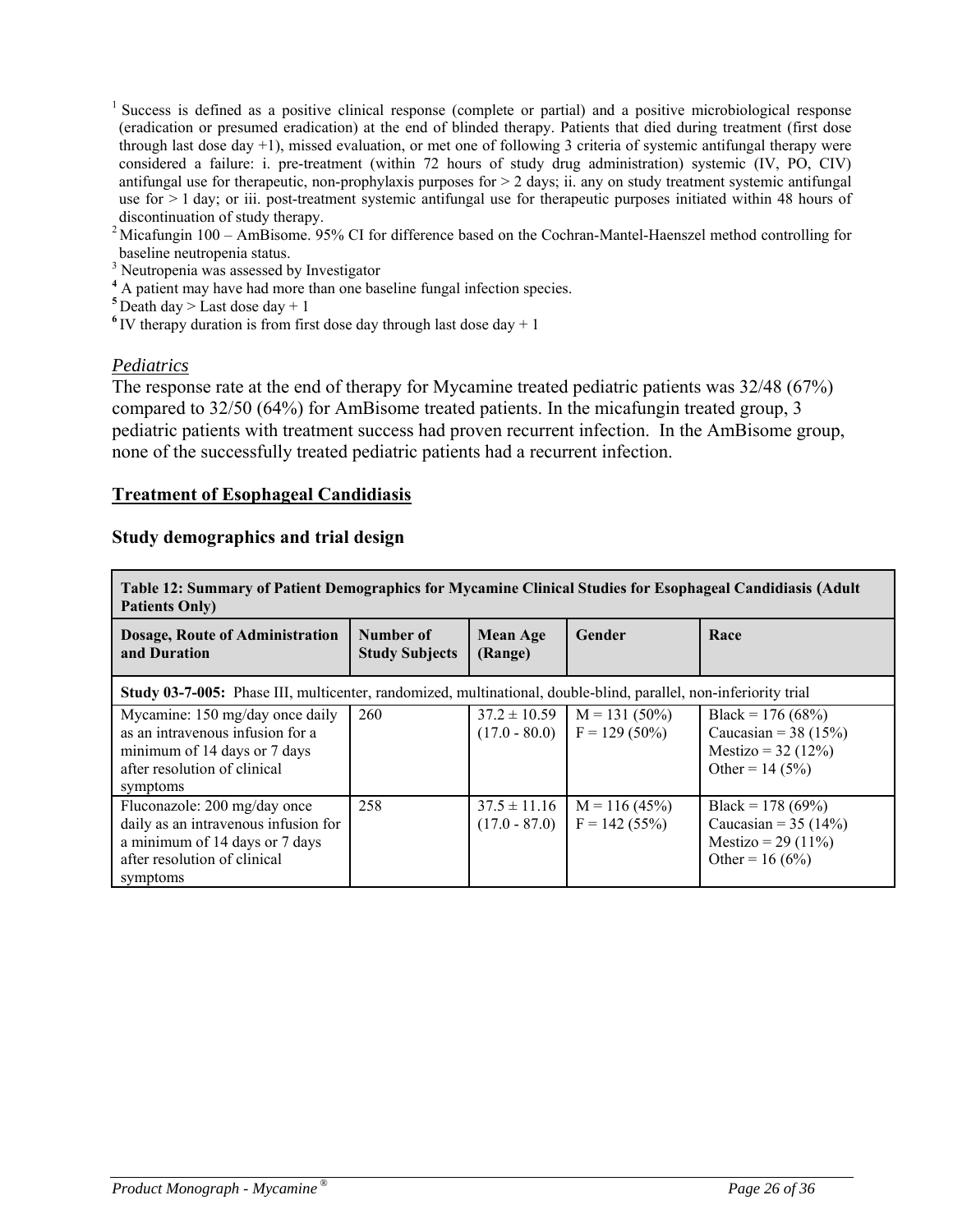| radiy 12. Summary of Fauvill Dymographics for bryganniiy Chingai Suuuts for Esophaggar Canululasis (Auult<br><b>Patients Only)</b>     |                                    |                               |                      |                                                                  |
|----------------------------------------------------------------------------------------------------------------------------------------|------------------------------------|-------------------------------|----------------------|------------------------------------------------------------------|
| Dosage, Route of Administration<br>and Duration                                                                                        | Number of<br><b>Study Subjects</b> | <b>Mean Age</b><br>(Range)    | Gender               | Race                                                             |
| Study FG463-21-09: Phase II, multicenter, prospective randomized, reference therapy controlled, double-blind, parallel,<br>group study |                                    |                               |                      |                                                                  |
| Mycamine: 50 mg/day once daily<br>as an intravenous infusion for 14<br>days                                                            | 64                                 | $33.9 \pm 7.5$<br>$(19 - 54)$ | $M = 30$<br>$F = 34$ | Black = $31(48%)$<br>Caucasian = $25 (39\%)$<br>Other = $8(13%)$ |
| Mycamine: 100 mg/day once daily<br>as an intravenous infusion for 14<br>days                                                           | 62                                 | $36.8 \pm 8.1$<br>$(24 - 68)$ | $M = 26$<br>$F = 36$ | Black = $33(53%)$<br>Caucasian = $26 (42%)$<br>Other = $3(5%)$   |
| Mycamine: 150 mg/day once daily<br>as an intravenous infusion for 14<br>days                                                           | 59                                 | $36.7 \pm 8.8$<br>$(23 - 68)$ | $M = 33$<br>$F = 26$ | Black = 30 (51%)<br>Caucasian = $25(42%)$<br>Other = $4(7%)$     |
| Fluconazole: 200 mg/day once<br>daily as an intravenous infusion for<br>14 days                                                        | 60                                 | $35.5 \pm 8.1$<br>$(19 - 56)$ | $M = 28$<br>$F = 32$ | Black = $32(53%)$<br>Caucasian = $22(37%)$<br>Other = $6(10\%)$  |

# **Table 12: Summary of Patient Demographics for Mycamine Clinical Studies for Esophageal Candidiasis (Adult**

# **Study Results**

In two controlled studies involving 763 patients with esophageal candidiasis, 445 adults with endoscopically-proven candidiasis received Mycamine, and 318 received fluconazole for a median duration of 14 days (range 1-33 days).

Mycamine was evaluated in a phase III, randomized, double-blind study which compared Mycamine 150 mg/day (n = 260) to intravenous fluconazole 200 mg/day (n = 258) in adults with endoscopically-proven esophageal candidiasis. Most patients in this study had HIV infection, with CD4 cell counts  $\leq 100$  cells/mm<sup>3</sup>.

Outcome was assessed by endoscopy and by clinical response at the end of treatment. Endoscopic cure was defined as endoscopic grade 0, based on a scale of 0-3. Clinical cure was defined as complete resolution in clinical symptoms of esophageal candidiasis (dysphagia, odynophagia, and retrosternal pain). Overall therapeutic cure was defined as both clinical and endoscopic cure. Mycological eradication was determined by culture, and by histological or cytological evaluation of esophageal biopsy or brushings obtained endoscopically at the end of treatment. As shown in Table 13 below, endoscopic cure, clinical cure, overall therapeutic cure, and mycological eradication were comparable for patients in the Mycamine and fluconazole treatment groups.

| Table 13: Endoscopic, Clinical, and Mycological Outcomes for Esophageal Candidiasis at End-of-Treatment |                                              |                                      |                                                    |  |
|---------------------------------------------------------------------------------------------------------|----------------------------------------------|--------------------------------------|----------------------------------------------------|--|
| <b>Treatment Outcome</b>                                                                                | <b>Mycamine</b><br>$150$ mg/day<br>$N = 260$ | Comparator <sup>§</sup><br>$N = 258$ | $%$ Difference <sup>†</sup><br>$(95\% \text{ CI})$ |  |
| Endoscopic Cure                                                                                         | 228 (87.7%)                                  | $227(88.0\%)$                        | $-0.3\%$ ( $-5.9, +5.3$ )                          |  |
| Clinical Cure                                                                                           | 239 (91.9%)                                  | 237 (91.9%)                          | $0.06\%$ (-4.6, +4.8)                              |  |
| Overall Therapeutic Cure                                                                                | 223 (85.8%)                                  | 220 (85.3%)                          | $0.5\%$ (-5.6, +6.6)                               |  |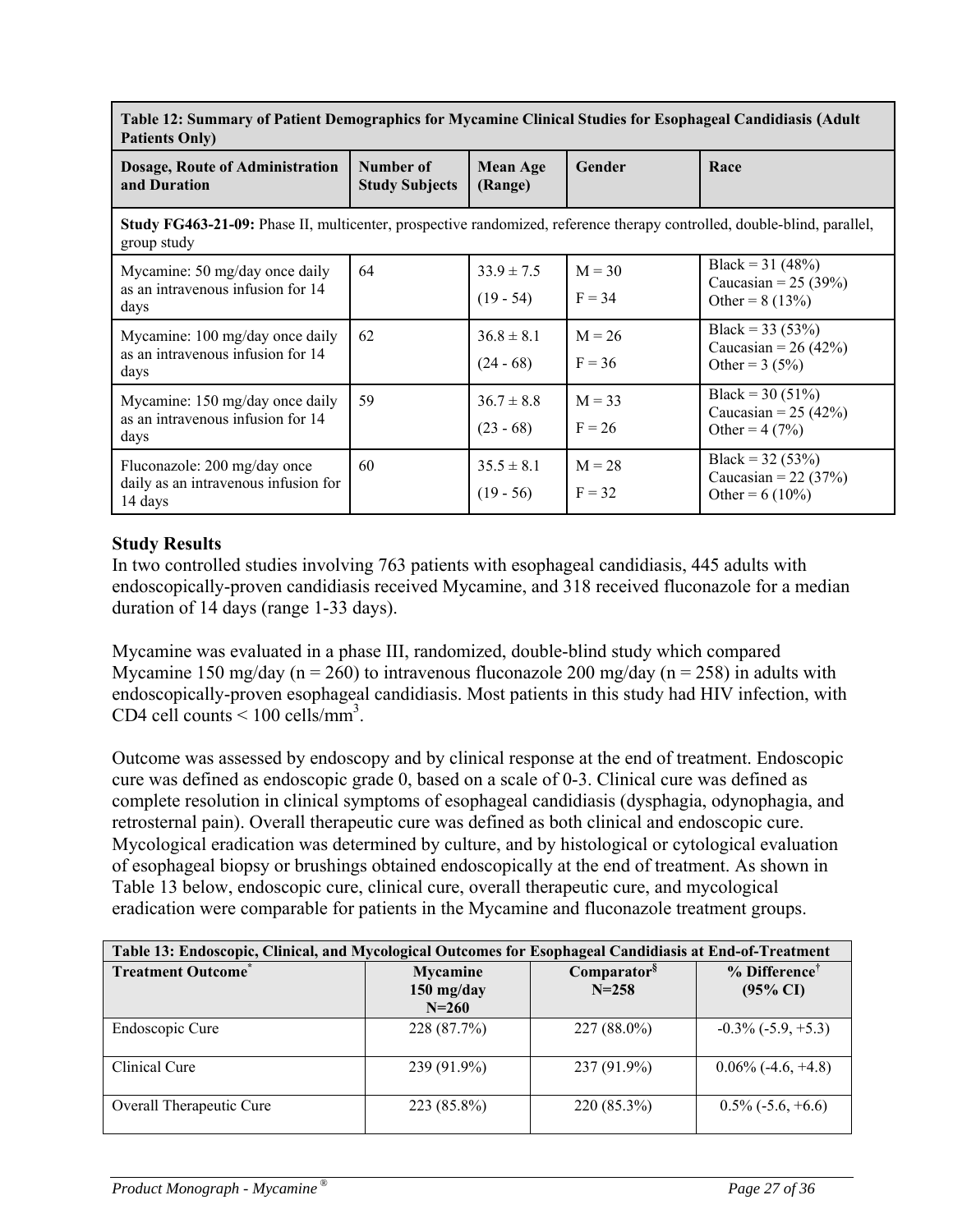| Table 13: Endoscopic, Clinical, and Mycological Outcomes for Esophageal Candidiasis at End-of-Treatment |                                              |                                      |                                                    |  |
|---------------------------------------------------------------------------------------------------------|----------------------------------------------|--------------------------------------|----------------------------------------------------|--|
| <b>Treatment Outcome</b>                                                                                | <b>Mycamine</b><br>$150$ mg/day<br>$N = 260$ | Comparator <sup>§</sup><br>$N = 258$ | $%$ Difference <sup>™</sup><br>$(95\% \text{ CI})$ |  |
| Mycological Eradication                                                                                 | $141/189(74.6\%)$                            | 149/192 (77.6%)                      | $-3.0\%$ ( $-11.6, +5.6$ )                         |  |

\* Endoscopic and clinical outcome were measured in modified intent-to-treat population, including all randomized patients who received  $\geq 1$  dose of study treatment. Mycological outcome was determined in the per protocol (evaluable) population, including patients with confirmed esophageal candidiasis who received at least 10 doses of study drug, and had no major protocol violations.

§ Fluconazole 200 mg/day

† Calculated as Mycamine – fluconazole

Most patients (96%) in this study had *Candida albicans* isolated at baseline. The efficacy of Mycamine was evaluated in less than 10 patients with *Candida* species other than *C. albicans*, most of which were isolated concurrently with *C. albicans*.

Relapse was assessed at 2 and 4 weeks post-treatment in patients with overall therapeutic cure at end of treatment. Relapse was defined as a recurrence of clinical symptoms or endoscopic lesions (endoscopic grade  $> 0$ ). There was no statistically significant difference in relapse rates at either 2 weeks or through 4 weeks post-treatment for patients in the Mycamine and fluconazole treatment groups, as shown in Table 14.

| Table 14: Relapse of Esophageal Candidiasis at Week 2 and through Week 4 Post-Treatment in Patients with<br><b>Overall Therapeutic Cure at the End of Treatment</b> |                                              |                                      |                                                  |  |  |
|---------------------------------------------------------------------------------------------------------------------------------------------------------------------|----------------------------------------------|--------------------------------------|--------------------------------------------------|--|--|
| Relapse                                                                                                                                                             | <b>Mycamine</b><br>$150$ mg/day<br>$N = 223$ | Comparator <sup>§</sup><br>$N = 220$ | % Difference <sup>®</sup><br>$(95\% \text{ CI})$ |  |  |
| Relapse <sup>†</sup> at Week 2                                                                                                                                      | 40 (17.9%)                                   | $30(13.6\%)$                         | $4.3\%$ (-2.5, 11.1)                             |  |  |
| Relapse <sup>†</sup> Through Week 4<br>(cumulative)                                                                                                                 | 73 (32.7%)                                   | 62(28.2%)                            | $4.6\%$ (-4.0, 13.1)                             |  |  |

§ Fluconazole 200 mg/day

\*Calculated as Mycamine – fluconazole; N=number of patients with overall therapeutic cure (both clinical and endoscopic cure at end-of-treatment)

† Relapse included patients who died or were lost to follow-up, and those who received systemic anti-fungal therapy in the post-treatment period

In this study, 459 of 518 (88.6%) patients had oropharyngeal candidiasis in addition to esophageal candidiasis at baseline. At the end of treatment, 192/230 (83.5%) Mycamine treated patients and 188/229 (82.1%) of fluconazole treated patients experienced resolution of signs and symptoms of oropharyngeal candidiasis. Of these, 32.3% in the Mycamine group, and 18.1% in the fluconazole group (treatment difference = 14.2%; 95% confidence interval [5.6, 22.8]) had symptomatic relapse at 2 weeks post-treatment. Relapse included patients who died or were lost to follow-up, and those who received systemic antifungal therapy during the post-treatment period. Cumulative relapse at 4 weeks post-treatment was 52.1% in the Mycamine group and 39.4% in the fluconazole group (treatment difference 12.7%, 95% confidence interval [2.8, 22.7]).

Effectiveness in pediatric patients was determined based on an open-label clinical study and pharmacokinetic data.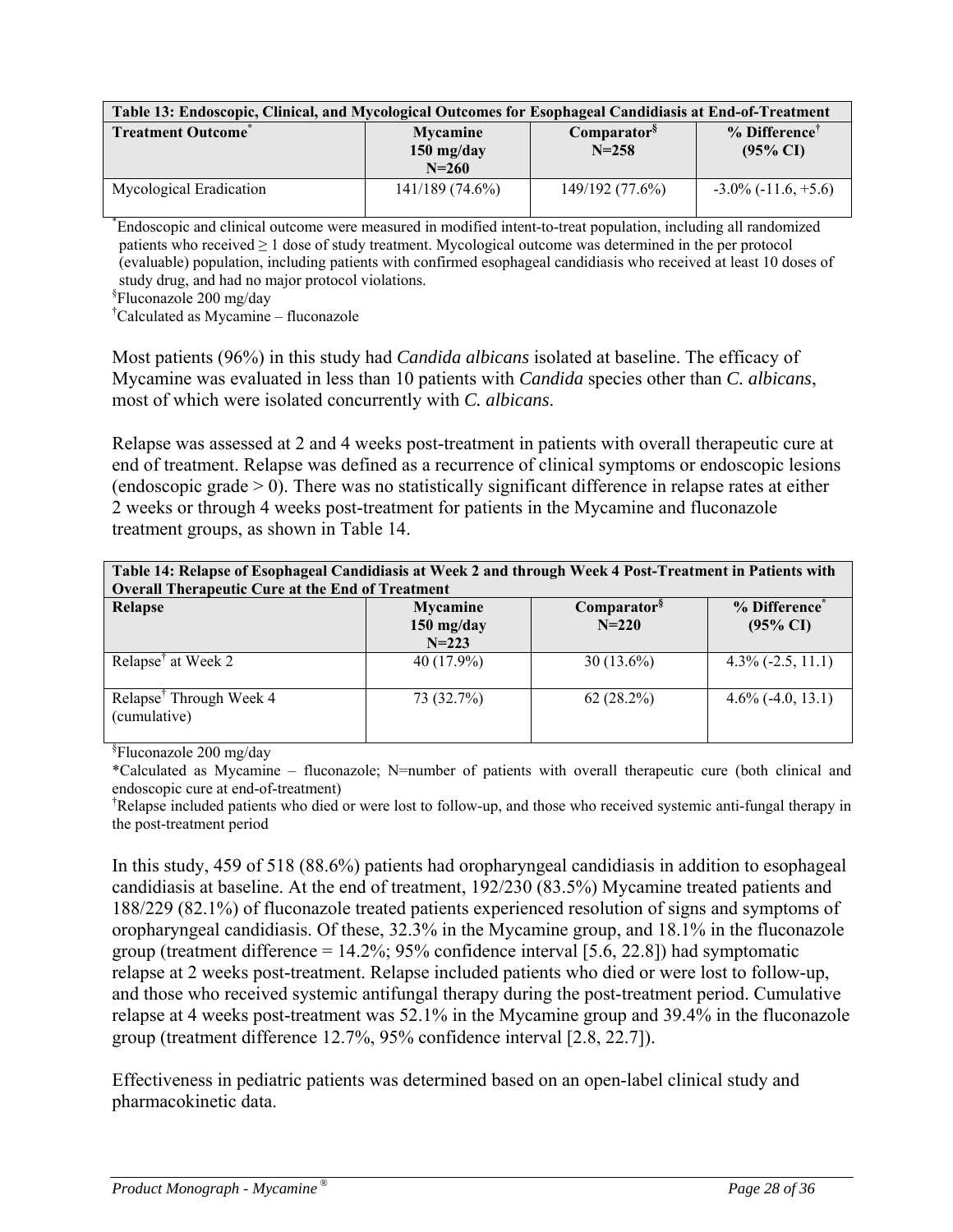# **Prophylaxis of** *Candida* **Infections in Hematopoietic Stem Cell Transplant Recipients**

#### **Study demographics and trial design**

| Table 15: Summary of Patient Demographics for Mycamine Clinical Trial for Prophylaxis of Fungal<br><b>Infections (Adult and Pediatric Patients)</b> |                                    |                         |                                         |                                                                         |
|-----------------------------------------------------------------------------------------------------------------------------------------------------|------------------------------------|-------------------------|-----------------------------------------|-------------------------------------------------------------------------|
| Dosage, Route of<br><b>Administration and Duration</b>                                                                                              | Number of<br><b>Study Subjects</b> | <b>Mean Age</b>         | Gender                                  | Race                                                                    |
| Study 98-0-050: Phase III, randomized, double-blind, comparative study                                                                              |                                    |                         |                                         |                                                                         |
| Once daily IV infusion of                                                                                                                           |                                    |                         | Adults                                  |                                                                         |
| Mycamine: 50 mg in patients<br>greater than 50 kg and 1 mg/kg<br>in patients weighing 50 kg or<br>less for a maximum of 42 days.                    | 382                                | 47.7<br>$(17.7 - 73.2)$ | $M = 230 (60.2\%)$<br>$F = 152(39.8\%)$ | Caucasian = $350(91.6\%)$<br>Black = $26(6.8\%)$<br>Other = $6(1.6\%)$  |
|                                                                                                                                                     |                                    |                         | Pediatrics                              |                                                                         |
|                                                                                                                                                     | 43                                 | 8.7<br>$(0.6 - 16.9)$   | $M = 23(53.5\%)$<br>$F = 20 (46.5\%)$   | Caucasian = $37 (86.0\%)$<br>Black = $4(9.3\%)$<br>Other = $2(4.7%)$    |
| Fluconazole: Intravenous                                                                                                                            | Adults                             |                         |                                         |                                                                         |
| infusion of 400 mg in patients<br>greater than 50 kg of weight<br>and 8 mg/kg in patients<br>weighing 50 kg or less for a<br>maximum of 42 days.    | 409                                | 46.4<br>$(17 - 72)$     | $M = 245 (59.9\%)$<br>$F = 164(40.1\%)$ | Caucasian = $368 (90.0\%)$<br>Black = $33(8.1\%)$<br>Other = $8(2.0\%)$ |
|                                                                                                                                                     |                                    |                         | Pediatrics                              |                                                                         |
|                                                                                                                                                     | 48                                 | 8.2<br>$(0.6 - 16.7)$   | $M = 29(60.4\%)$<br>$F = 19(39.6\%)$    | Caucasian = 43 (89.6%)<br>Black = $4(8.3\%)$<br>Other = $1(2.1\%)$      |

#### **Study Results**

#### *Adults*

In a randomized, double-blind study, Mycamine (50 mg IV once daily) was compared to fluconazole (400 mg IV once daily) in 882 (791 adults and 91 pediatric) patients undergoing an autologous or syngeneic (46%) or allogeneic (54%) stem cell transplant. The status of the patients' underlying malignancy at the time of randomization was: 365 (41%) patients with active disease, 326 (37%) patients in remission, and 195 (22%) patients in relapse. The more common baseline underlying diseases in the 476 allogeneic transplant recipients were: chronic myelogenous leukemia (22%), acute myelogenous leukemia (21%), acute lymphocytic leukemia (13%), and non-Hodgkin's lymphoma (13%). In the 404 autologous and syngeneic transplant recipients the more common baseline underlying diseases were: multiple myeloma (37.1%), non-Hodgkin's lymphoma (36.4%), and Hodgkin's disease (15.6%). During the study, 198 of 882 (22.4%) transplant recipients had proven graft-versus-host disease; and 475 of 882 (53.9%) recipients received immunosuppressive medications for treatment or prophylaxis of graft-versus-host disease.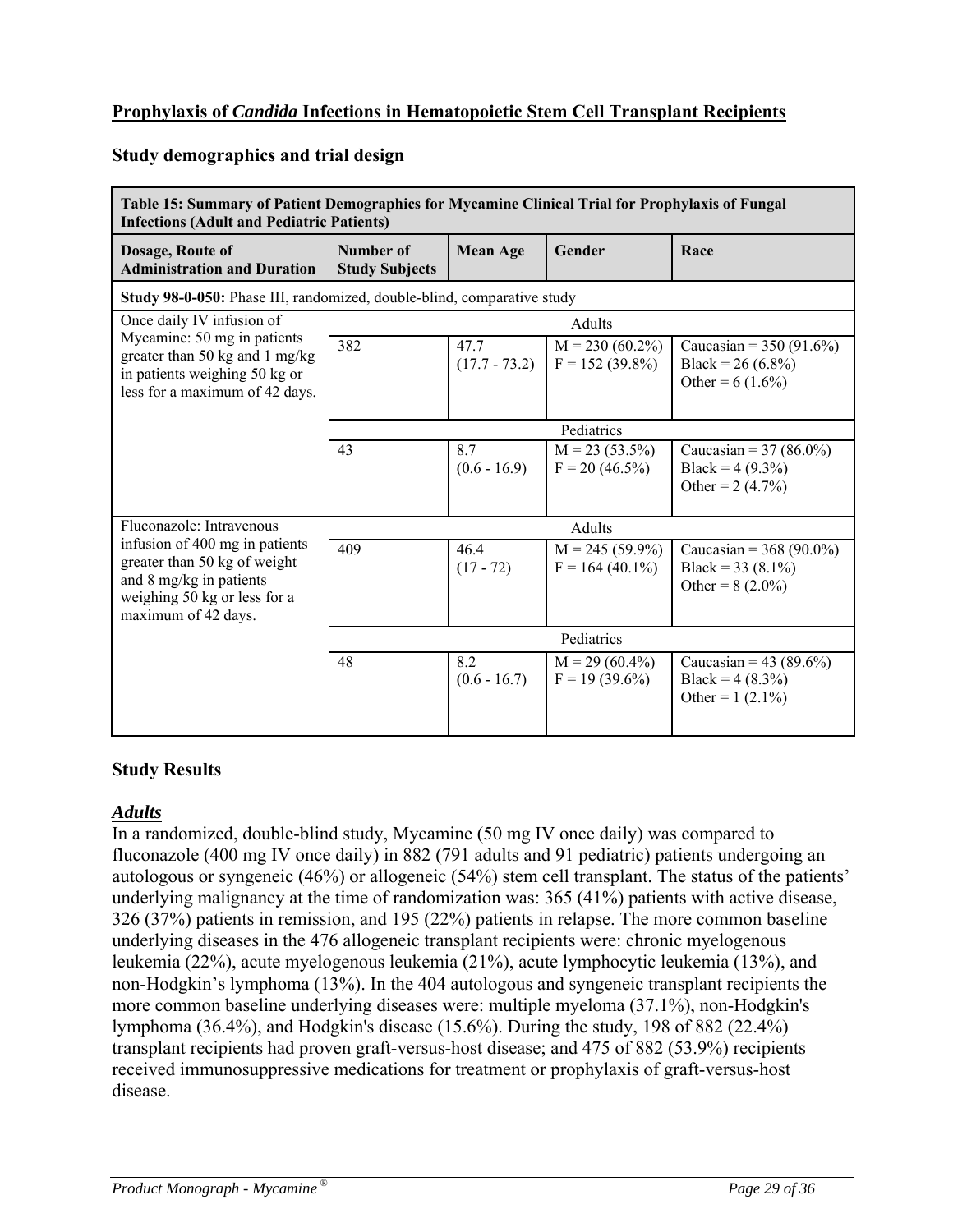Study drug was continued until the patient had neutrophil recovery to an absolute neutrophil count (ANC) of  $\geq$  500 cells/mm<sup>3</sup> or up to a maximum of 42 days after transplant. The average duration of drug administration was 18 days (range 1 to 51 days).

Successful prophylaxis was defined as the absence of a proven, probable, or suspected systemic fungal infection through the end of therapy (usually 18 days), and the absence of a proven or probable systemic fungal infection through the end of the 4-week post-therapy period. A suspected systemic fungal infection was diagnosed in patients with neutropenia  $(ANC < 500$  cells/mm<sup>3</sup>); persistent or recurrent fever (while  $\text{ANC} < 500 \text{ cells/mm}^3$ ) of no known etiology; and failure to respond to at least 96 hours of broad spectrum antibacterial therapy. A persistent fever was defined as four consecutive days of fever greater than 38ºC. A recurrent fever was defined as having at least one day with temperatures > 38.5°C after having at least one prior temperature  $> 38^{\circ}$ C; or having two days of temperatures  $> 38^{\circ}$ C after having at least one prior temperature > 38ºC. Transplant recipients who died or were lost to follow-up during the study were considered failures of prophylactic therapy.

Successful prophylaxis was documented in 80.7% of recipients who received Mycamine, and in 73.7% of recipients who received fluconazole (7.0% difference [95% CI = 1.5, 12.5]), as shown in Table 16, along with other study endpoints. The use of systemic antifungal therapy post-treatment was 42% in both groups.

The number of proven breakthrough *Candida* infections was 4 (0.9%) in the Mycamine and 2 (0.4%) in the fluconazole group.

The efficacy of Mycamine against infections caused by fungi other than *Candida* has not been established.

| Transplant iscerpients (Asquit and I culatife I attents)                                |                                           |                                      |
|-----------------------------------------------------------------------------------------|-------------------------------------------|--------------------------------------|
| <b>Outcome of Prophylaxis</b>                                                           | <b>Mycamine</b><br>50 mg/day<br>$(n=425)$ | Comparator <sup>§</sup><br>$(n=457)$ |
|                                                                                         | <b>Probable/Proven</b>                    | <b>Probable/Proven</b>               |
| Success <sup>®</sup>                                                                    | 343 (80.7%)                               | 337 (73.7%)                          |
| Failure:                                                                                | 82 (19.3%)                                | $120(26.3\%)$                        |
| All Deaths $1$<br>Proven/probable fungal<br>infection prior to death                    | $18(4.2\%)$<br>$1(0.2\%)$                 | $26(5.7\%)$<br>$3(0.7\%)$            |
| Proven/probable fungal infection (not resulting in death) <sup><math>\perp</math></sup> | $6(1.4\%)$                                | $8(1.8\%)$                           |
| Suspected fungal infection <sup>2</sup>                                                 | 53 (12.5%)                                | 83 (18.2%)                           |
| Lost to follow-up                                                                       | $5(1.2\%)$                                | $3(0.7\%)$                           |

| Table 16: Results from Clinical Study of Prophylaxis of <i>Candida</i> Infections in Hematopoietic Stem Cell |  |
|--------------------------------------------------------------------------------------------------------------|--|
| <b>Transplant Recipients (Adult and Pediatric Patients)</b>                                                  |  |

§ Fluconazole 400 mg/day

\* Defined as the absence of proven, probable or suspected fungal infections through the end of therapy and the absence of a proven or probable infection at the end of the 4-week post-treatment period. Difference (Mycamine – Fluconazole): +7.0% [95% CI=1.5, 12.5]

<sup>1</sup> Through end-of-study (4 weeks post-therapy)

<sup>2</sup> Through end-of-therapy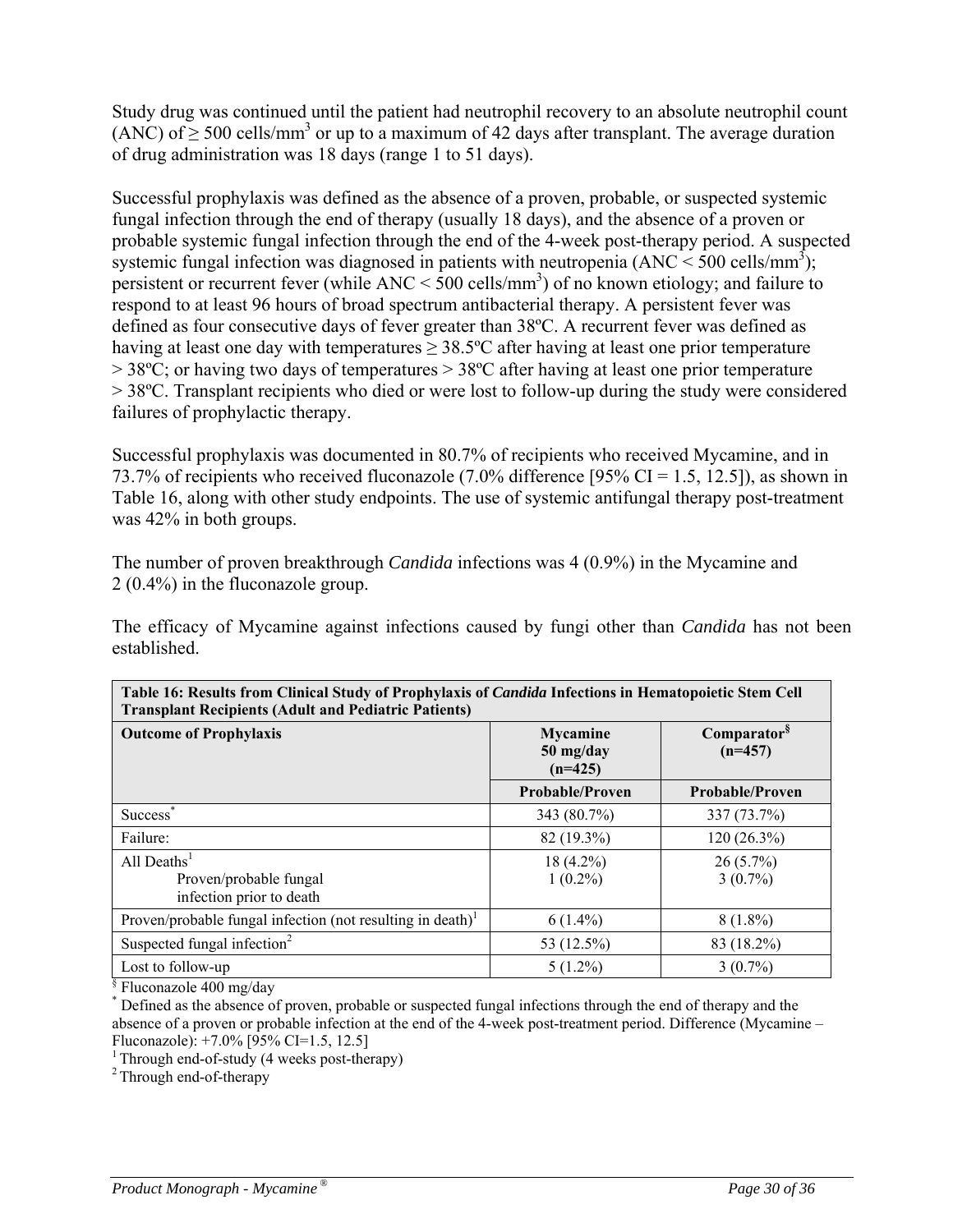# *Pediatrics*

Clinical success was reported in  $72\%$  (n=31) pediatric patients treated with Mycamine as compared to 54% ( $N=26$ ) in comparator arms. Treatment failure was reported in 28% ( $n=12$ ) and 46% (n=22) patients in Mycamine and comparator arms respectively. Mortality through the endof-study (4 weeks post-therapy) was reported in  $12\%$  (n=5) and  $13\%$  (n=6) patients in Mycamine and comparator arms, respectively.

### **DETAILED PHARMACOLOGY**

Human pharmacokinetics of micafungin were determined in healthy subjects, hematopoietic stem cell transplant recipients and patients with esophageal candidiasis up to a maximum of daily dose of 8 mg/kg body weight. The relationship of area under the curve (AUC) to micafungin dose was linear over the daily dose range of 50 mg to 150 mg and 3 mg/kg to 8 mg/kg body weight. Detailed pharmacokinetics in relevant patient groups and special populations are described previously in the Action and Clinical Pharmacology section.

### **MICROBIOLOGY**

#### **Activity** *In Vitro*

Micafungin exhibited *in vitro* activity against *C. albicans, C. glabrata, C. guilliermondii, C. kefyr, C. krusei, C. lusitaniae, C. parapsilosis, C. pelliculosa* and *C. tropicalis*.

#### **Susceptibility Testing Methods**

The interpretive standards for micafungin against *Candida* species are applicable only to tests performed using Clinical Laboratory and Standards Institute (CLSI) microbroth dilution (MIC; based on partial inhibition endpoint) and CLSI disk diffusion reference method; both MIC and zone diameter results are read at 24 hours.

When available, the clinical microbiology laboratory should provide the results of *in vitro*  susceptibility test results for antimicrobial drug products used in resident hospitals to the physician as periodic reports that describe the susceptibility profile of pathogens. These reports should aid the physician in selecting an antifungal drug product for treatment. The techniques for Broth Microdilution and Disk Diffusion are described below.

#### **Broth Microdilution Technique**

Quantitative methods are used to determine antifungal MICs. These MICs provide estimates of the susceptibility of *Candida* species to antifungal agents. MICs should be determined using the standardized CLSI procedure. Standardized procedures are based on a microdilution method (broth) with standardized inoculum concentrations and standardized concentrations of micafungin powder. The MIC values should be interpreted according to the criteria provided in Table 17.

#### **Disk Diffusion Technique**

Qualitative methods that require measurement of zone diameters also provide reproducible estimates of the susceptibility of *Candida* species to antifungal agents. The CLSI procedure uses standardized inoculum concentrations and paper disks impregnated with 10 μg of micafungin should be used to test the susceptibility of *Candida* species to micafungin at 24 hours. Disk diffusion interpretive criteria are provided in Table 17.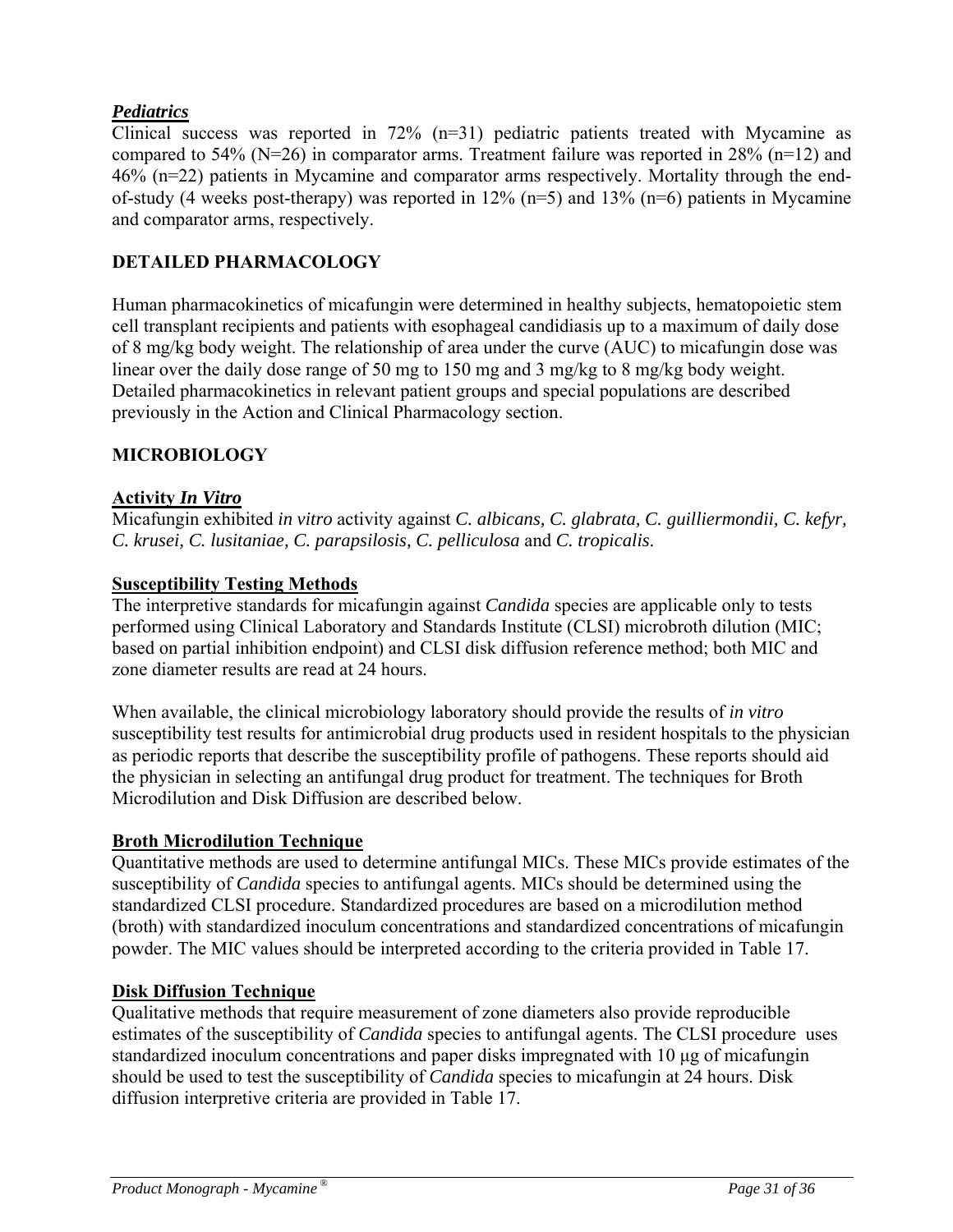| Table 17: Susceptibility Interpretive Criteria for Micafungin |                                                       |                            |                         |                                                             |                                |                                      |  |  |  |
|---------------------------------------------------------------|-------------------------------------------------------|----------------------------|-------------------------|-------------------------------------------------------------|--------------------------------|--------------------------------------|--|--|--|
|                                                               | <b>Broth Microdilution MIC (µg/mL)</b><br>at 24 hours |                            |                         | <b>Disk Diffusion at 24 hours</b><br>(Zone diameters in mm) |                                |                                      |  |  |  |
|                                                               | <b>Susceptible</b><br>(S)                             | <b>Intermediate</b><br>(I) | <b>Resistant</b><br>(R) | <b>Susceptible</b><br>(S)                                   | <b>Intermediate</b><br>(1)     | <b>Resistant</b><br>(R)              |  |  |  |
| Candida albicans                                              | $\leq 0.25$                                           | 0.5                        | $\geq 1$                | $\geq$ 22                                                   | $20 - 21$                      | $\leq$ 19                            |  |  |  |
| Candida tropicalis                                            | $\leq 0.25$                                           | 0.5                        | $\geq 1$                | >22                                                         | $20 - 21$                      | $\leq$ 19                            |  |  |  |
| Candida krusei                                                | $\leq 0.25$                                           | 0.5                        | $\geq 1$                | $\geq$ 22                                                   | $20 - 21$                      | $\leq$ 19                            |  |  |  |
| Candida parapsilosis                                          | $\leq$ 2                                              | 4                          | $\geq 8$                | >16                                                         | $14 - 15$                      | $\leq$ 13                            |  |  |  |
| Candida<br>guilliermondii                                     | $\leq$ 2                                              | 4                          | $\geq 8$                | $\geq 16$                                                   | $14 - 15$                      | $\leq$ 13                            |  |  |  |
| Candida glabrata                                              | ${}^{<}0.06$                                          | 0.12                       | > 0.25                  | <b>Not</b><br>applicable                                    | Not<br>applicable <sup>†</sup> | <b>Not</b><br>$applicable^{\dagger}$ |  |  |  |

MIC: minimum inhibitory concentration

† Disk diffusion zone diameters have not been established for this strain/antifungal agent combination.

A report of "Susceptible" indicates that the isolate is likely to be inhibited if the antimicrobial compound in the blood reaches the concentrations usually achievable.

The "Intermediate" category implies that an infection due to the isolate may be appropriately treated in body sites where the drug is physiologically concentrated or when a high dosage of drug is used. The "Resistant" category implies that the isolates are not inhibited by the concentrations of the drug usually achievable with normal dosage schedules and clinical efficacy of the drug against the pathogen has not been reliably shown in treatment studies.

#### **Quality Control**

Standardized susceptibility test procedures require the use of quality control organisms to monitor and ensure the accuracy and precision of supplies and reagents used in the assay, and the technique of the individual performing the test. Standard micafungin powder and 10 μg disks should provide the following range of values noted in Table 18.

| таріс то, лесериале фаангу сони огтандся тог гисаниндің іб ре өзей ін у анцайон от мамериалиу теяс<br><b>Results</b> |                                                               |                                                    |  |  |  |  |  |
|----------------------------------------------------------------------------------------------------------------------|---------------------------------------------------------------|----------------------------------------------------|--|--|--|--|--|
| <b>QC</b> strains                                                                                                    | <b>Broth microdilution</b><br>(MIC in $\mu$ g /mL) at 24-hour | Disk Diffusion (Zone diameter in<br>mm) at 24-hour |  |  |  |  |  |
| Candida parapsilosis ATCC <sup>†</sup> 22019                                                                         | $0.5 - 2.0$                                                   | 14-23                                              |  |  |  |  |  |
| Candida krusei ATCC 6258                                                                                             | $0.12 - 0.5$                                                  | $23 - 29$                                          |  |  |  |  |  |
| Candida tropicalis ATCC 750                                                                                          | Not applicable <sup>§</sup>                                   | $24 - 30$                                          |  |  |  |  |  |
| Candida albicans ATCC 90028                                                                                          | Not applicable <sup>§</sup>                                   | 24-31                                              |  |  |  |  |  |

**Table 18: Acceptable Quality Control Ranges for Micafungin to be Used in Validation of Susceptibility Test** 

MIC: minimum inhibitory concentration

† ATCC is a registered trademark of the American Type Culture Collection.

§ Quality control ranges have not been established for this strain/antifungal agent combination.

#### **Activity In Animal Models**

Micafungin sodium has shown activity in both mucosal and disseminated murine models of candidiasis. Micafungin sodium, administered to immunosuppressed mice in models of disseminated candidiasis prolonged survival and/or decreased the mycological burden.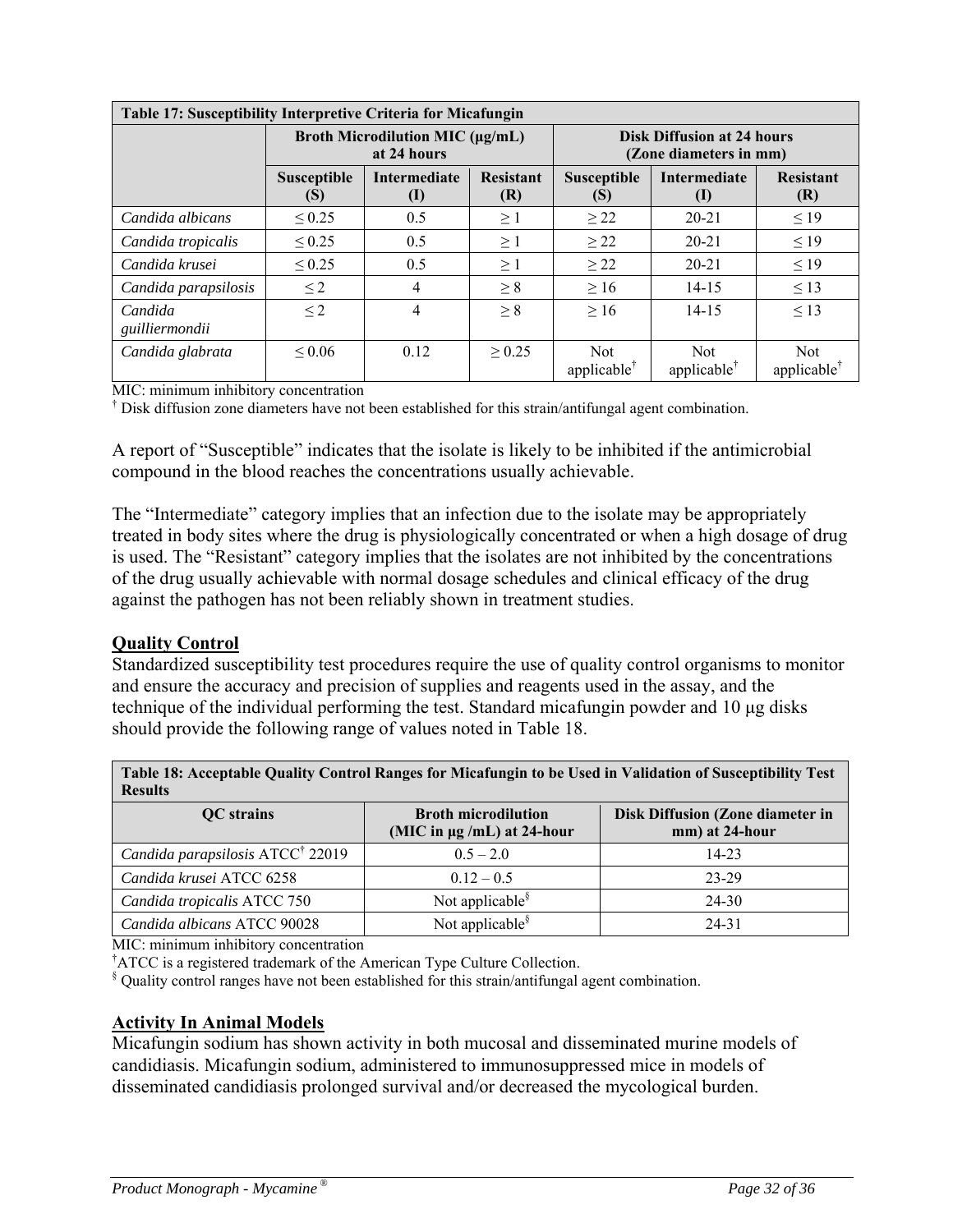# **TOXICOLOGY**

High doses of micafungin sodium (5 to 8 times the highest recommended human dose, based on AUC comparisons) have been associated with irreversible changes to the liver when administered for 3 or 6 months, and these changes may be indicative of pre-malignant processes.

#### **Carcinogenesis, Mutagenesis and Impairment of Fertility**

Hepatic carcinomas and adenomas were observed in a 6-month intravenous toxicology study with an 18-month recovery period of micafungin sodium in rats designed to assess the reversibility of hepatocellular lesions.

Rats administered micafungin sodium for 3 months at 32 mg/kg/day (corresponding to 8 times the highest recommended human dose [150 mg/day], based on AUC comparisons), exhibited colored patches/zones, multinucleated hepatocytes and altered hepatocellular foci after 1- or 3-month recovery periods, and adenomas were observed after 20-month recovery period. Rats administered micafungin sodium at the same dose for 6 months exhibited adenomas after a 12-month recovery period; after an 18-month recovery period, an increased incidence of adenomas was observed, and additionally, carcinomas were detected. A lower dose of micafungin sodium (equivalent to 5 times the human AUC) in the 6-month rat study resulted in a lower incidence of adenomas and carcinomas following 18 months recovery. The duration of micafungin dosing in these rat studies (3 or 6 months) exceeds the usual duration of Mycamine dosing in patients, which is typically less than 1 month for treatment of esophageal candidiasis, but dosing may exceed 1 month for *Candida* prophylaxis.

Although the increase in carcinomas in the 6-month rat study did not reach statistical significance, the persistence of altered hepatocellular foci subsequent to micafungin dosing, and the presence of adenomas and carcinomas in the recovery periods suggest a causal relationship between micafungin sodium, altered hepatocellular foci, and hepatic neoplasms. Whole-life carcinogenicity studies of Mycamine in animals have not been conducted, and it is not known whether the hepatic neoplasms observed in treated rats also occur in other species, or if there is a dose threshold for this effect.

Micafungin sodium was not mutagenic or clastogenic when evaluated in a standard battery of *in vitro* and *in vivo* tests (i.e., bacterial reversion - *S. typhimurium, E. coli;* chromosomal aberration; intravenous mouse micronucleus).

Male rats treated intravenously with micafungin sodium for 9 weeks showed vacuolation of the epididymal ductal epithelial cells at or above 10 mg/kg (about 0.6 times the recommended clinical dose for esophageal candidiasis, based on body surface area comparisons). Higher doses (about twice the recommended clinical dose, based on body surface area comparisons) resulted in higher epididymis weights and reduced numbers of sperm cells. In a 39-week intravenous study in dogs, seminiferous tubular atrophy and decreased sperm in the epididymis were observed at 10 and 32 mg/kg, doses equal to about 2 and 7 times the recommended clinical dose, based on body surface area comparisons. There was no impairment of fertility in animal studies with micafungin sodium.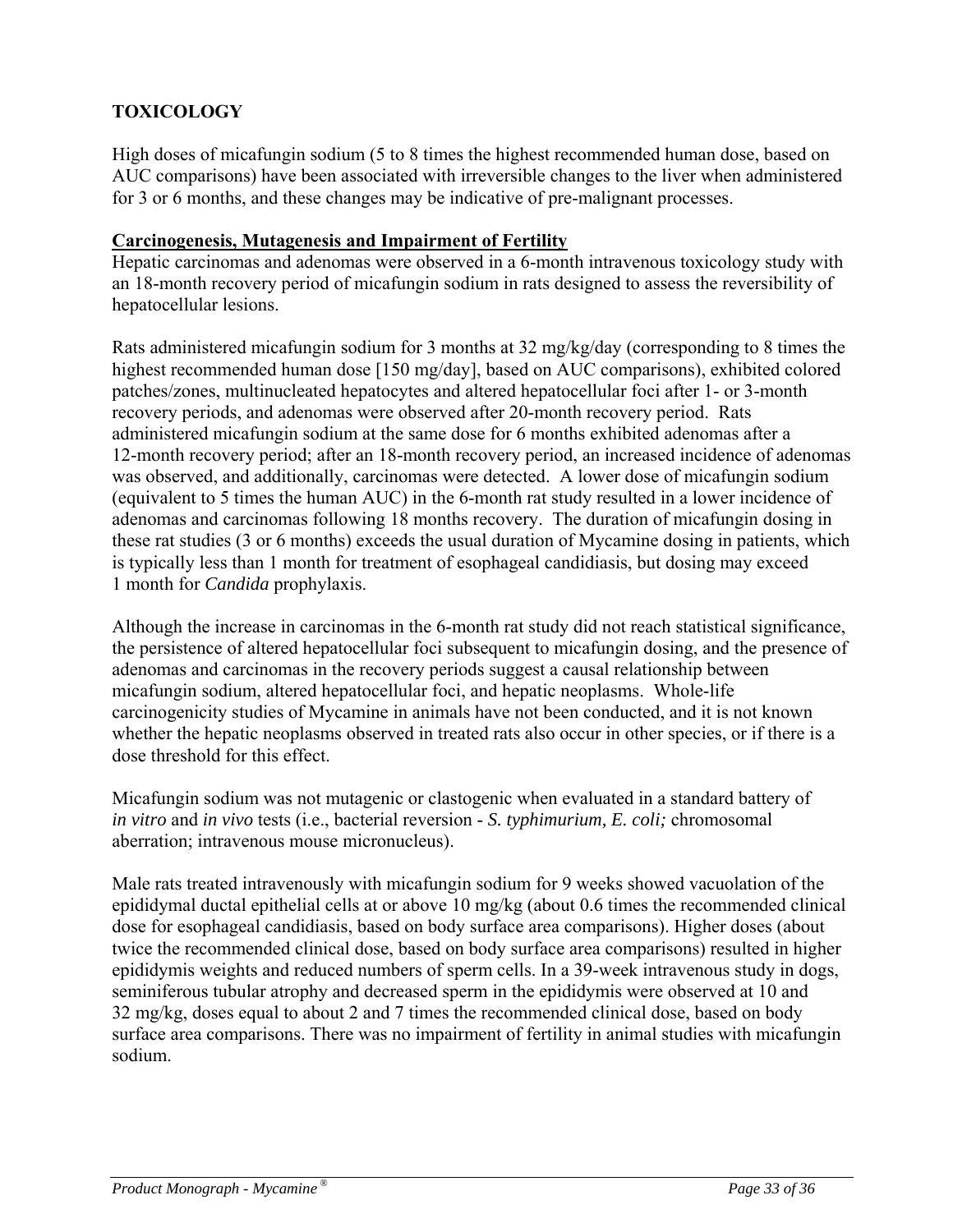#### **REFERENCES**

- 1. De Wet NT, Bester AJ, Viljoen JJ. *et al*., A randomized, double blind, comparative trial of micafungin (FK463) vs. fluconazole for the treatment of oesophageal candidiasis. Aliment Pharmacol Ther 2005; 21:899–907.
- 2. De Wet N, Llanos-Cuentas A, Suleiman J. *et al*., A Randomized, Double-Blind, Parallel-Group, Dose-Response Study of Micafungin Compared with Fluconazole for the Treatment of Esophageal Candidiasis in HIV-Positive Patients. Clinical Infectious Diseases 2004; 39:842–9.
- 3. Kuse ER, Chetchotisakd P, da Cunha CA, *et al*. Micafungin versus liposomal amphotericin B for candidaemia and invasive candidosis: a phase III randomized double-blind trial. Lancet. 2007 May 5;369(9572):1519-27.
- 4. Pappas PG, Rotstein CMF, Betts RF, *et al*., Micafungin versus Caspofungin for Treatment of Candidemia and Other Forms of Invasive Candidiasis. Clinical Infectious Diseases 2007 Oct 1;45(7):883-93.
- 5. van Burik JA, Ratanatharathorn V, Stepan D, *et al*., Micafungin versus Fluconazole for Prophylaxis against Invasive Fungal Infections during Neutropenia in Patients Undergoing Hematopoietic Stem Cell Transplantation. Clinical Infectious Diseases 2004; 39:1407–16.
- 6. Clinical and Laboratory Standards Institute (CLSI). Reference Method for Broth Dilution Antifungal Susceptibility Testing of Yeasts – Approved Standard – Third Edition. CLSI document M27-A3. Clinical and Laboratory Standards Institute, Wayne, PA, USA, 2008.
- 7. Clinical and Laboratory Standards Institute (CLSI). Reference Method for Broth Dilution Antifungal Susceptibility Testing of Yeasts; Fourth Informational Supplement. CLSI document M27-S4. Clinical and Laboratory Standards Institute, Wayne, PA, USA, 2012.
- 8. Clinical and Laboratory Standards Institute (CLSI). Method for Antifungal Disk Diffusion Susceptibility Testing of Yeasts; Approved Guideline - Second Edition. CLSI document M44-A2. Clinical and Laboratory Standards Institute, Wayne, PA, USA, 2009.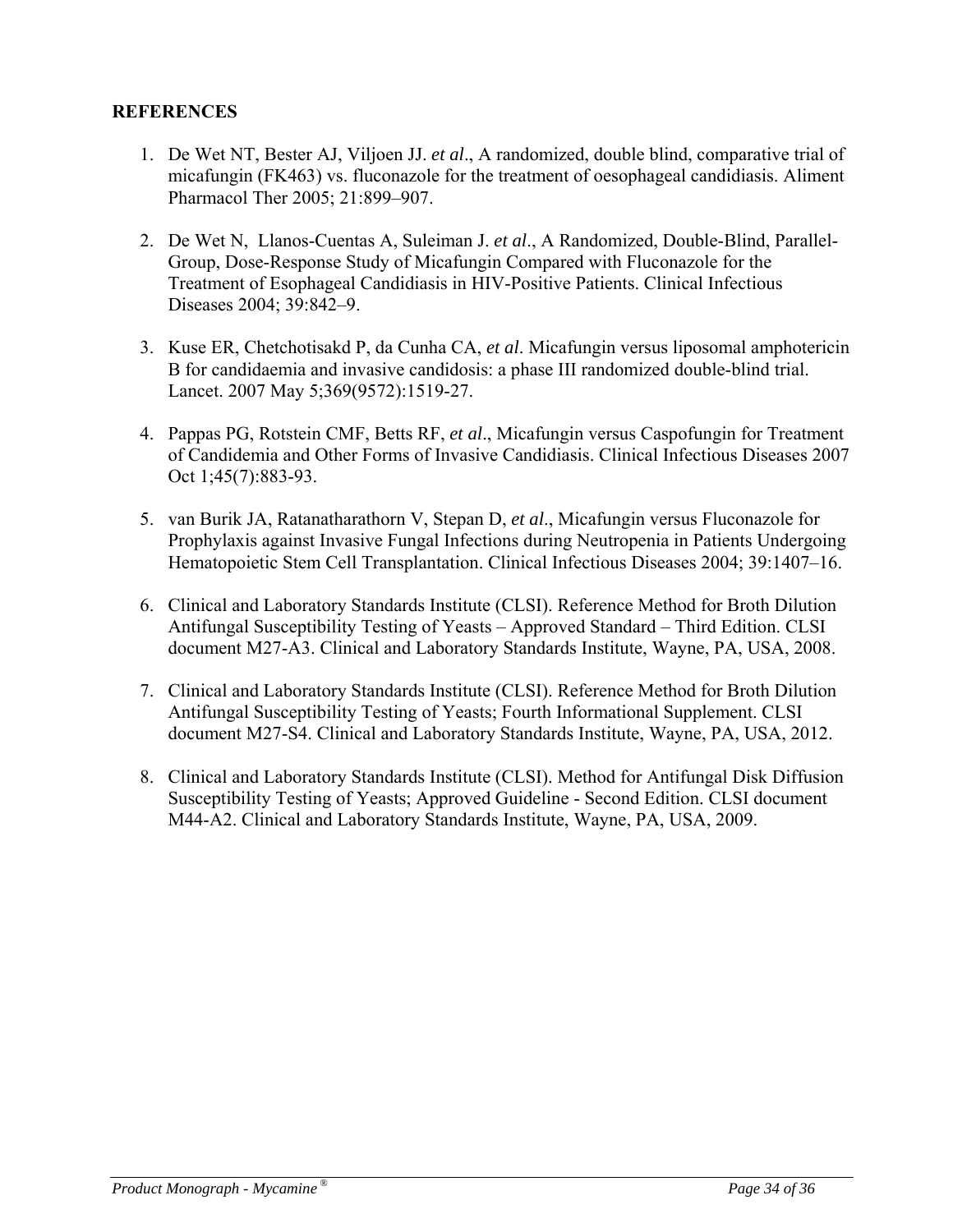#### **PART III: CONSUMER INFORMATION**

#### **PrMycamine® Micafungin sodium for injection**

**This leaflet is part III of a three-part "Product Monograph" published when Mycamine was approved for sale in Canada and is designed specifically for Consumers. This leaflet is a summary and will not tell you everything about Mycamine. Contact your doctor or pharmacist if you have any questions about the drug.** 

#### **ABOUT THIS MEDICATION**

#### **What the medication is used for:**

Your doctor has prescribed Mycamine to treat one of several types of fungal infections described below.

- Mycamine is used to treat certain fungal infections of the esophagus (food tube connecting the mouth to the stomach). These infections are called esophageal candidiasis and are caused by *Candida* (fungus). Healthy individuals usually have *Candida* in their mouth and throat without any ill effects. An infection occurs when the body's resistance is lowered.
- Mycamine is used to treat patients with certain fungal infections caused by *Candida* including Candidemia and other *Candida* infections as determined by the doctor.
- Mycamine is used to help prevent fungal infections caused by *Candida* in patients who are undergoing a stem cell transplant.

Mycamine has not been studied for the treatment of other types of fungal infections.

#### **What it does:**

Mycamine is an antifungal drug that belongs to a class of drugs called echinocandins. Mycamine interferes with the production of a component (glucan polysaccharide) of the fungal cell wall that is necessary if the fungus is to continue living and growing. Fungal cells exposed to Mycamine have incomplete or defective cell walls, making them fragile and unable to grow.

#### **When it should not be used:**

Do not use Mycamine if you are allergic to it, another echinocandin (eg. caspofungin acetate (Cancidas) or anidulafungin (Eraxis)) or any of the ingredients in Mycamine (see *What the non-medicinal ingredients are*).

#### **Use in children:**

 Mycamine should not be used in patients under 4 months of age.

#### **What the medicinal ingredient is:**

Micafungin sodium

#### **What the non-medicinal ingredients are:**

Lactose, citric acid and/or sodium hydroxide

#### *This is a complete listing of all non-medicinal ingredients.*

#### **What dosage forms it comes in:**

Mycamine for Injection (micafungin sodium) is available as a sterile powder for injection containing 50 mg or 100 mg micafungin sodium per vial.

#### **WARNINGS AND PRECAUTIONS**

#### **Serious Warnings and Precautions:**

- The use of Mycamine may sometimes cause severe allergic reactions including shock (see *Side Effects*).
- Serious liver problems including liver inflammation or worsening of liver failure (see *Side Effects*).
- Mycamine may cause kidney problems, kidney failure, and abnormal kidney function tests.
- Mycamine may cause destruction of red blood cells called hemolysis or hemolytic anemia.

#### **Use in pregnancy and breast-feeding:**

Mycamine has not been studied in pregnant women. Mycamine should not be used in pregnancy unless the doctor decides the potential benefit justifies the potential risk to the fetus.

It is not known if Mycamine is excreted in breast milk. You and your doctor will discuss this.

#### **Use in patients with liver problems:**

Patients with liver problems may require extra vigilance by their doctor to monitor liver function. Be sure to tell your doctor if you have had or now have liver problems.

#### **BEFORE you use Mycamine talk to your doctor or pharmacist if:**

- You are taking or plan to take other medications, including those obtained without a prescription.
- You have liver problems
- You are pregnant
- You are breast feeding
- You are allergic to any component of Mycamine.

#### **INTERACTIONS WITH THIS MEDICATION**

Mycamine and other medicines may interact with each other. Tell your healthcare professional about all the medicines you take including prescription and non-prescription medicines, vitamins, and herbal supplements. Especially, tell your healthcare professional if you take:

- sirolimus (Rapamune)
- nifedipine (Adalat)
- itraconazole (Sporanox)
- amphotericin B

The doses of these medicines may need to be reduced while you are receiving Mycamine.